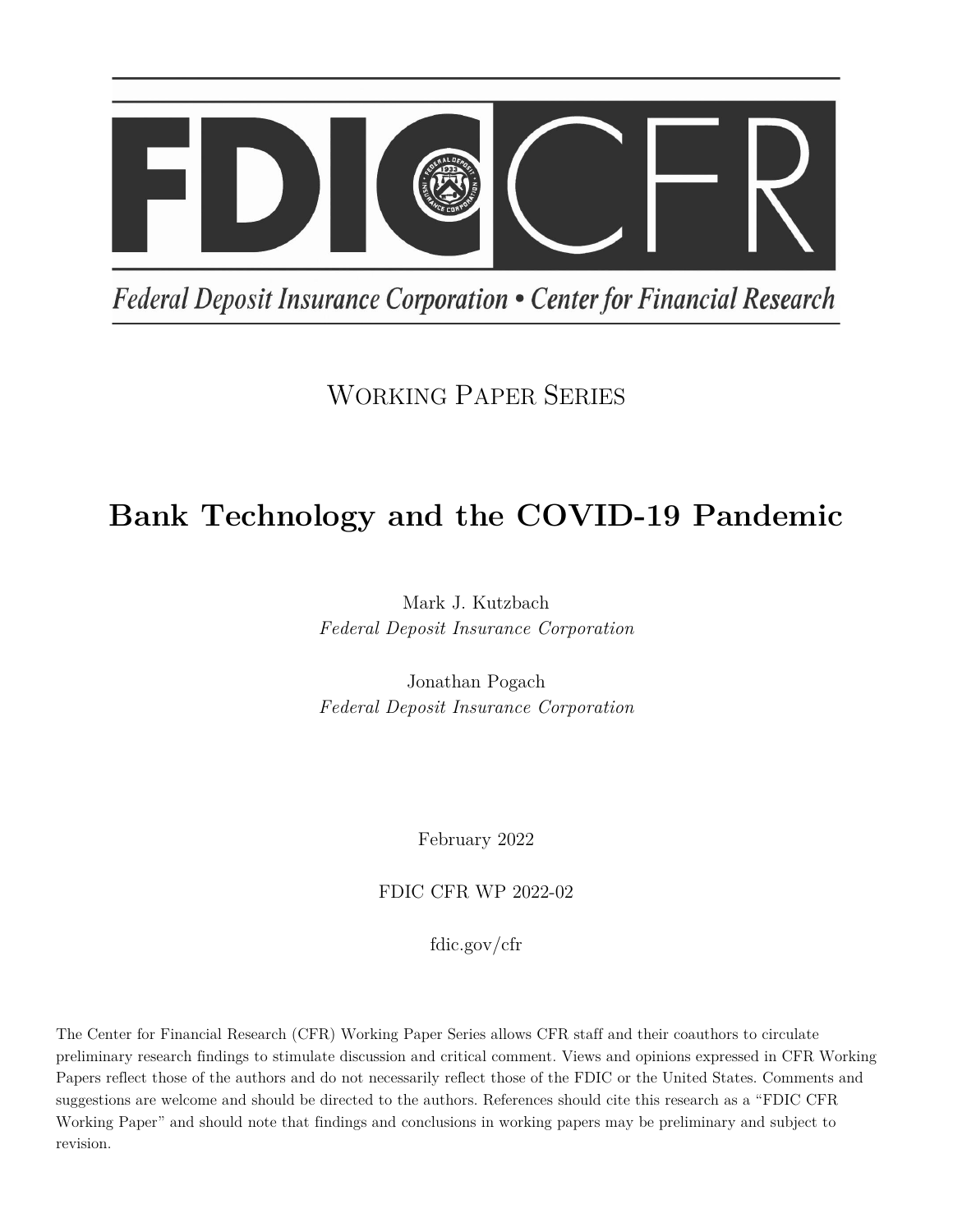## Bank Technology and the COVID-19 Pandemic <sup>∗</sup>

Mark J. Kutzbach<sup>†</sup> Jonathan Pogach<sup>‡</sup>

February 2, 2022

#### **Abstract**

We examine how banks' technological investments affected their ability to maintain or expand their business in the unprecedented economic recession associated with the COVID-19 pandemic. A one standard deviation increase in our financial technology measure, which describes a bank's coverage of products installed at nonbank fintech firms, is associated with an 8.7 percentage point increase in Paycheck Protection Program (PPP) loan volume in 2020Q2. Furthermore, advanced technology enables banks to supply PPP loans outside of their branch market area, though this more geographically dispersed lending does not crowd out in-market lending. Thus, technology-intensive banks, which seem to operate as a hybrid between physically-based traditional banks and less physically-based nonbank fintech lenders, can compete effectively for financial products that are less reliant on a relationship lending model.

Keywords: Banking, Fintech, Technology, Paycheck Protection Program, COVID-19

JEL Codes: G21, G23, O3

<sup>∗</sup>The analysis, conclusions, and opinions set forth here are those of the authors alone and do not necessarily reflect the views of the Federal Deposit Insurance Corporation or the United States. The authors thank Rosalind Bennett, Jake Goldston, Amanda Heitz, Hua Kiefer, Abdollah Farhoodi and participants of the 15th North American Meeting of the Urban Economics Association for helpful comments. The authors also thank Michael Carabello, David Lee, Christopher Offoha, Michael Pessin and Noah Shult for excellent research assistance. All remaining errors are the authors' alone.

<sup>†</sup>Federal Deposit Insurance Corporation. mkutzbach@fdic.gov. 550 17th St NW, Washington, DC 20429.

<sup>‡</sup>Corresponding Author:Federal Deposit Insurance Corporation. jpogach@fdic.gov. 550 17th St NW, Washington, DC 20429.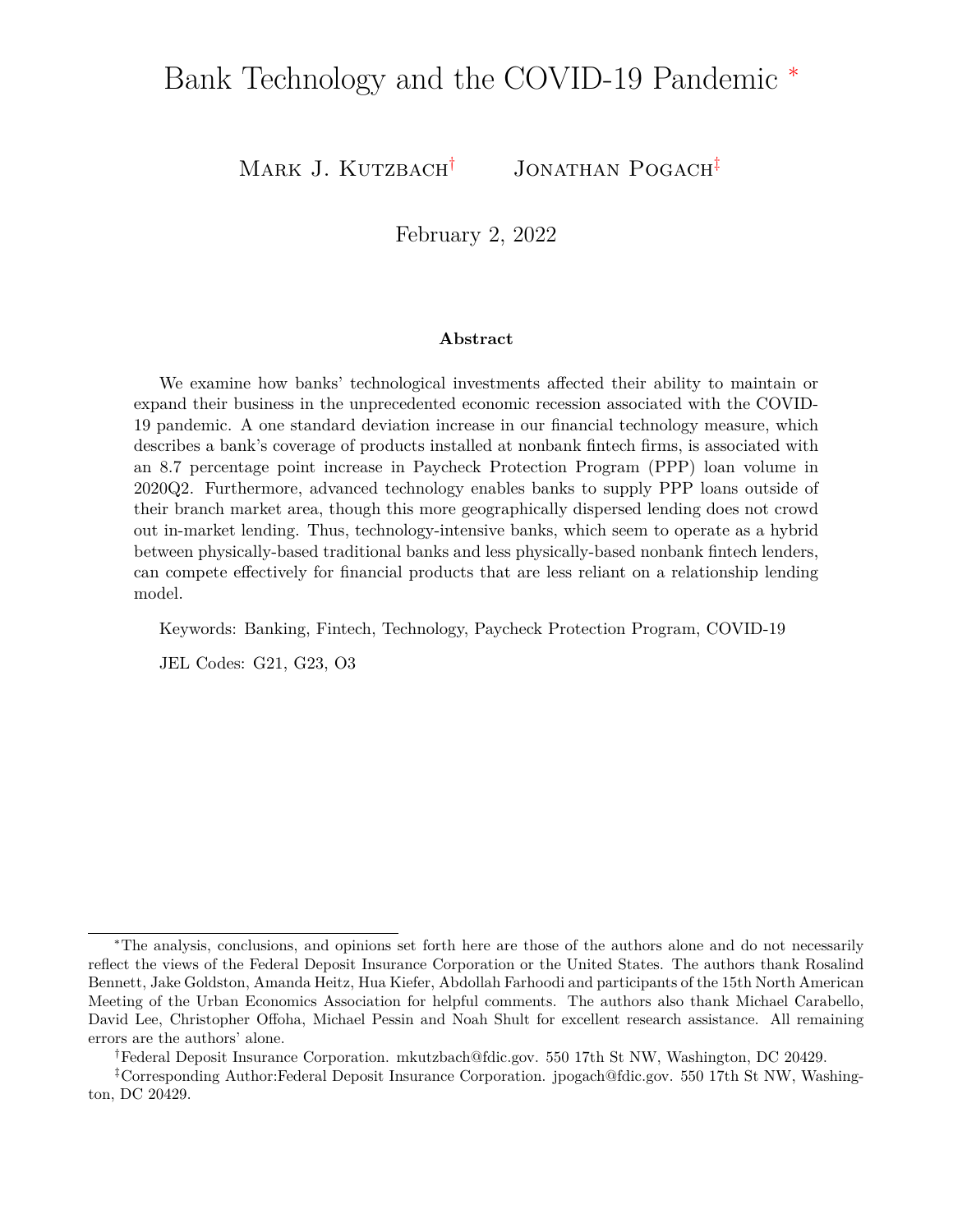### **I. Introduction**

The conventional view on the comparative advantage of small banks' business models centers on relationship lending. In that narrative, small banks' structures enable them to acquire soft information about borrowers' creditworthiness that is not easily gleaned from a loan application. In contrast, large banks - through economies-of-scale - and financial technology firms - through innovations in technology - have comparative advantages in the processing of a larger volume of loans based on hard information. Consistent with theories of relationship lending, as of year-end 2019, banks' with less than \$10 billion accounted for 31.6 percent of the industry aggregate of small-loans to businesses even though the same banks comprised only [1](#page-2-0)5.2 percent of total industry assets.<sup>1</sup> Yet, increases in data availability, advances in statistical classification methods to identify risk, greater computational power, and the rise of financial technology firms have the potential to erode the benefits that smaller banks derive from their comparative advantage in soft information gathering.

Launched in the early weeks of the onset of the 2020 COVID-19 pandemic in the United States, Paycheck Protection Program (PPP) loans are precisely the information-insensitive, transactional loans that extant theories suggest are the province of larger banks and technology firms. In particular, the Small Business Administration (SBA) guaranteed the full outstanding balance of PPP loans and that guarantee was itself backed by the full faith and credit of the United States: soft information on creditworthiness provided no comparative advantage to lenders. Furthermore, because funds were potentially limited and due to pressure from borrowers, PPP lending volume depended on rapid processing of application materials. However, the 40.7 percent share of PPP lending volume and 45.1 percent share of total PPP loans made by banks with less than \$10 billion as of June 2020 was not only larger than their market share in assets, but also an even greater share of PPP lending than their collective prior small business loan portfolio would suggest.<sup>[2](#page-2-1)</sup> Therefore, while relationship banking

<span id="page-2-1"></span><span id="page-2-0"></span><sup>1</sup>Source: Call Reports. Small loans to businesses are defined as those with less than \$1 million at issuance, as measured on Call Reports. Small loans are often used as a proxy for small-business lending (see [Cortés et al.](#page-29-0) [\(2020\)](#page-29-0)) though [Federal Deposit Insurance Corporation](#page-29-1) [\(2018\)](#page-29-1) notes important limits to its interpretation for that purpose. <sup>2</sup>Source: Call Reports.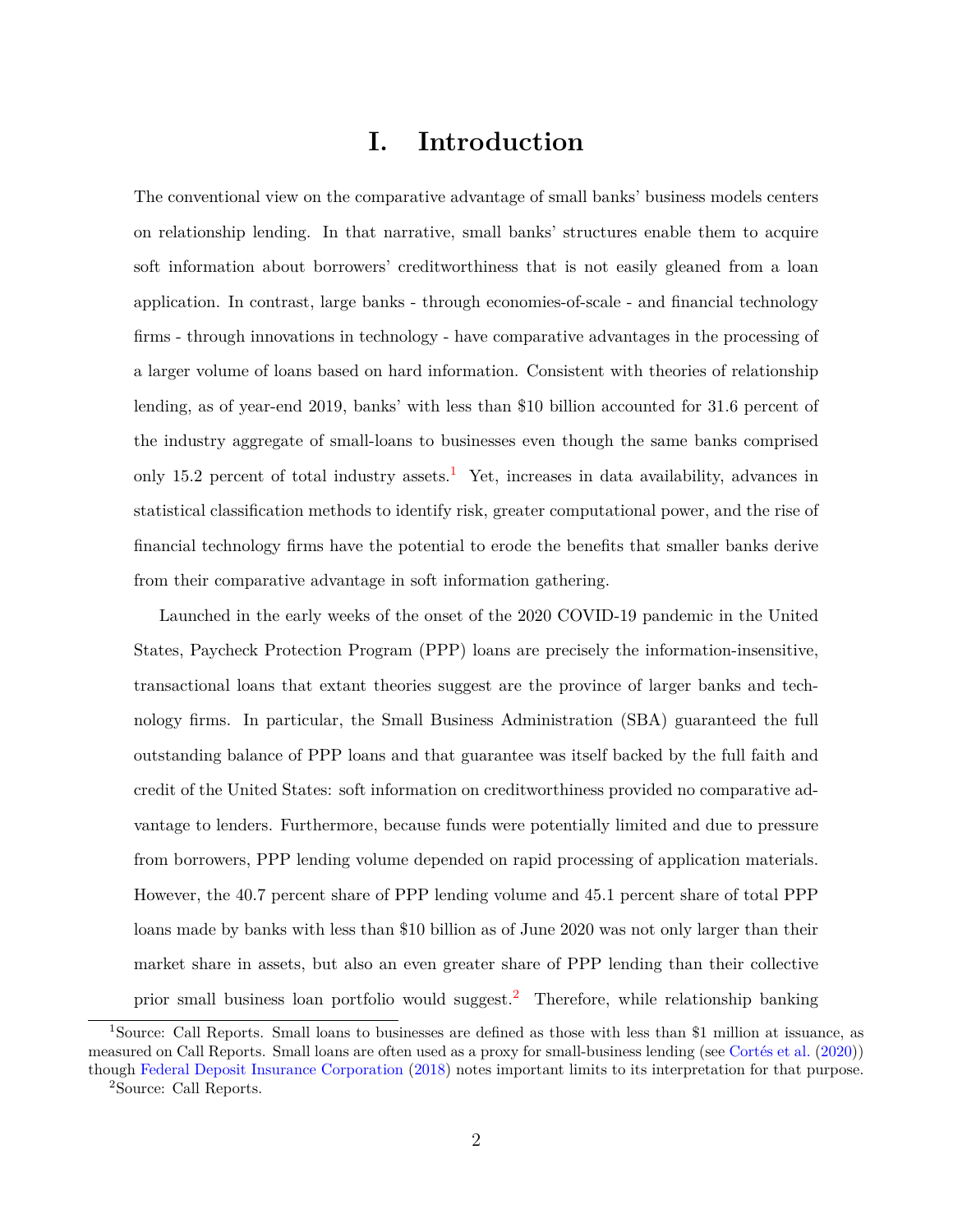may have played a role in facilitating banks' PPP lending through pre-existing relationships (see [Li and Strahan](#page-29-2) [\(2020\)](#page-29-2)), it is difficult to reconcile relationship lending with the excess representation of smaller banks in the information-insensitive, transaction-based PPP loan market.

The rapid onset of the pandemic and the demands on banks' technological infrastructure to provide funding through PPP suggest that many small banks' were not well-equipped to provide funding. As a June 10, 2020 American Banker article argues, "[w]hen the Small Business Administration rolled out its Paycheck Protection Program, it set off a fire drill of sorts among bank technology executives, who had to quickly figure out how to accept applications from borrowers and load them into the SBA's system before the money ran out."<sup>[3](#page-3-0)</sup> A March 19, 2020 American Banker article reports that "digial usage is rising alongside the proliferation of the virus. In some cases, it is surging."[4](#page-3-1) Technology reports cite increased use of process automation, natural language processing, and machine learning tools to improve speed of operations at banks.<sup>[5](#page-3-2)</sup> Together, these articles suggest that banks with stronger technology were better positioned to take advantage of the unprecedented financial stimulus associated with the economic fallout of the novel coronavirus.

In this paper, we use evidence from the PPP to demonstrate that technology varies widely across smaller and mid-sized banks and is a significant component in the average bank's ability to support information-insensitive, transaction-based lending. Unlike relationship lending, transaction-based lending does not rely on knowledge about borrowers that results from close physical proximity. Consequently, we expect that technology-based lenders lend over a more diffuse geography given a particular number of loans than do lenders with a physical presence. While many banks invested in technology and developed partnerships during the pandemic, we expect that those with pre-existing investments would be the most knowledgable and best positioned for the demands of remote access. We distinguish high-technology banks from low-

<span id="page-3-0"></span><sup>3</sup>Crosman, Penny. "The tech Sunrise Banks used to quickly dole out PPP loans." *American Banker*. 10 Jun. 2020.

<span id="page-3-2"></span><span id="page-3-1"></span><sup>4</sup>Dobbs, Jim. "Coronavirus throws digital banking into the crucible." *American Banker*. 19 Mar. 2020.

<sup>5</sup>Wolfgruber, Marlene. "Banks Turn to Automation to Speed SBA PPP Loan Process." *CMSWire* June 12, 2020.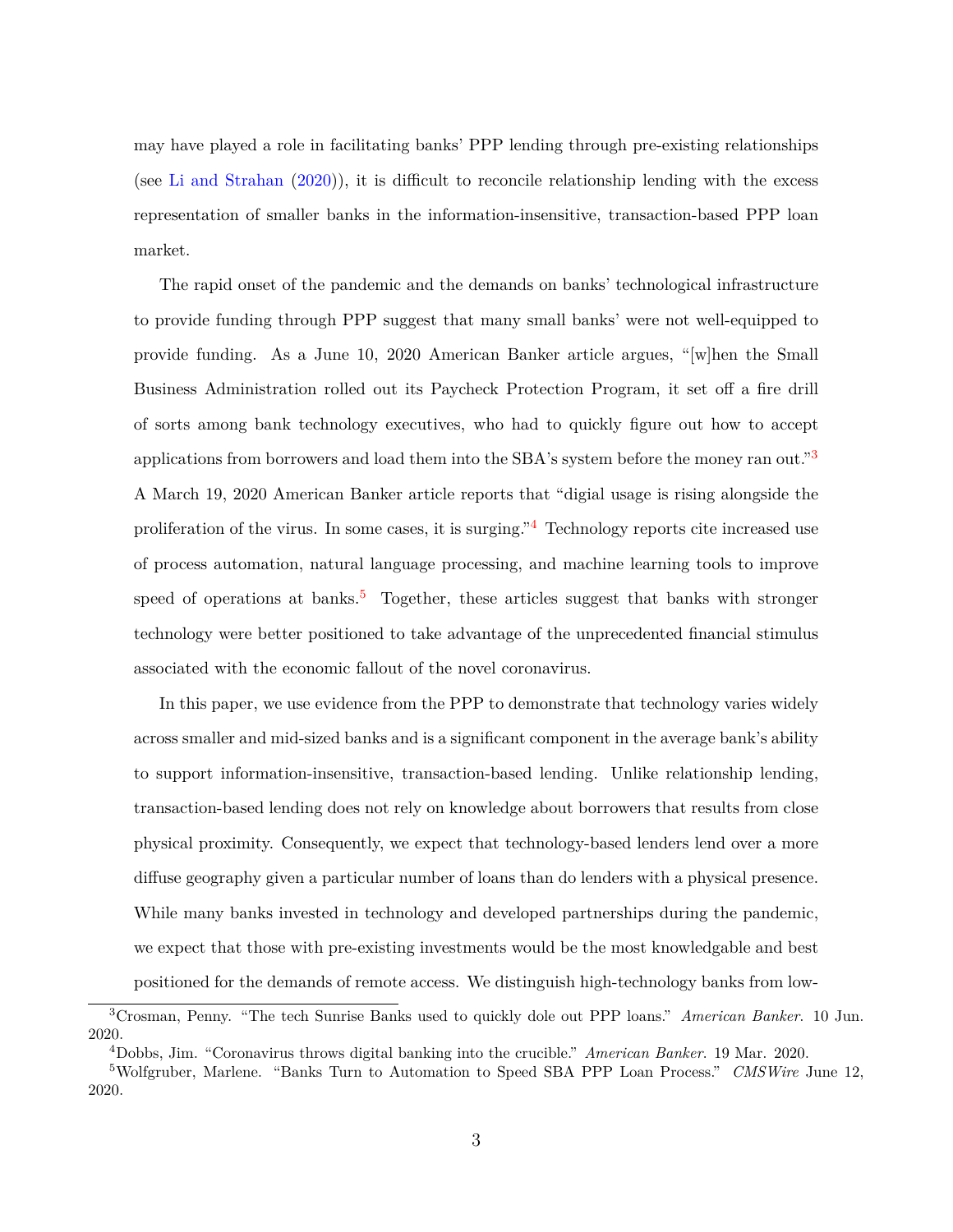technology banks by computing a Fintech Similarity Score (FSS), which measures a banking institution's pre-pandemic coverage of the technology products at a typical nonbank fintech firm (we assume that fintechs are at the forefront of innovation in financial services). Our primary measure of geographic lending concentration is a Herfindahl-Hirschman Index (HHI) of lender-level PPP county-loan concentration (discussed further below).

To provide an overview of how technology facilitates diffuse lending, Figure [I](#page-43-0) plots kernel densities of the residuals from a lender-level OLS regression of county-loan HHI on a quadratic expression of log PPP loans (to control for loan volume) for lenders with at least 500 loans. We plot residuals for nonbank fintech firms, large banks (greater than \$50 billion in assets as of year-end 2019), high-technology (top five percentile FSS) banks between \$1 billion and \$10 billion in assets and low-technology (lower 50th percentile FSS) banks between \$1 billion and \$10 billion in assets. Higher density on the left side of the graph indicates that conditional on the number of loans, loans tend to be more geographically dispersed for a given lender type. Conversely, higher density on the right side of the graph indicates that conditional on the number of loans, PPP loans tend to be more geographically concentrated for a given lender type. Fintech firms (discussed further below) have the most geographically dispersed loan portfolios given the number of PPP loans. Large banks, which tend to operate large branching networks that are expected to produce some ties between lending and their physical presence, are more concentrated than fintechs, which are thought to operate without a comparable physical presence. Banks between \$1 billion and \$10 billion and in the bottom 50th percentile FSS are far more geographically concentrated than fintech firms given the number of PPP loans issued. Perhaps more surprising is that technology-heavy banks (top fifth percentile) with between \$1 billion and \$10 billion in assets not only lend more diffusely than large banks, but also lend nearly as diffusely as fintechs. Through the remainder of this paper, we explore the margins along which technology explains differences in bank PPP outcomes.

Financial technology and its role in the financial landscape is prevalent in discussions in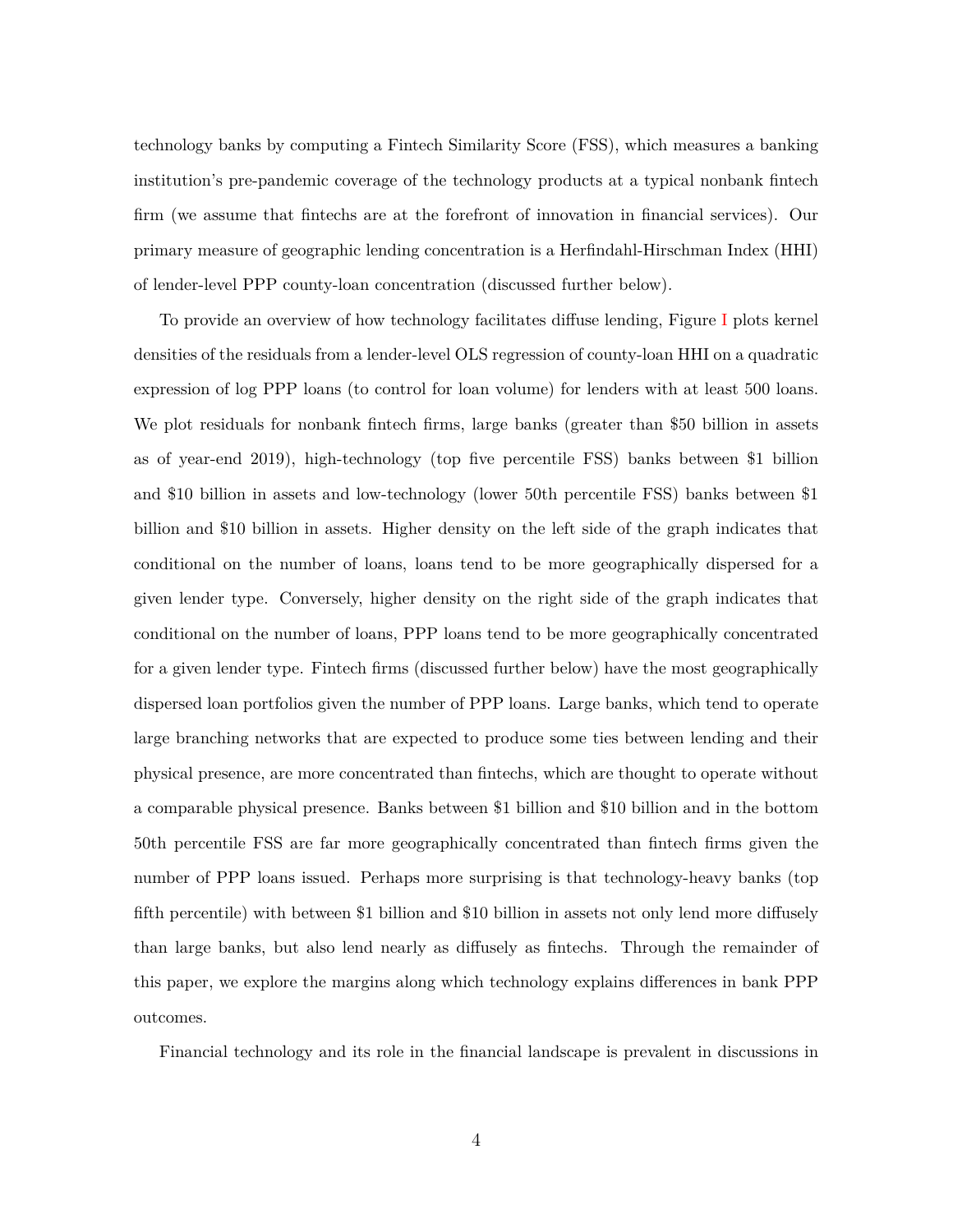the academic literature,  $6$  popular press,  $7$ , and regulatory communities.  $8$  From June 2010 to June 2019, the number of commercial bank branches declined by 6.3 percent (from 82,011 to 76,837) even as total commercial bank assets grew 22 percent (43 percent nominal growth). In this way, banks transitioned from a physical branch model toward one using information technology and online platforms (see [Vives](#page-30-0) [\(2019\)](#page-30-0)). Yet, in small business lending before the pandemic, personal contact had remained central to the banking business model, with only limited competition from fintech firms. The FDIC's 2018 Small Business Lending Survey [Federal Deposit Insurance Corporation](#page-29-1) [\(2018\)](#page-29-1) finds that only 11.2 percent of small banks and 22.8 percent of large banks allowed small business borrowers to apply online (as opposed to at a branch, by telephone, or on-site). Almost half of large banks, but only one in ten small banks, considered nonbank fintech firms to be a frequent competitor, with neither size class of banks considering nonbank fintechs to be a top competitor. Thus, whether the average bank could be competitive in technology-based lending remains an open question.

Among the largest challenges to examining the role of financial technology in the banking industry is the measurement of technology itself. Toward this end, we construct a novel measure of financial technology using product installation data from the Aberdeen Technology Data Cloud (hereafter Aberdeen). FSS captures the substance of technology investment more so than the scale. To feature these substantive differences, we also create component measures for a bank's similarity to fintech firms within various categories of technology (e.g. hardware and software). Banks may access technology along other dimensions, for example, in partnerships or contracting arrangements with technology providers. In robustness checks, we show that our results hold when we use alternative measures of bank technology based upon expense information available in quarterly financial statements (Call Reports). We also show that while FSS is correlated with measures of technological investment from Call

<span id="page-5-1"></span><span id="page-5-0"></span> ${}^{6}$ See [Thakor](#page-30-1) [\(2020\)](#page-30-1), and references therein.

<sup>7</sup>E.g., Verhage, Julie and Jennifer Surane. "Big Tech Is Coming for Banking: Experts Predict Fintech's 2020." *Bloomberg*, 23 Dec. 2019.

<span id="page-5-2"></span><sup>8</sup>E.g., "The Federal Reserve has committed substantial staff resources to assessing financial innovation related to our policy and regulatory responsibilities." Statement for the Record of Staff of the Board of Governors of the Federal Reserve System, U.S. House of Representatives, 25 June 2019.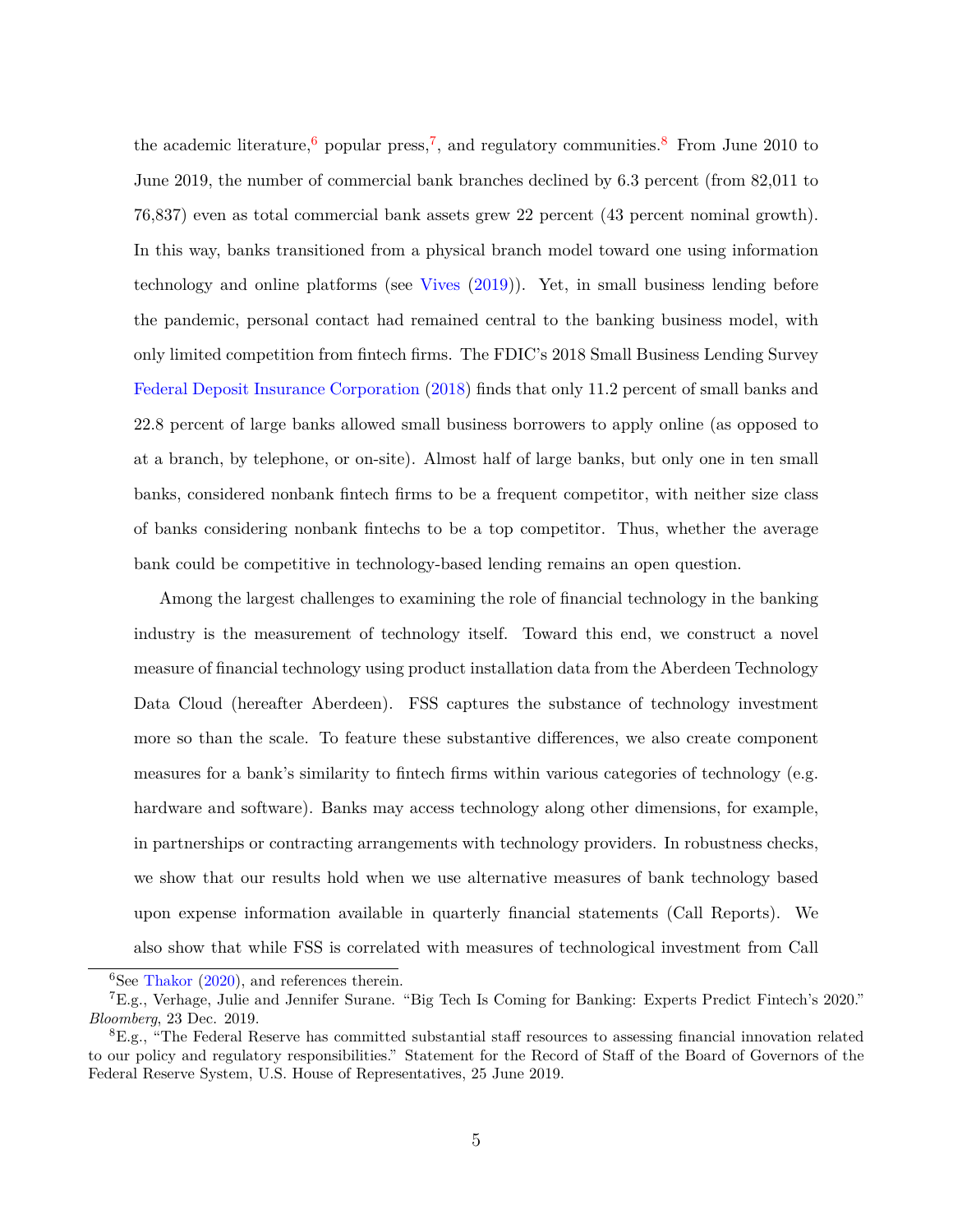Reports, it appears to capture some distinct aspects of technology.

For our empirical analysis, we examine whether technology, as of 2019, plays an important role in understanding the average banks' PPP lending outcomes in the second quarter of 2020. We find that our FSS technology measure is strongly associated with more intensive and more geographically diffuse PPP lending, all while controlling for an array of 2019 balance sheet variables (e.g. bank size). Our finding of technology reducing concentration holds even after controlling for the geographic concentration of a bank's deposits and small business lending in 2019. We also find broadly similar results when substituting Call Report-based technology measures, which capture different aspects of technology. Thus, technology appears to facilitate less geographically concentrated PPP lending.

Our results suggest that tech-heavy banks appear to operate in the competitive landscape between fintech firms and traditional banks. While the physical presence of banks played an important role in small business lending (as in [Bolton, Freixas, Gambacorta, and Mistrulli](#page-29-3) [\(2016\)](#page-29-3)), we provide evidence that technological investments of banks enabled banks to operate more similarly to fintechs. We compare the PPP lending profile of nonbank fintechs to banks, segmented according to our technology measures. In a result that parallels Figure [I,](#page-43-0) we find that banks with technological profiles similar to fintechs issued PPP loans at quantities and levels of geographic concentration more similar to the nonbank fintechs than other banks. Conditional on the quantity of loans, we find that the difference in geographic loan concentration between banks and nonbank fintechs is reduced by approximately 40 percent when a bank has a technological profile similar to fintechs.

Consistent with our findings regarding the geographic diffusion of lending, we find that technology is strongly related to the proportion of out-of-area PPP loans made by a bank. For this paper, we define out-of-area PPP lending as lending in counties or states where a bank does not have a physical, branch presence. We find that the result is driven primarily by the out-of-area lending rather than substitution from in-area lending to out-of-area lending. Technology does not depress in-market PPP loans overall, as might be expected if there were an "either-or" decision to provide local relationship-based lending versus more remote,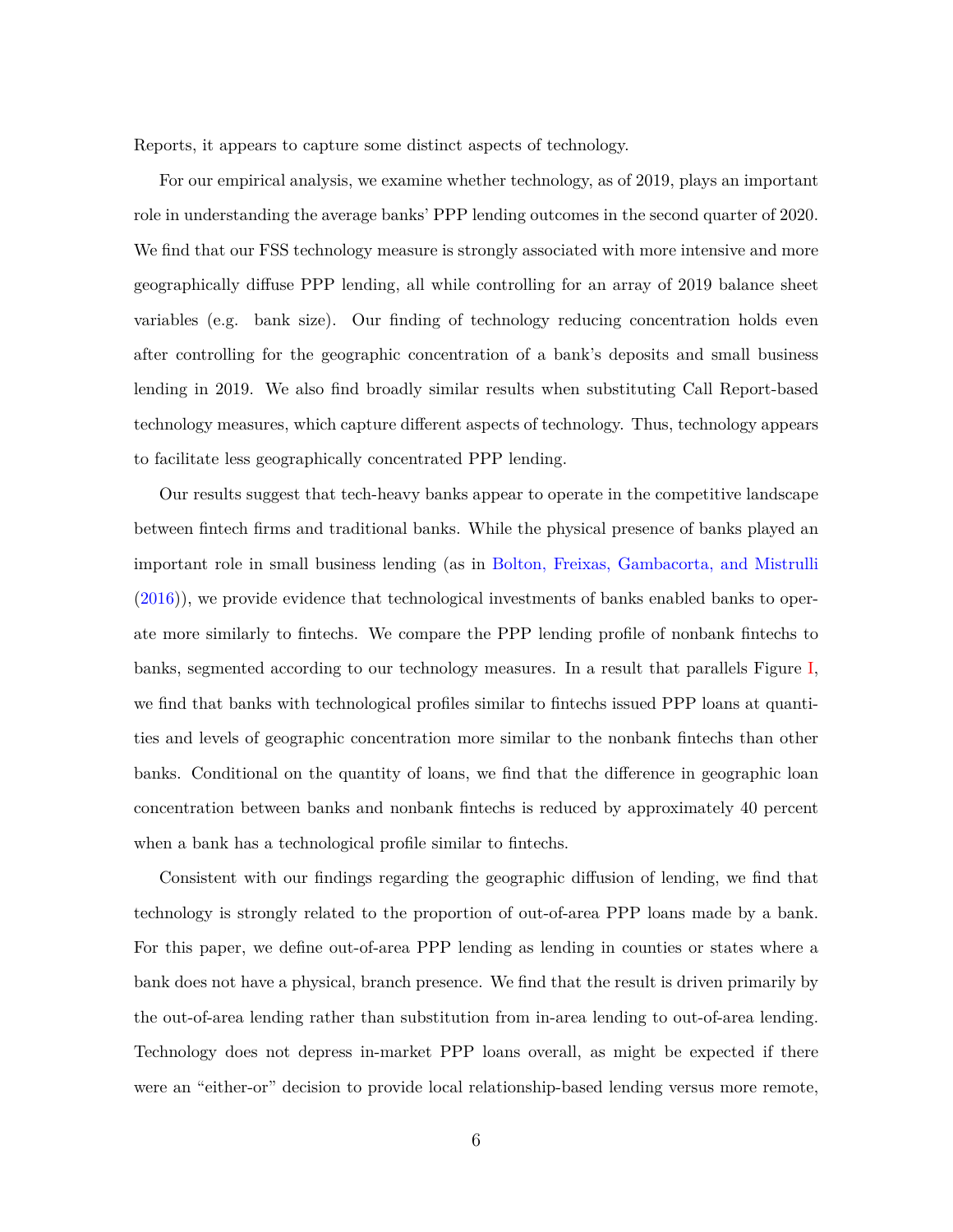technological-based loans (or a clear tradeoff between those options). On the other hand, technology is associated with more out-of-area PPP loans, both large and small. We also find that bank technological similarity to fintech lenders on hardware and software are the primary drivers of out-of-area PPP lending conditional on a bank engaging in out-of-area lending.

Following the view that technology enables banks to operate more similarly to fintechs, we examine the extent to which county-level PPP credit supply is met by out-of-area lenders or fintech lenders as a function of local bank technology. We find that those counties whose banks had stronger technological profiles relied less on out-of-county PPP lenders and fintech lenders. In contrast, bank technology does not relate to the proportion of county PPP loans provided by credit unions, consistent with the view that technology is not a primary dimension along which banks competed with credit unions for PPP loans.

Our research is relevant for understanding the impetus of technological innovation in banking and its impact on bank outcomes. Prior innovations include the adoption of Automated Teller Machines [\(Saloner and Shepard,](#page-30-2) [1995\)](#page-30-2) and transactional bank websites [\(DeYoung,](#page-29-4) [Lang, and Nolle,](#page-29-4) [2007\)](#page-29-4). These innovations and others (i.e. automated clearinghouse) have become widespread and may have contributed to consolidation, though many of the benefits were eventually passed on to consumers [\(Berger,](#page-29-5) [2003\)](#page-29-5). Early adoption varied with the characteristics of a bank (e.g. size, extent of branch network, and deposit mix). More recently, [Pierri and Timmer](#page-30-3) [\(2020\)](#page-30-3) find that banks with higher technology adoption (measured primarily through computers per employee) prior to the 2008 financial crisis subsequently had fewer nonperforming loans. In contrast, our analysis focuses on the role of technology in meeting credit demand when underwriting is a lesser consideration (i.e., backed by the government). In addition, we are the first, to our knowledge, to provide evidence of how a bank's use of technology can be used to mimic fintechs.

Our paper also relates to existing research on the channels through which the banking system, and financial system more generally, responded to the pandemic and associated government programs. [Li, Strahan, and Zhang](#page-29-6) [\(2020\)](#page-29-6) show that most of the aggregate deposit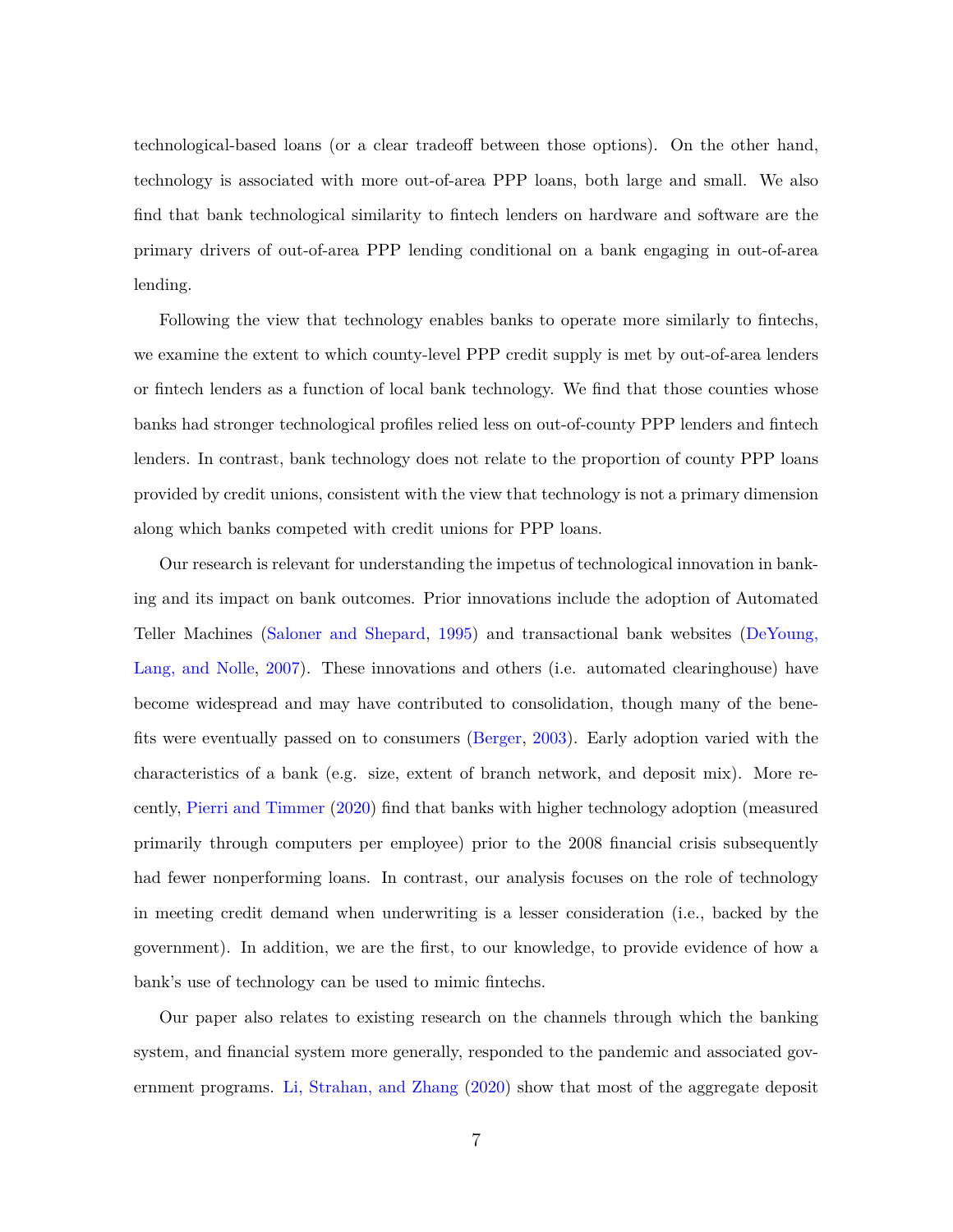inflows in 2020Q1 are attributable to credit-line drawdowns at the largest banks. More closely related to this paper, [Li and Strahan](#page-29-2) [\(2020\)](#page-29-2) find that traditional measures of relationship lending (e.g., decreases in bank size, increases in prior experience, increases in commitment lending, and increases in core deposits) predict PPP lending supply. [Erel and Liebersohn](#page-29-7) [\(2020\)](#page-29-7) show that fintechs help pick up slack in PPP lending where there exist fewer bank branches and [Howell et al.](#page-29-8) [\(2021\)](#page-29-8) show that Black-owned businesses were particularly likely to borrow from fintechs. In contrast, we study the role of bank credit supply as a function of technology (while also controlling for some of the balance sheet factors included in previous empirical work). Complementing [Li and Strahan](#page-29-2) [\(2020\)](#page-29-2), we find that while local relationships mattered for in-area PPP lending, technology is a critical feature to understand the ability of smaller banks to capture shares of PPP lending above and beyond their pre-existing shares of small-business lending.

The rest of the paper is organized as follows. Section [II](#page-8-0) provides some background on the pandemic and the government response. Section [III](#page-9-0) discusses the measures of bank technology used throughout the paper. Section  $\overline{IV}$  $\overline{IV}$  $\overline{IV}$  examines the relationship between bank technology and PPP lending and compares the PPP lending profile of nonbank fintech lenders to bank PPP lenders. Section  $V$  examines the proportion of PPP loans supplied by different segments of the market based on local bank technology. Section [VI](#page-26-0) concludes.

### **II. Background**

<span id="page-8-0"></span>The federal government fiscal response in the United States came in the last few weeks of the first quarter of 2020. The first territorial mandatory stay-at-home order was not issued until March 15 (Puerto Rico) and the first state order was not issued until March 1[9](#page-8-1) (California).<sup>9</sup> On March 27, 2020, Congress passed the CARES Act, which included the Paycheck Protection Program (PPP) offering \$350 billion in aid to small businesses, later extended to \$669 billion

<span id="page-8-1"></span><sup>9</sup>Source: [Centers for Disease Control and Prevention.](https://www.cdc.gov/mmwr/volumes/69/wr/mm6935a2.htm)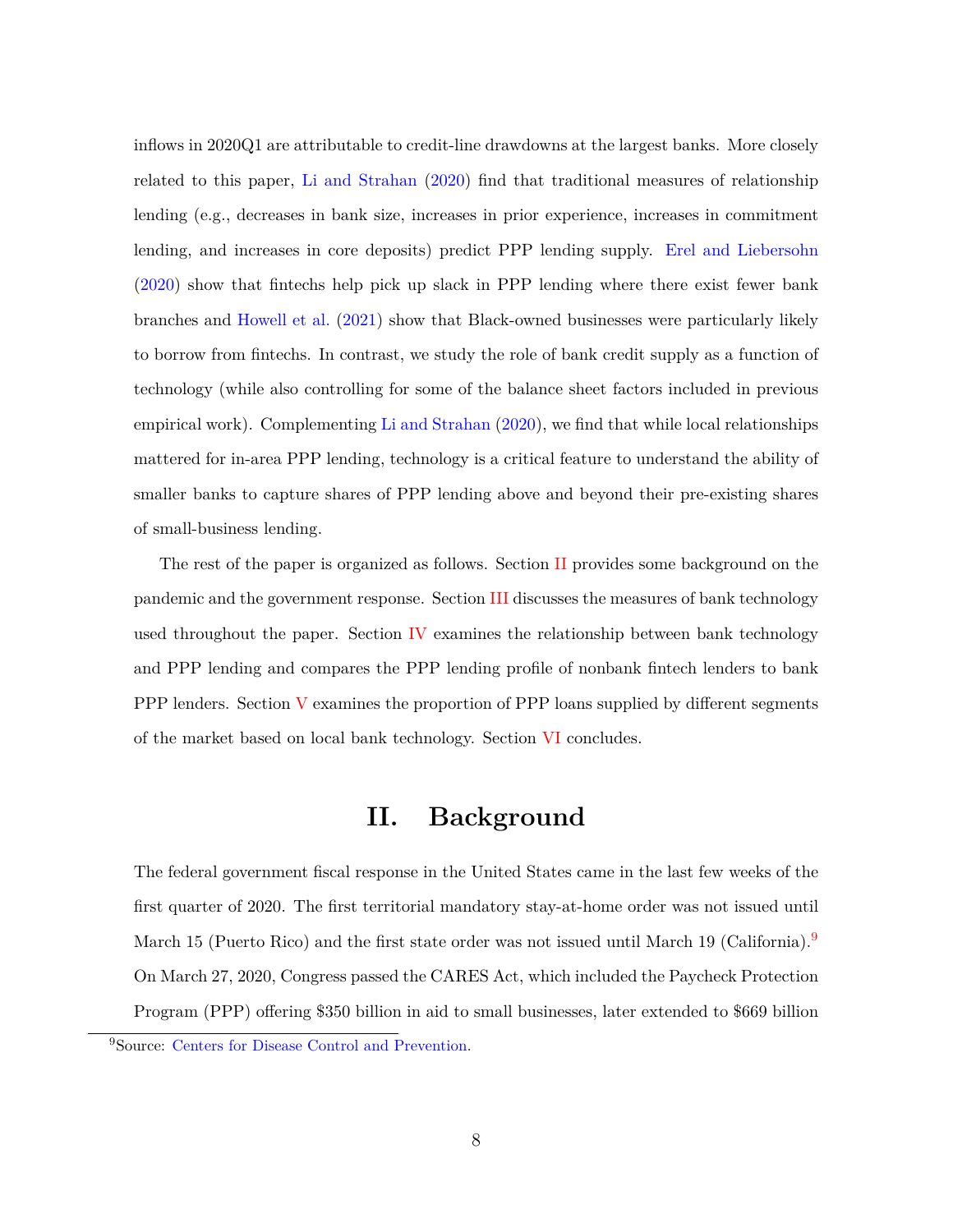by the Paycheck Protection Program and Health Care Enhancement Act on April 24, 2020.<sup>[10](#page-9-1)</sup>

Collectively, the government response to the coronavirus is associated with unprecedented increases to the commercial and industrial lending reported on banks' Call Reports. Figure [II](#page-44-0) plots quarterly C&I lending growth from 2000Q2 until 2020Q2. Bank C&I lending grew by \$343 billion (15.5 percent) in 2020Q1 and by \$146 billion (5.7 percent) in 2020Q2. The first quarter growth is attributable to credit-line drawdowns at the largest banks [Li, Strahan,](#page-29-6) [and Zhang](#page-29-6) [\(2020\)](#page-29-6). The second quarter includes \$482 billion in lending supported by PPP. The distribution of PPP lending across banks was uneven, resulting in substantially greater growth in the highest percentiles of C&I lending (see Figure [III\)](#page-45-0).<sup>[11](#page-9-2)</sup> In 2020Q2, the median bank's C&I lending growth increased by over 42 percentage points relative to the median bank's lending growth one year prior: in the prior four years, the increase in the median bank's CI lending growth never exceeded 1 percentage point.

### **III. Data**

<span id="page-9-0"></span>Our analysis sample of banks derives from quarterly Call Report data. We consider a set of active banks in 2020Q2 and define balance sheet variables (e.g. assets, or size) from 2019 data. Bank branch locations derive from FDIC Summary of Deposits (SOD) data, reported as of June 30, 2019. We link these data to loan-level data, data on financial technology, and data on location characteristics to assemble our analysis dataset.

#### *A. PPP loan-level data*

To analyze the role of technology in PPP lending, we use SBA data on the location and lender names for all PPP loans. To match with Call Report data, we restrict attention

<span id="page-9-1"></span> $10$ In addition, the CARES Act provided direct stimulus payments of up to \$1,200 per adult in households earning less than \$99,000 per year. Although the passage of the bill was in the first quarter of 2020, the first stimulus checks were sent April 13, 2020, and the PPP was opened on April 3, 2020.

<span id="page-9-2"></span><sup>&</sup>lt;sup>11</sup>The Call Reports do not distinguish PPP by loan type. However, Federal Register Vol. 85, No. 98 suggests that most PPP loans were expected to be commercial and industrial lending, with the remainder as agricultural loans and all other loans.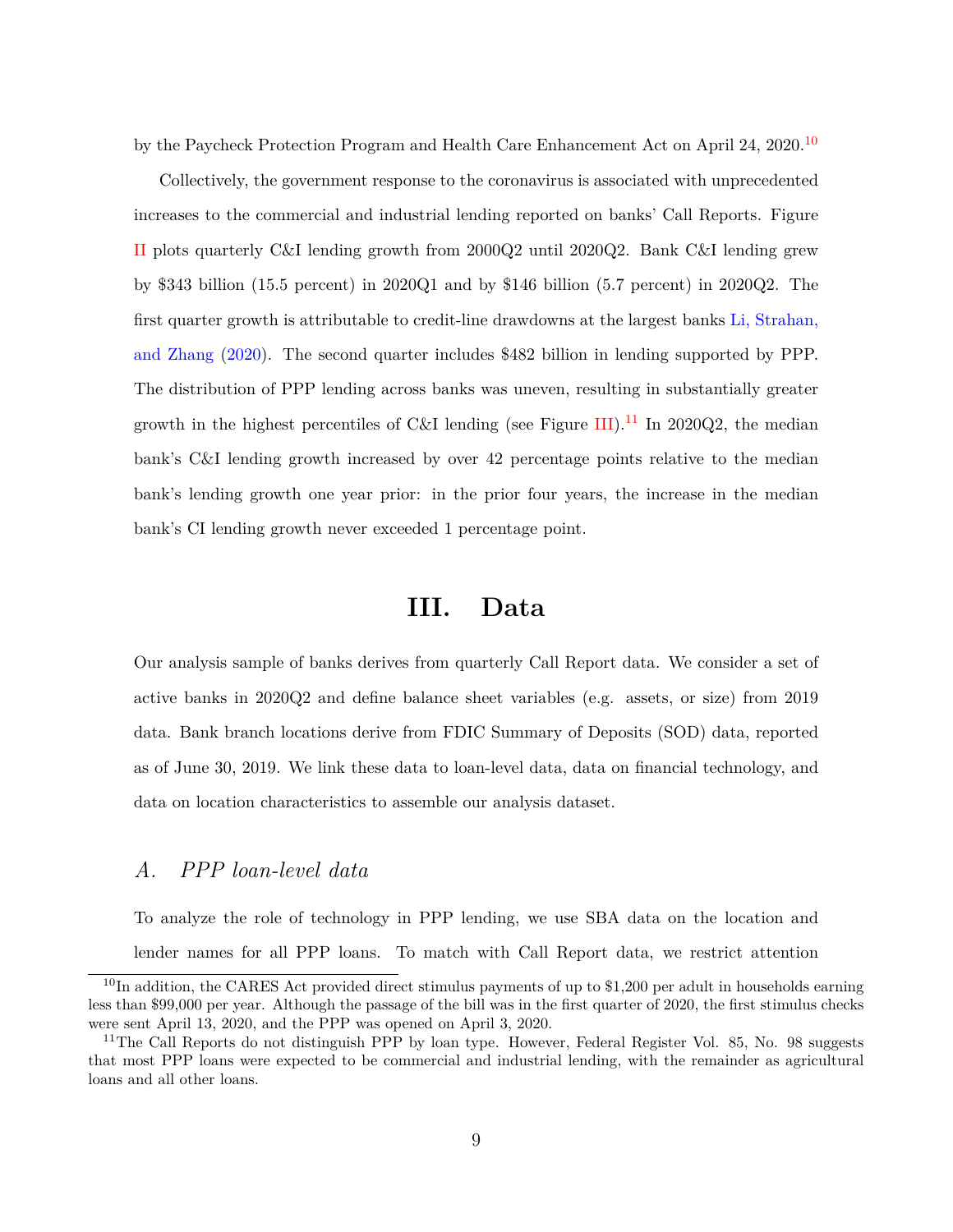to PPP loans made by June 30,  $2020<sup>12</sup>$  $2020<sup>12</sup>$  $2020<sup>12</sup>$  SBA data does not include a unique institution identifier. Consequently, we match the names of lenders in the PPP data to Call Report names. In addition, we verify matches by cross-referencing the number of loans by institution reported in the Call Reports to the number observed in the SBA data.<sup>[13](#page-10-1)</sup> We use the loan-level PPP data, by institution, to construct several measures of lending described in more detail in Section [IV.](#page-14-0)

#### *B. Local Economic Factors*

We include two location-based measures to capture a bank's exposure to the local PPP loan demand and the local economic disruption from the pandemic. Both measures are applied based on the counties in which a bank operates. The PPP loan demand measure is constructed for each bank-county as the total number of competitor PPP loans made in that county divided by the total number of 2019 competitor deposits in that county.

Regarding shocks to labor demand because of COVID, which varied widely across industries, we construct the following economic exposure variable. We first construct a county-level exposure to national industry employment from  $2019Q2$  to  $2020Q2$ .<sup>[14](#page-10-2)</sup> That is,

$$
Exposure_{c,2020Q2} = \sum_{i} z_{i,c,2019Q2} \cdot g_{i,2019Q2 - 2020Q2}
$$

where industry *i* represents a three-digit NAICS code, *zi,c,*2019*Q*<sup>2</sup> is the employment share of industry *i* in county *c* in 2019Q2, and *gi,*2019*Q*2−2020*Q*<sup>2</sup> represents the national employment growth for industry *i* from 2019Q2 to 2020Q2. County-level employment by industry comes from the Quarterly Workforce Indicators (QWI) data from the U.S. Census Bureau.<sup>[15](#page-10-3)</sup>

<span id="page-10-0"></span><sup>&</sup>lt;sup>12</sup>The program ran until August 2020. As of June 30, 2020, 4.89 million loans were made under PPP. As of August 8, 2020, 5.21 million were made. Source: Treasury PPP Reports, June 30, 2020 and August 8, 2020. The program was reopened on January 11, 2021 and ended May 31, 2021, comprising an additional 6.68 million loans.

<span id="page-10-1"></span><sup>&</sup>lt;sup>13</sup>Because loans could be withdrawn, the numbers are not expected to match entirely. We drop observations that differ by more than 300% from the PPP data to the Call Report data.

<span id="page-10-2"></span> $14$ Due to seasonality, especially for harder hit retail and travel industries, this measure is preferred to quarterly employment growth.

<span id="page-10-3"></span><sup>&</sup>lt;sup>15</sup>This is effectively a [Bartik](#page-29-9) instrument. See Bartik  $(1992)$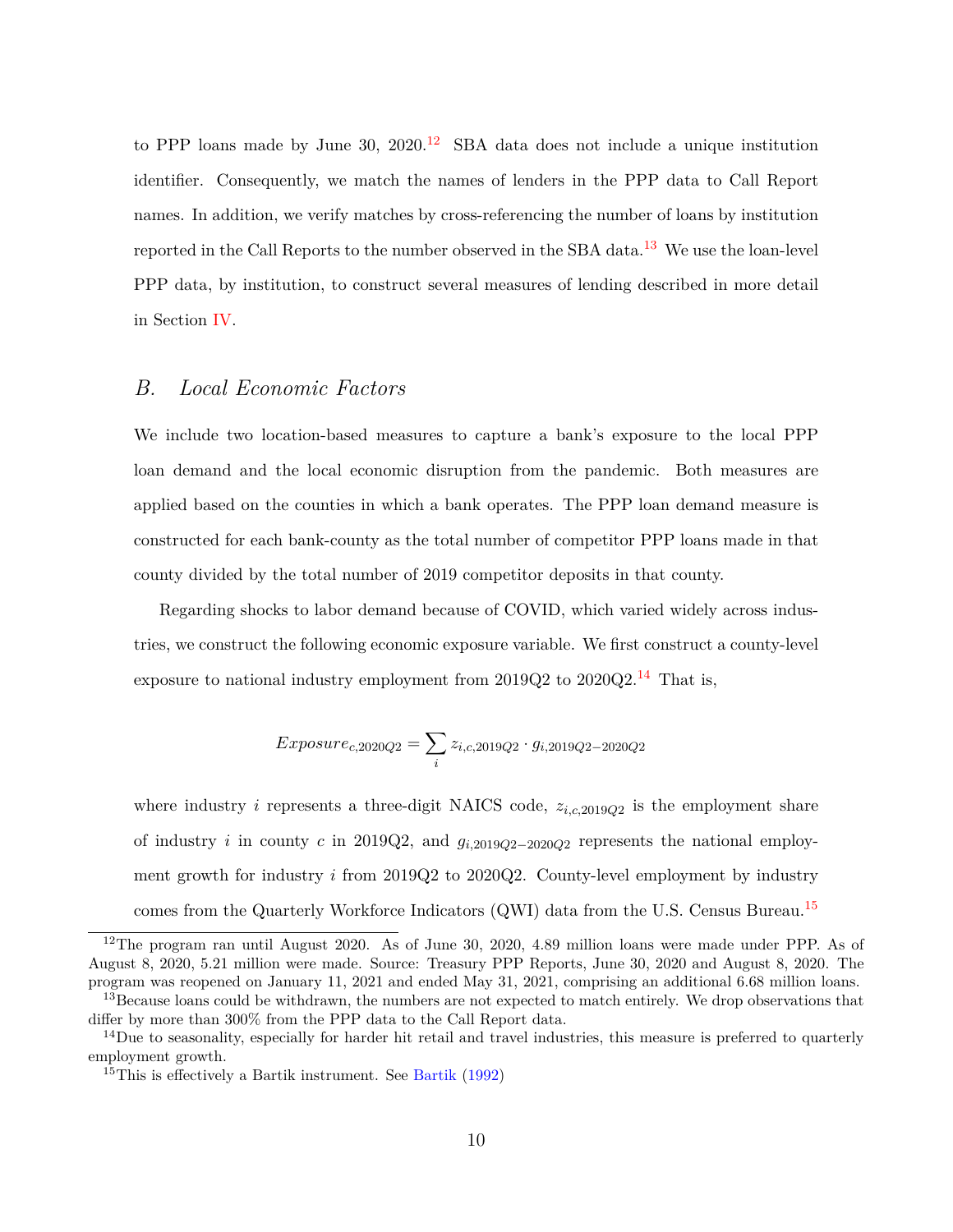Employment growth is sourced from the Bureau of Labor Statistics. Ex-ante exposure to industries that were hard hit by the pandemic strongly predicts subsequent employment out-comes.<sup>[16](#page-11-0)</sup> In unreported results, we regress year-on-year  $Q2$  actual employment growth on predicted employment growth using the industry exposure measure. The coefficient on the predicted unemployment growth measure is approximately 0.5 and the F-statistic is about 40 both with and without state fixed effects and demographic controls. For each bank, we construct the bank-specific labor demand shocks by taking a deposit-weighted average of the county level exposure variable.

#### *C. Fintech Similarity Score*

Aberdeen's Product Install table provides information on the vendors and products installed at the establishment level (as defined by Dun & Bradstreet, a business information company) for firms across the United States and Europe. Aberdeen (formerly Harte-Hanks and more recently of Spiceworks Ziff Davis) uses web-mining of businesses and employee profiles for data collection and redistributes it for marketing purposes. The range of products covered includes software, hardware, and communications technologies. While other papers have used Aberdeen data IT expenditures [\(Pierri and Timmer](#page-30-3) [\(2020\)](#page-30-3)), to the best of our understanding this is the first paper to make use of the Product Install tables. The Product Install table is highly granular, with establishment level data on products or models, along with the product class, subclass, and manufacturer.<sup>[17](#page-11-1)</sup> Our analysis focuses on subclasses, which are more granular than classes but more aggregate and more consistently coded than subclass/manufacturer pairings. We find a similar pattern of results whether we examine product installs by class, subclass, or subclass/manufacturer.

To link banks to establishments, we match the Site Description table, which provides a

<span id="page-11-0"></span> $16\text{We exclude counties with less than }10,000$  people, as the censoring of small employment values becomes an issue in small counties for calculating county-industry employment shares.

<span id="page-11-1"></span><sup>&</sup>lt;sup>17</sup>A heirarchical example of hardware product is: Server, Mainframe and data integration (class), Other Server Manufacturer (subclass), IBM (manufacturer), z Mainframe (model). A heirarchical example of software product is: Digital advertising (class), Web Technology (subclass), Google (manufacturer), Google AdWords (model).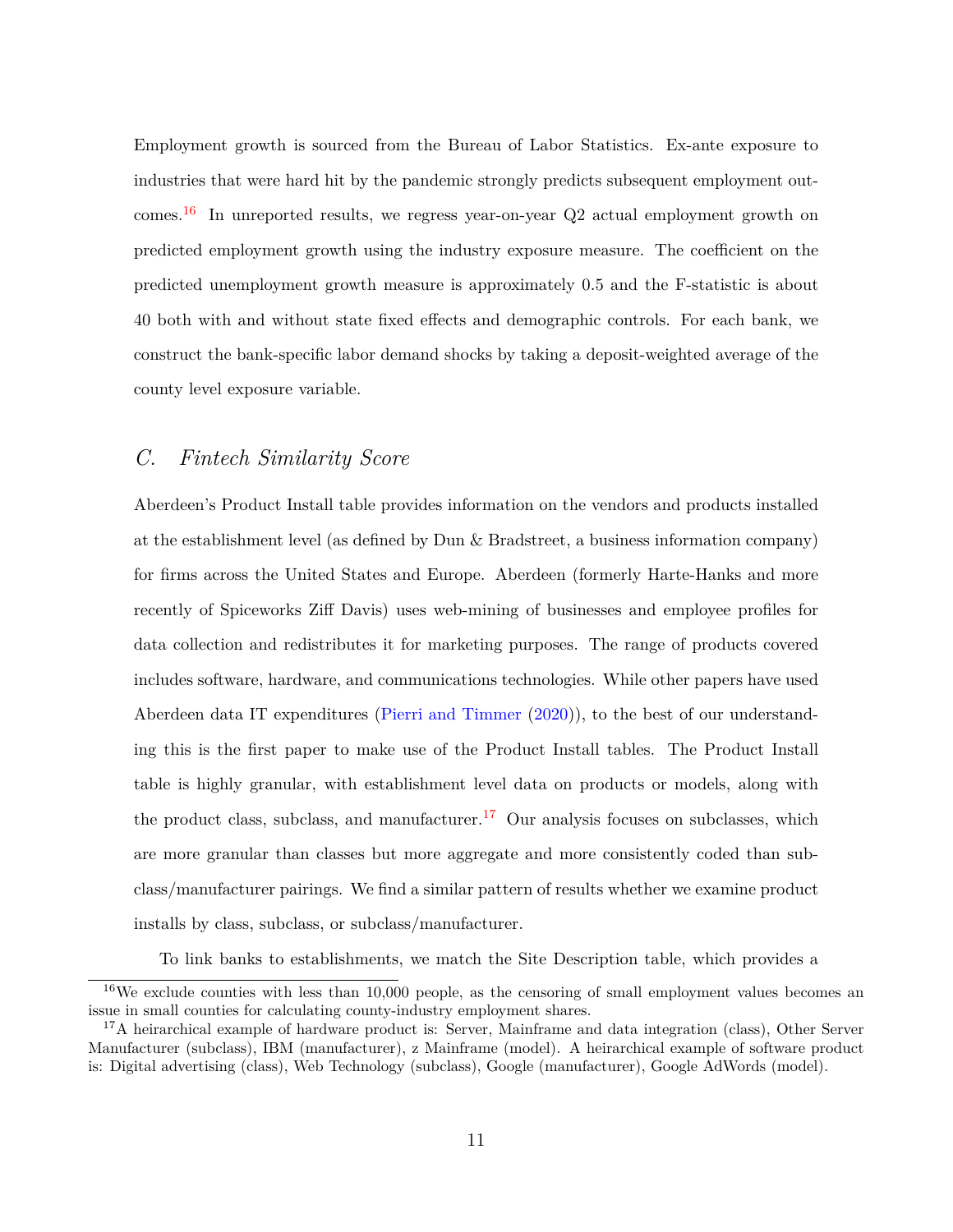location's business name, address and industry information, to the FDIC SOD data on bank branches.[18](#page-12-0) Our matching algorithm ultimately covers 95 percent of all banks (i.e. 95 percent of banks have at least one branch that matches to an Aberdeen establishment).

In addition, we identify nonbank fintech firms names from CB Insights 2018, 2020 Forbes 50, American Banker, Medium, and Crunchbase and obtain address information via their websites.<sup>[19](#page-12-1)</sup> This set of fintech firms is composed primarily of lenders. We then use a similar name and address matching method to match the fintech firms with the Aberdeen Site Description to link them to the Product Install table. Aberdeen data include a website address, which we use as an additional matching characteristic. We linked 47 fintech firms to Aberdeen establishment data.

We construct a measure to assess the similarity between banks and fintech firms as:

$$
FSS = \sum_{s}^{S} w_{s} \max_{p \in P_{s}} I_{p}
$$

$$
w_{s} = \frac{1}{F} \sum_{f}^{F} \max_{p \in P_{s}} I_{p}
$$

where Fintech Similarity Score, *F SS* (or *F inT echScore* in Tables and Figures), measures bank coverage of fintech technology (i.e. products used by fintechs get more weight). Aberdeen has *P* products (e.g. Concur Travel - an online booking tool), indexed *p*, with each product belonging to one of *S* subclasses (e.g. ERP - Enterprise resource planning - software), indexed *s*. The indicator  $I_p$  equals one for a bank or finite th using product  $p$  (and zero otherwise), so  $\max_{p \in P_s} I_p = 1$  if the entity uses any of the  $P_s$  products in subclass *s*. There are *F* fintech firms, indexed *f*. Subclass weights, *ws*, give the share of fintechs with a product in a subclass, a guage of the importance of those products for financial technology.[20](#page-12-2) High

<span id="page-12-0"></span><sup>&</sup>lt;sup>18</sup>Matching is limited to 2019 for both Aberdeen and SOD. Aberdeen establishments are limited to those with a 2-digit SIC code of 60, which includes banks and savings institutions. We standardized names and addresses in both data files. Matching was done in five passes, starting with the key name, street, city, state, zip, and then relaxing some elements of the key. We used a Jaro-Winkler string distance comparator to match name fields.

<span id="page-12-1"></span><sup>&</sup>lt;sup>19</sup>Examples include Kabbage, a business lender based in Atlanta, GA (see CB Insights 2018) and Plaid, a payments firm based in San Francisco, CA (see 2020 Forbes 50).

<span id="page-12-2"></span><sup>&</sup>lt;sup>20</sup>Out of forty two product classes, the ten with the greatest weight among fintech firms include four relating to software, four relating to hardware and operating systems, as well as products in customer relationship management and digital advertising.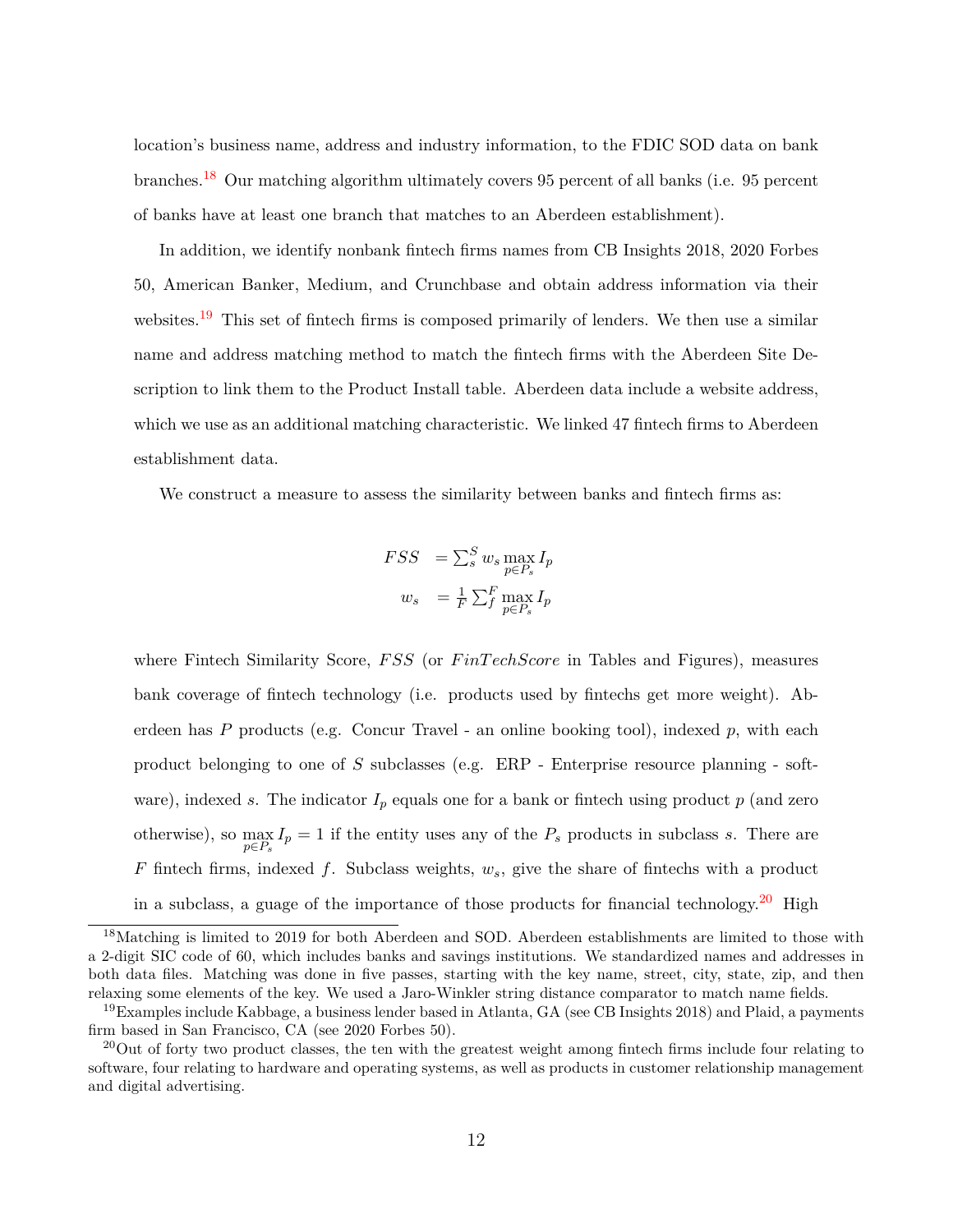scores correspond to a bank being more aligned with the technologies that are more prevelant among fintech firms (there is no penalty for having other technologies not present in fintech firms).

#### *D. Summary statistics*

Of the 4,092 banks that had the specified characteristic variables for our analysis from Call Reports and local economic factors, we calculate FSS for 3,384 banks that matched to at least one Aberdeen site. Our analysis mostly focuses on the intensive margin of PPP use. In Table [I](#page-31-0) we present summary statistics for the 2,961 of these banks that had at least one PPP loan in 2020Q2. Financial stock variables are measures as the average quarterly balance over 2019, branches are measures as of the June 2019 SOD, financial flow variables are measured as the sum over 2019. Aberdeen data is measured from their 2019 data sample. These tables include log-transformed values for variables entering in regression models in that form.

Figure [IV](#page-46-0) shows the distribution of FSS. As can be seen, there is a heavy right tail to the distribution, with a subset of several hundred banks having substantially greater alignment with fintech technology than the bulk of other banks. We expect that banks in this right tail of the distribution may be especially well positioned to use a wide range of web-based, computational, and remote methods to reach customers during the pandemic. Longitudinal analysis of Aberdeen data from 2017, 2018, and 2019 indicates a similar distribution over time as well as persistence within banks in technology investment. The year-on-year correlation in FSS is 0.792 from 2018 to 2019 and 0.780 from 2017 to 2018. Our analysis will focus on 2019 values of the FSS, though it may be of interest whether banks with longstanding technology investments can be differentiated in their 2020 outcomes relative to banks that are newer to fintech technology.

Because the FSS is highly aggregate, spanning the full range of classes and subclasses, we also conduct some analyses with components of the FSS. We define four components (composed of subclasses): hardware (e.g. PCs, servers), communications (e.g. Virtual Private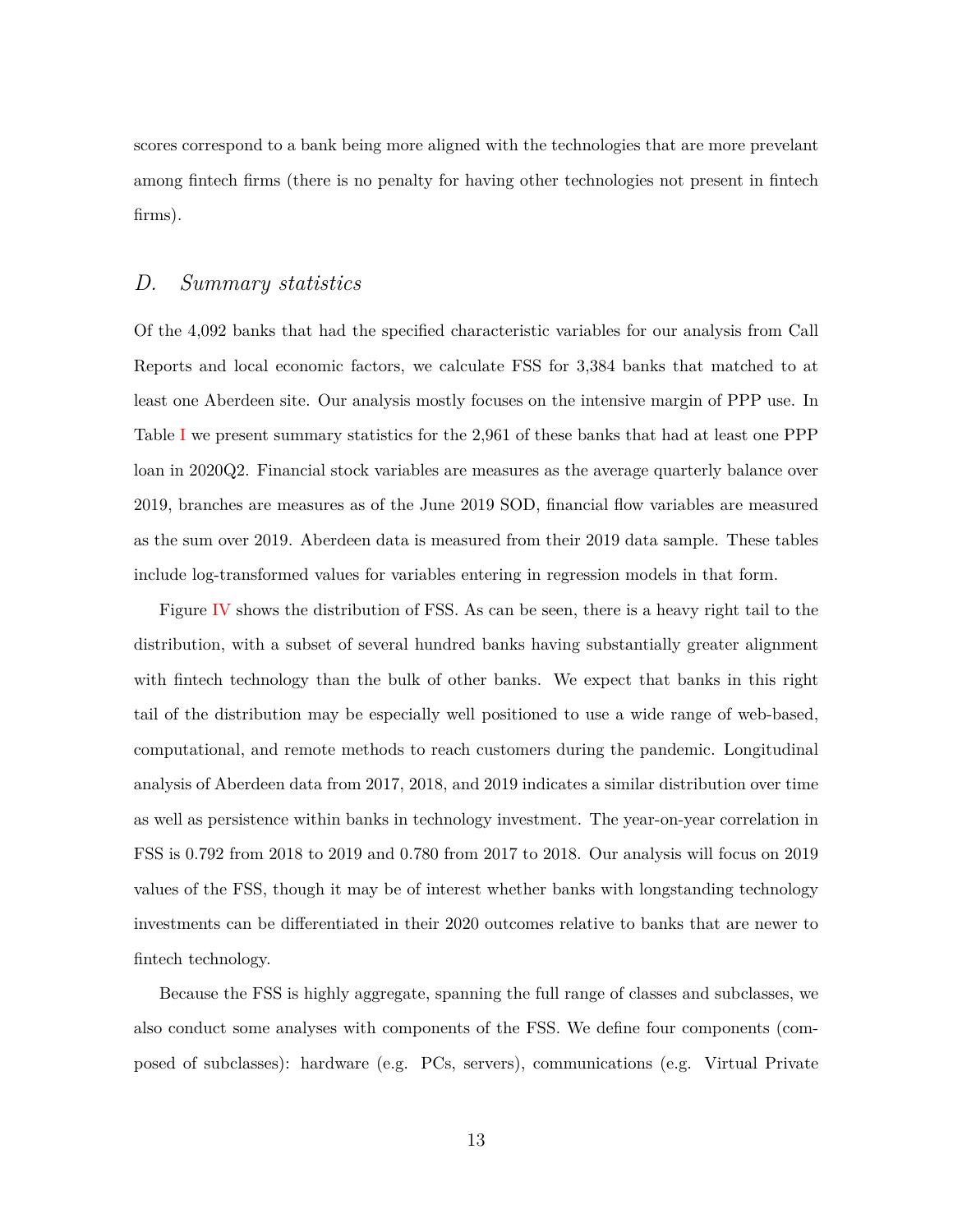Networks, phones), services (e.g. personnel management systems, web hosting, accounting), and software (e.g. digital advertising software, database management software). These components are calculated by first computing the share of all fintech firms in the 2019 Aberdeen data that have at least one install of a subclass. We use these shares as weights of the importance of a subclass for fintech operations within each component. The scores are calculated as the inner product of bank-level subclass indicators with the fintech subclass weights within each component. The software component is substantially broader than the others, comprising more subclasses than all the others combined.

Why do some banks have more extensive technology investment than others in 2019? While this question is not the core focus of our paper, the absence of an answer limits the causal claims we can make in our analysis. Nevertheless, showing how FSS relates to bank characteristics gives some indication of the type of variation that identifies our results. In particular, for our analysis to be meaningful, there must be substantive differences in the technology measures across banks. Here, we show how the technology measures relate to one another as well as to total assets and number of branches. Figure [A.VIII](#page-52-0) displays the relationship of FSS with the log of total assets and the log of number of branches. FSS increases with bank size and number of branches, though there is substantial variabion throughout most of the size distribution. The largest banks possess installs in almost all of the financial technology subclasses, so there is little variation among the largest banks.<sup>[21](#page-14-1)</sup>

### **IV. Bank PPP Lending**

#### <span id="page-14-0"></span>*A. Intensive and Extensive Margins of PPP Lending*

We first run regressions to examine whether the number of PPP loans issued by a bank are associated with our technology measure and lagged 2019 controls. We examine both the

<span id="page-14-1"></span> $^{21}$ In Appendix Table [A.XIV](#page-51-0) Column 1, we regress FSS on the bank characteristics used in regression models.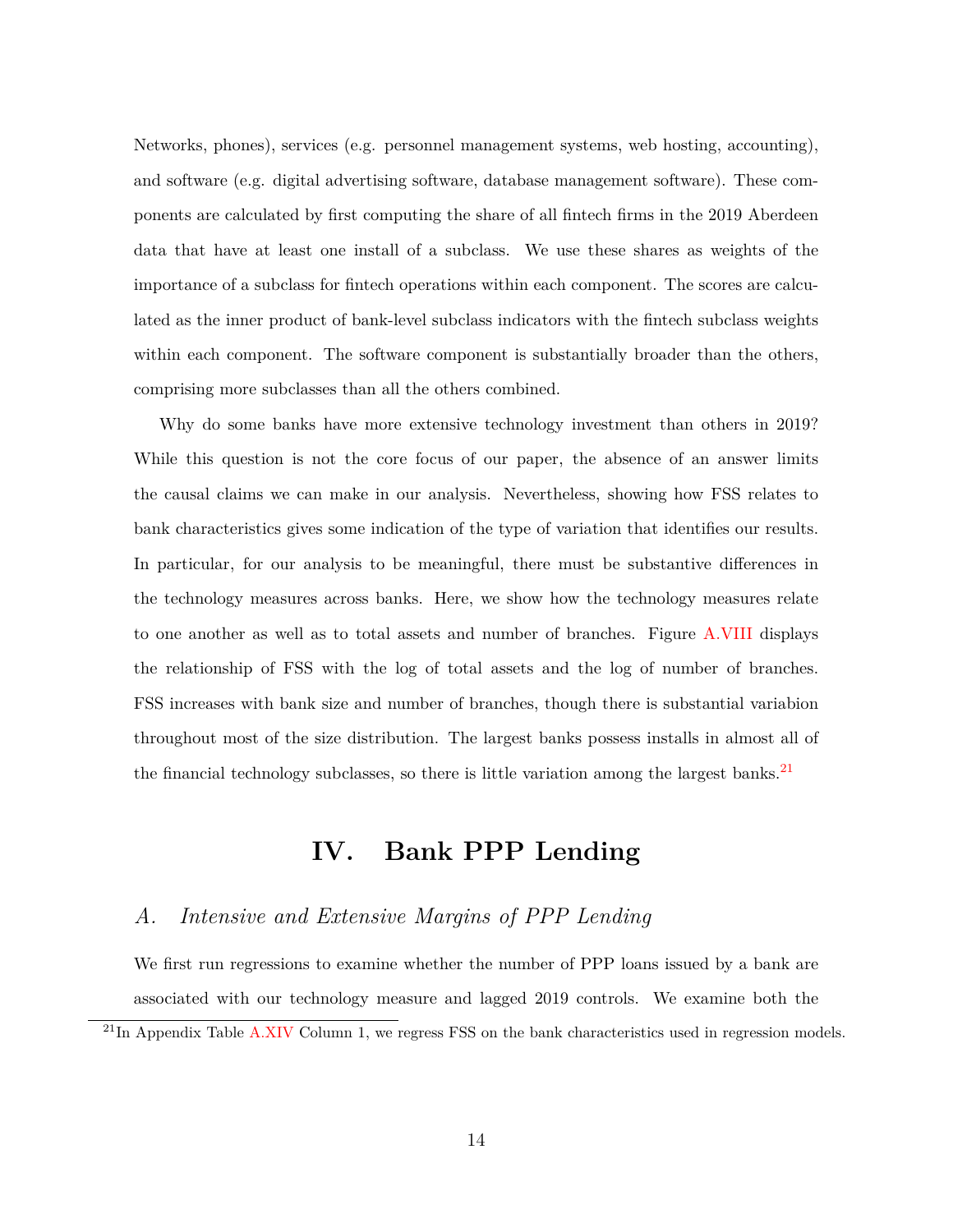extensive margin of participating in PPP lending and the intensive margin.

<span id="page-15-0"></span>
$$
Pr(PPP > 0) = logit(\beta Tech_b + \Gamma Controls_b)
$$
\n<sup>(1)</sup>

$$
Ln(PPPLoans) = \beta Tech_b + \Gamma Controls_b + \epsilon_b \tag{2}
$$

We include bank balance sheet variables as controls for traditional factors bank relationship lending (e.g., size, branches, employees, commercial and industrial lending volumes) and also include the two location-based controls for local PPP demand and local economic disruption from the pandemic.

In Table [II](#page-32-0) we report results of the extensive margin and intensive margin regressions of PPP lending on our technology measure, FSS. We first present extensive margin regressions run as a Logit. While we find that FSS has a strong positive relationship with participation in PPP when no controls are included (Column 1), once controls are added there is no significant effect (Column 2). Limiting to banks with at least one PPP loan, we find a strong positive association between the volume of PPP loans and each of the technology measures on the intensive margin (Columns 3, 4, 5, and 6). From the parameter estimate in Column 4, a one standard deviation increase in FSS (from Table [I\)](#page-31-0) is associated with a 8.7 p.p. increase in PPP loan volume in 2020Q2. Thus, it appears that technology may be related with the extent of participation in PPP lending, but not the decision to participate. With most banks participating (87.5 percent of our sample), it seems unlikely that technology was a decisive factor for the low threshold of making any PPP loans. Given these results, we focus on the intensive margin and (unless otherwise stated) drop banks that did not participate in PPP.

#### *B. PPP Loan Concentration*

If technology enables banks to extend credit by means other than their physical establishments, then we expect that it also results in a more geographically diffuse loan portfolio. The relationship between technology and the concentration of a bank's loan portfolio is particulary salient in the context of government-backed PPP loans where local or soft information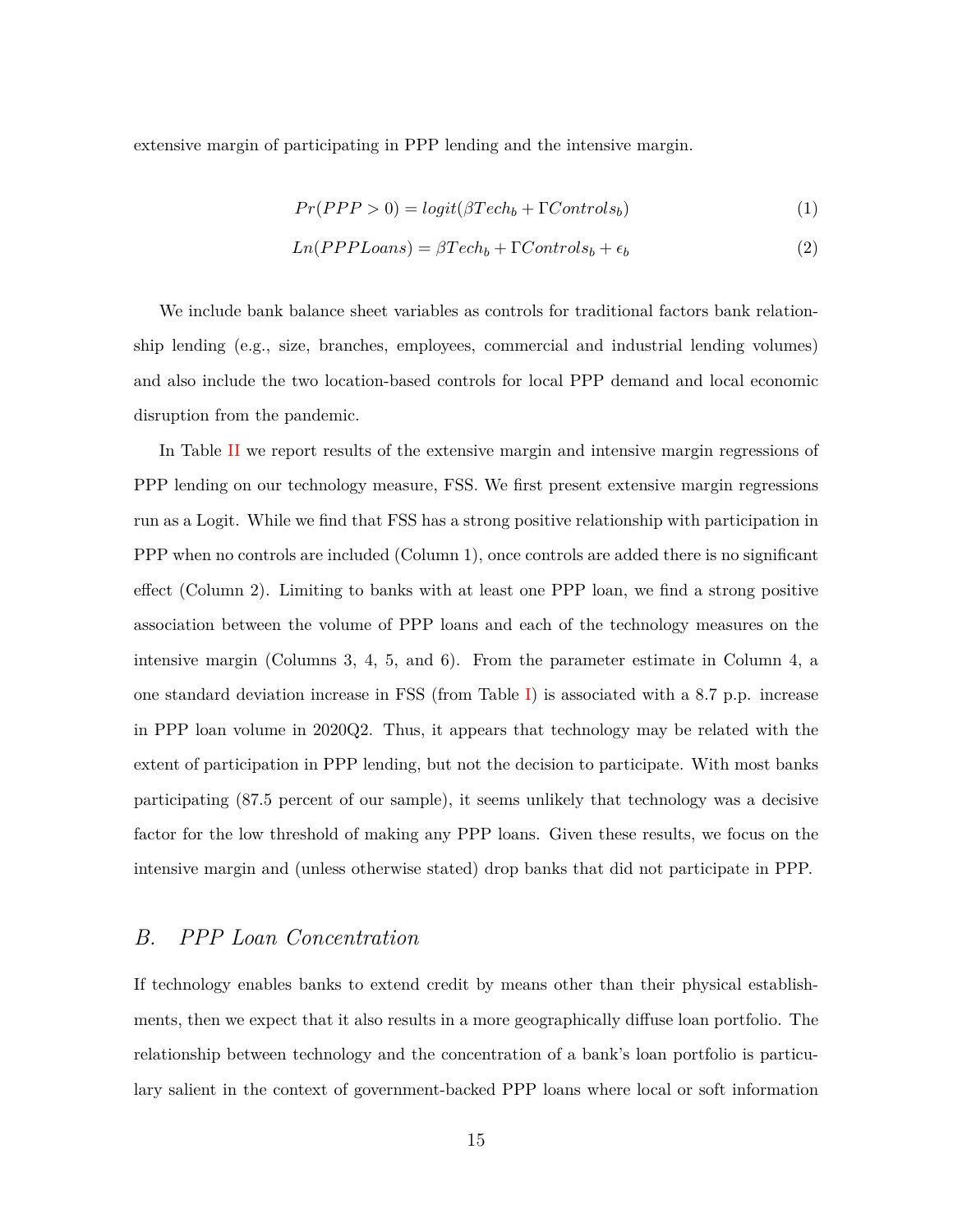is likely to be less valuable for lending decisions.

To examine this hypothesis, we first construct a HHI measure of geographic concentration for banks PPP loans and deposits. In particular, for each bank *b* we construct:

$$
Y \_H H I_b = \sum_g \left(\frac{y_{bg}}{\sum_g y_{bg}}\right)^2
$$

where *y* is the measure of a bank's deposits or loans for geography *g*.

In Figure [V](#page-47-0) we plot the distribution of banks' county concentrations of deposits (left) and PPP loans (right) for those banks in our regression sample with nonzero PPP lending. Banks with deposits or lending in only one county have an HHI of exactly one. While bank deposits are heavily concentrated in a small number of counties (median HHI of 0.668), bank PPP loans are geographically far more diffuse  $(0.345)$ .<sup>[22](#page-16-0)</sup> The disparity in the diffusion of banks' PPP loan concentrations relative to their physical deposit presence suggests that factors beyond physical presence must play a role in bank PPP credit supply.

We estimate a regression similar to Equation [2,](#page-15-0) restricting attention to only those banks with nonzero PPP lending. We report results for the effect of FSS on bank PPP geographic loan concentration in Table [III,](#page-33-0) with Columns 1 through 3 measuring concentration by county and Columns 4 through 6 measuring concentration by state.<sup>[23](#page-16-1)</sup> We include a control of banks' pre-existing geographic concentration, measured primarily with deposits. In Columns 2 and 4 we restrict attention to banks that operate in a single geography, county and state, respectively. That is, for banks in each sample, the deposit HHI is necessarily equal to 1 (so deposit HHI is not included in those specifications).

In each case, and even when restricting to single geography banks, we find that higher values in our technology measure are associated with a less geographically concentrated PPP

<span id="page-16-1"></span><sup>23</sup>See Appendix Table [A.XIII](#page-50-0) for results including controls for loan volume, which do not affect the findings.

<span id="page-16-0"></span><sup>&</sup>lt;sup>22</sup>Whereas the average banks' deposit base is spread over 1.5 counties, the average banks' PPP loan portfolio is spread across 3 counties. Among Community Reinvestment Act (CRA) lenders, county-concentration is similar for PPP and CRA lending, however, fewer than one in six banks in our sample are CRA lenders and these tend to be substanially larger, consistent with reporting requirements.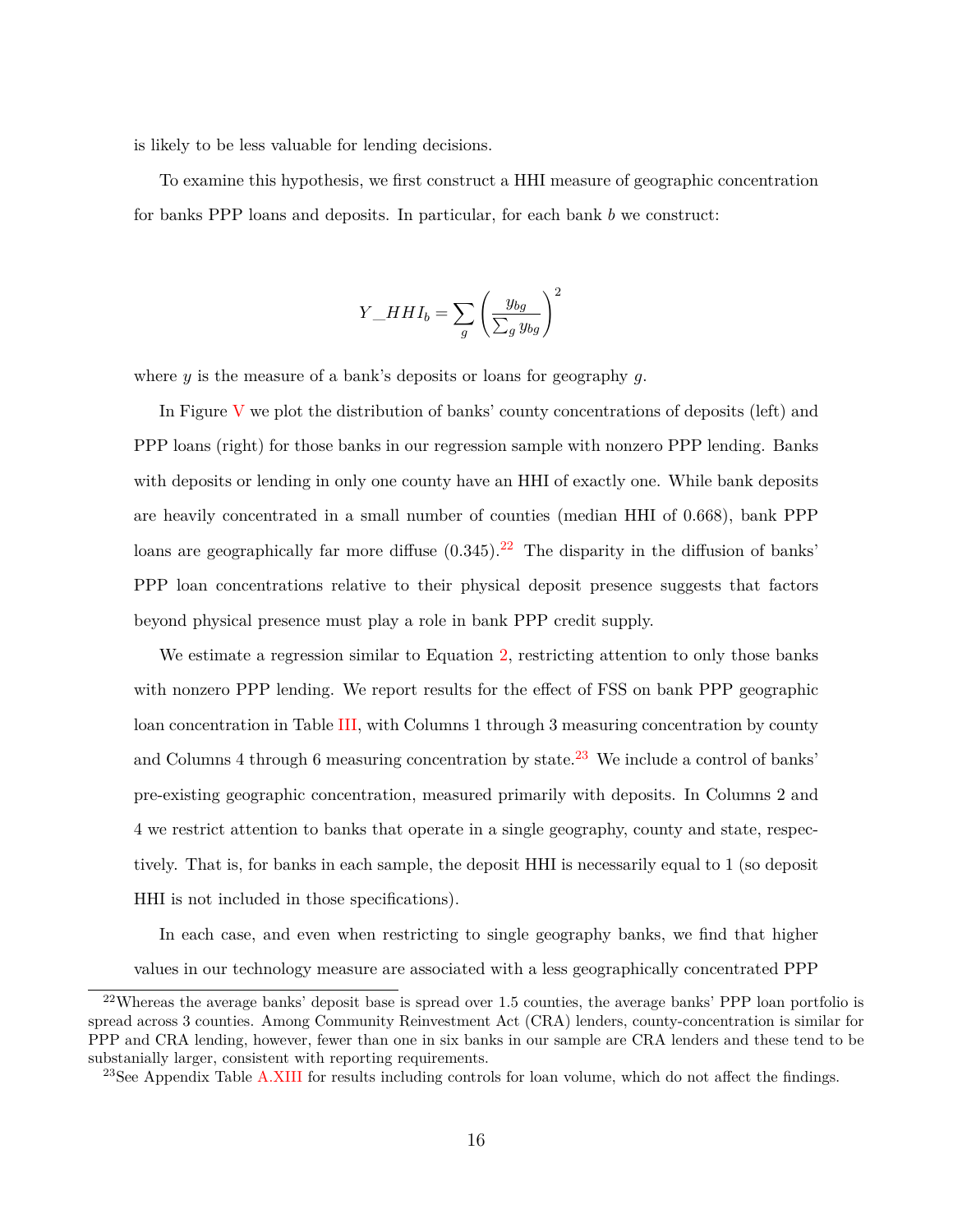loan portfolio. We also find evidence consistent with the established literature on the role of relationship banking. In particular, we find that core deposits and branches are associated with more concentrated PPP lending. Regarding economic significance, a one standard deviation increase in FSS is associated with a decrease in PPP county concentration (from Column 1) of 0.0153 (or 0.0665 standard deviations) and a decrease in state concentration (from Column 4) of 0.0177 (or 0.0804 standard deviations). For perspective, a one standard deviation increase in geographic deposit concentration is associated with an increase in PPP county concentration (from Column 1) of 0.1641 (or 0.713 standard deviations). So, the effects of technology is approximately a tenth as large as the effect of geographic presence.

In Columns 3 and 6 we restrict attention to banks with publicly observable geographic small business lending data for the Community Reinvestment Act  $(CRA)$  in 2019.<sup>[24](#page-17-0)</sup> CRA data include loans to businesses with less than \$1 million in revenue and reporting is restricted to banks with greater than \$1.284 billion in total assets as of the end of 2019. Consequently, the sample size is significantly smaller than the sample used in Columns 1 and 4. However, the CRA data allows us to construct a loan concentration measure for banks prior to the pandemic, which we can use as an additional control to understand banks' PPP loan concentrations. In Column 3, we find that banks' PPP county loan concentrations are negatively correlated with FSS even after controlling for banks' CRA loan concentrations. In Column 6, we similarly find that banks' PPP state loan concentrations are negatively correlated with FSS after controlling for CRA state loan concentrations. Notably, the parameter estimates are similar to the estimates in Columns 1 and 4.

#### <span id="page-17-1"></span>*C. Fintech Firms versus High-tech Banks*

The evidence from prior sections suggests that banks with stronger technology according to our measures issued PPP loans less like branch-centered traditional banks and closer to geography-less fintechs. In this section, we explore the extent to which banks with more technology according to our financial technology measure look like nonbank fintech lenders.

<span id="page-17-0"></span><sup>24</sup>[CRA Disclosure Files,](http://ffiec.gov/cra/craflatfiles.htm) Table D1-1.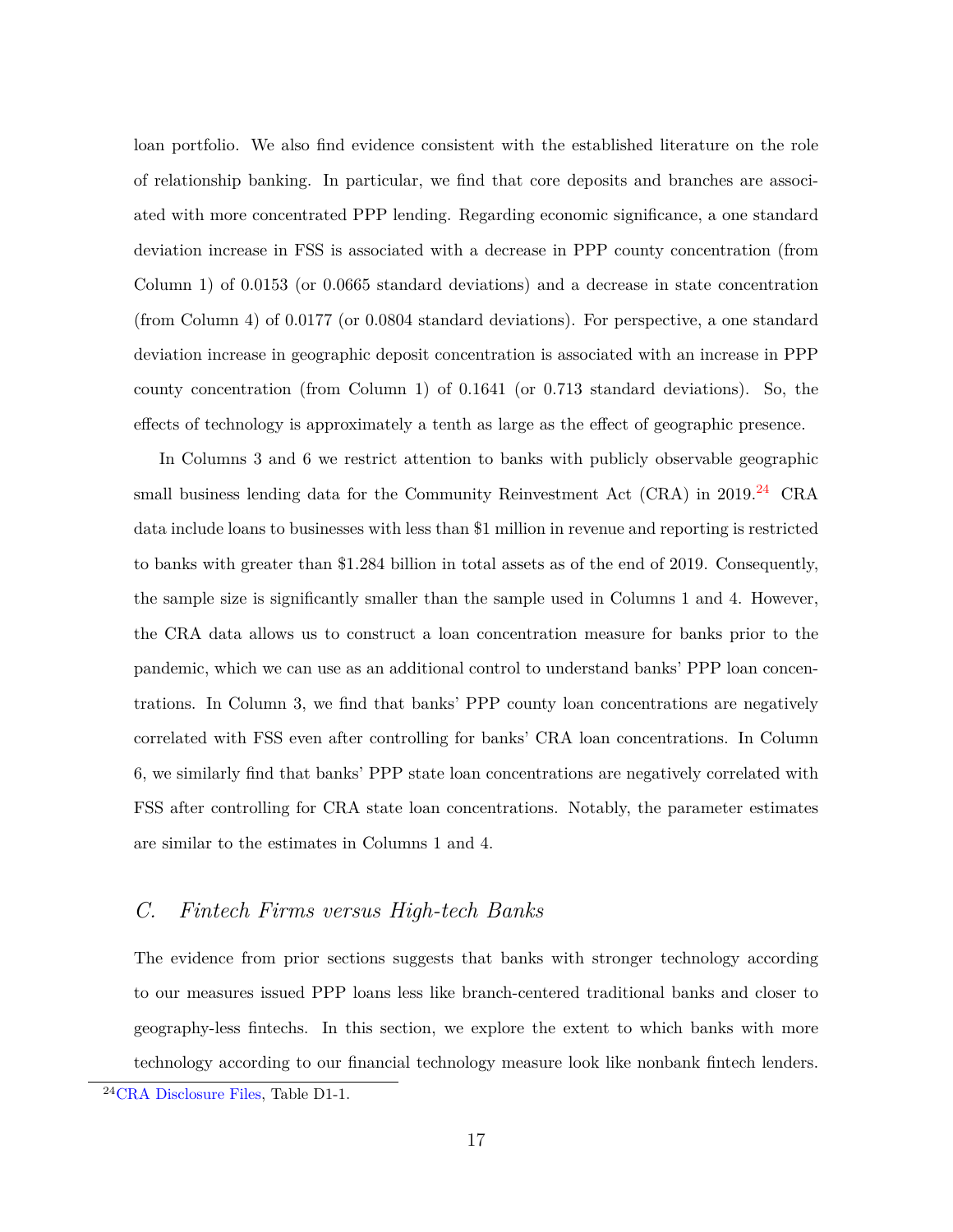To do this, we incorporate nonbank data on PPP lending from SBA and rely on the definitions of [Erel and Liebersohn](#page-29-7) [\(2020\)](#page-29-7) to classify nonbank fintech lenders. Nonbank fintech lenders do not generally have financial data similar to our set of controls for banks. Consequently, we compare banks and nonbank fintechs according to two measures: the quantity of PPP loans and the geographic concentration of PPP loans. Following [Erel and Liebersohn](#page-29-7) [\(2020\)](#page-29-7), we also restrict attention to those lenders that issued at least 500 PPP loans.

In Figure [I,](#page-43-0) we present kernel density plots of nonbank fintech PPP lending (left panel) and the geographic concentration of PPP lending (right panel), using the county-level construction of HHI as a concentration measure. We segment banks according to FSS (discussed in Section [III\)](#page-9-0). In the left plot, we show that the distribution of PPP loan volumes is visually similar between nonbank fintechs and banks with the highest FSS. However, the distribution of PPP loans issued by banks in the 75th to 90th percentile of FSS is notably lower.<sup>[25](#page-18-0)</sup> In the right plot, we show that the distribution of PPP loan HHIs for nonbank fintechs and high-tech banks look fairly similar. In contrast, PPP loan concentration is far higher for those banks in the 75th to 90th percentile of FSS.[26](#page-18-1)

By construction, firms with more PPP loans are able to spread their loans across larger geographic areas. As a result, it is helpful to distinguish whether the diffusiveness of PPP loans for nonbank fintech lenders and high-tech banks is a separate issue from the quantity of loans. In Figure [VI,](#page-48-0) for lenders with more than 500 PPP loans, we plot the quantity of loans for nonbank fintech lenders (red), banks in the 75th to 90th percentile in FSS (grey), and banks above the 95th percentile in FSS (blue). For all firms issuing more than 25,000 PPP loans, the geographic concentration of loans is similarly diffuse, i.e. HHI is low. However, for firms issuing fewer loans, we find that only banks with more advanced techonologies have similar diffusion as fintechs. Consistent with theories of banks and fintechs, banks with less

<span id="page-18-0"></span><sup>&</sup>lt;sup>25</sup>The kernel density plots are skewed even further toward fewer loans for banks in lower percentiles of the FSS distribution.

<span id="page-18-1"></span><sup>&</sup>lt;sup>26</sup>Despite the visual similarity, a Kolmogorov Smirnov test weakly rejects (90 percent confidence interval) equality between the nonbank FSS distribution and banks with FSS above the 95th percentile for log PPP loans and HHI, respectively. Distributional tests for log PPP loans and HHI between banks in the 70th and 95th percentile and both fintechs and banks in the 95th percentile are strongly rejected (99 percent confidence interval for both).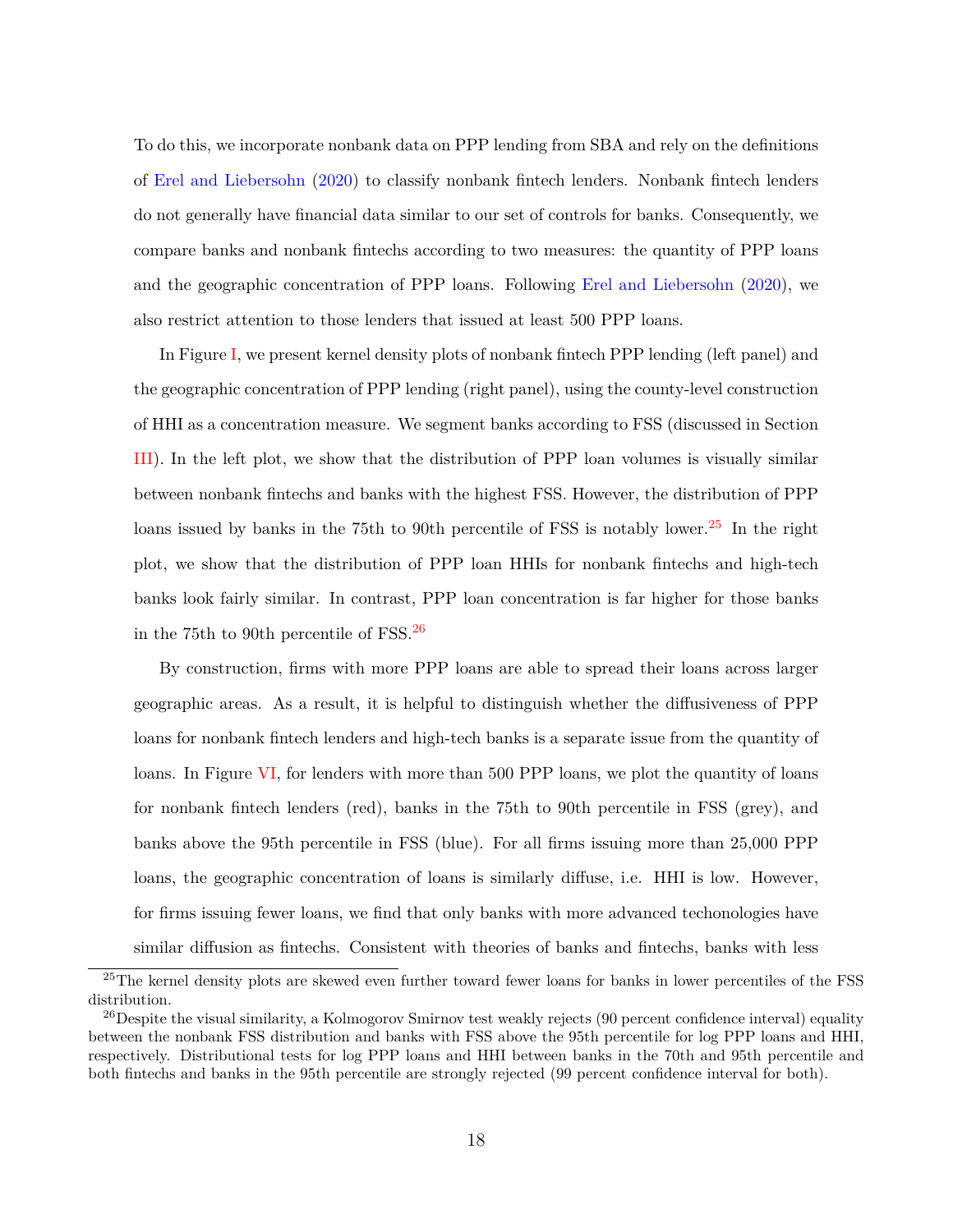advanced technology issue loans in more concentrated geographies.

In Table [IV](#page-34-0) we report regression results of loan-county HHI on log PPP loans. To understand how nonbank fintech loan concentration differs from bank lenders we include a nonbank fintech indicator variable. Similar, we include an indicator for banks in the 95th percentile of the FSS distribution. In Columns 1 to 3, we include only those lenders with more than 500 PPP loans. In Columns 4 to 6, we include only lenders with more than 500 PPP loans and less than 25,000 PPP loans. In Columns 2 and 5, we include log PPP loans as a linear terms and in Columns 3 and 6, we allow for a quadratic relationship between log PPP loans and loan HHI. Across all specifications, we find that banks in the 95th percentile FSS and nonbank fintechs are less concentrated in lending geography than other banks. In addition, the concentration difference between banks and nonbank fintechs is cut substantially (a little less than half, for the specifications including a control for lending volume) when a bank is in the 95th percentile in FSS. Thus, it appears that banks with a stronger technology base tend to operate as hybrids between traditional physical branches and fintech lenders.

#### *D. In and Out of Market PPP Lending*

Bank lending markets are often physically proximate to their branches, within the county, MSA, or state (see, [Federal Deposit Insurance Corporation](#page-29-1) [\(2018\)](#page-29-1)). Evidence from [Li and](#page-29-2) [Strahan](#page-29-2) [\(2020\)](#page-29-2) suggests that physical proximity and measures of traditional banking also played an important role in the participation of banks in the PPP program. In this section, we examine the role that technology played in affecting where banks' lent money under PPP.

While local relationships may have enabled banks to provide PPP loans locally, we hypothesize that technology may have given banks an opportunity to expand the reach of their PPP lending out of area. To understand the role of technology in the location of PPP loans, we run an OLS regression of the proportion of out-of-area PPP loans made by a bank on our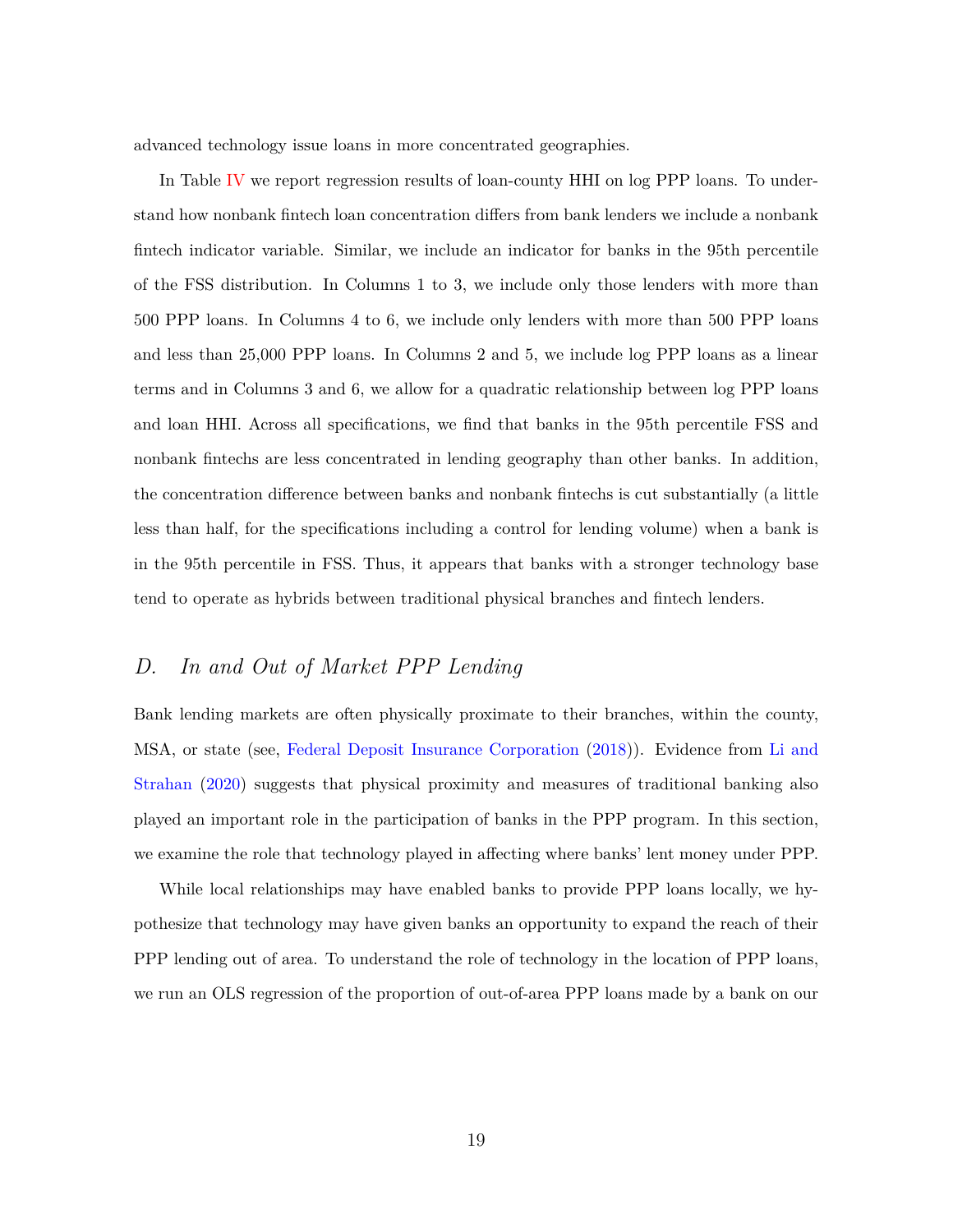technology measures and lagged 2019 controls:

<span id="page-20-0"></span>
$$
\frac{PPP(OutofArea)_b}{PPP(Total)_b} = \beta Tech_b + \Gamma Controls_b + \epsilon_b. \tag{3}
$$

We report results from the OLS regression of Equation [3](#page-20-0) in Table [V.](#page-35-0) In Columns 1 through 3 we report results of a regression using the proportion of loans made outside of counties with a bank's branch as the dependent variables and in Columns 4 through 6 we report the results of a regression using proportion of loans made outside of states with a bank's branch as the dependent variable. In Columns 1 and 4, we first estimate a Logit with an outcome indicating whether a bank makes any out-of-area loans. For both county and state definitions, technology does not appear to matter on the extensive margin. To investigate the intensive margin, we explain the proportion of out-of-area loans, first for all banks making any PPP loans (in Columns 2 and 5) and then for banks with any out-of-area loans (in Columns 3 and 6). In all of these cases, we find that banks with a higher FSS have a higher percentage of out-of-area loans.

#### *E. Technology Classes*

Our results suggest that banks with greater technological investment bear resemblance to fintech firms (as defined in [Erel and Liebersohn](#page-29-7) [\(2020\)](#page-29-7)) with regard to their ability to lend in areas without a physical branch presence. In this section, we delve further into the kinds of technology installed at banks that are most associated with their PPP lending. We re-run regressions from the above tables using the breakdown of FSS by technology type (hardware, communications, services, and software), as described in Section [III](#page-9-0) and report results in Table [VI.](#page-36-0) We find that the hardware and software components of FSS each have significant, positive effects on loan volume (Columns 2 to 4). For out-of-area lending, the hardware component appears to the strongest effect on dispersed lending and proportion of lending out of area, though software has a similar pattern of estimates, though less precise. The effect of the hardware component is also larger than the software component when measured in terms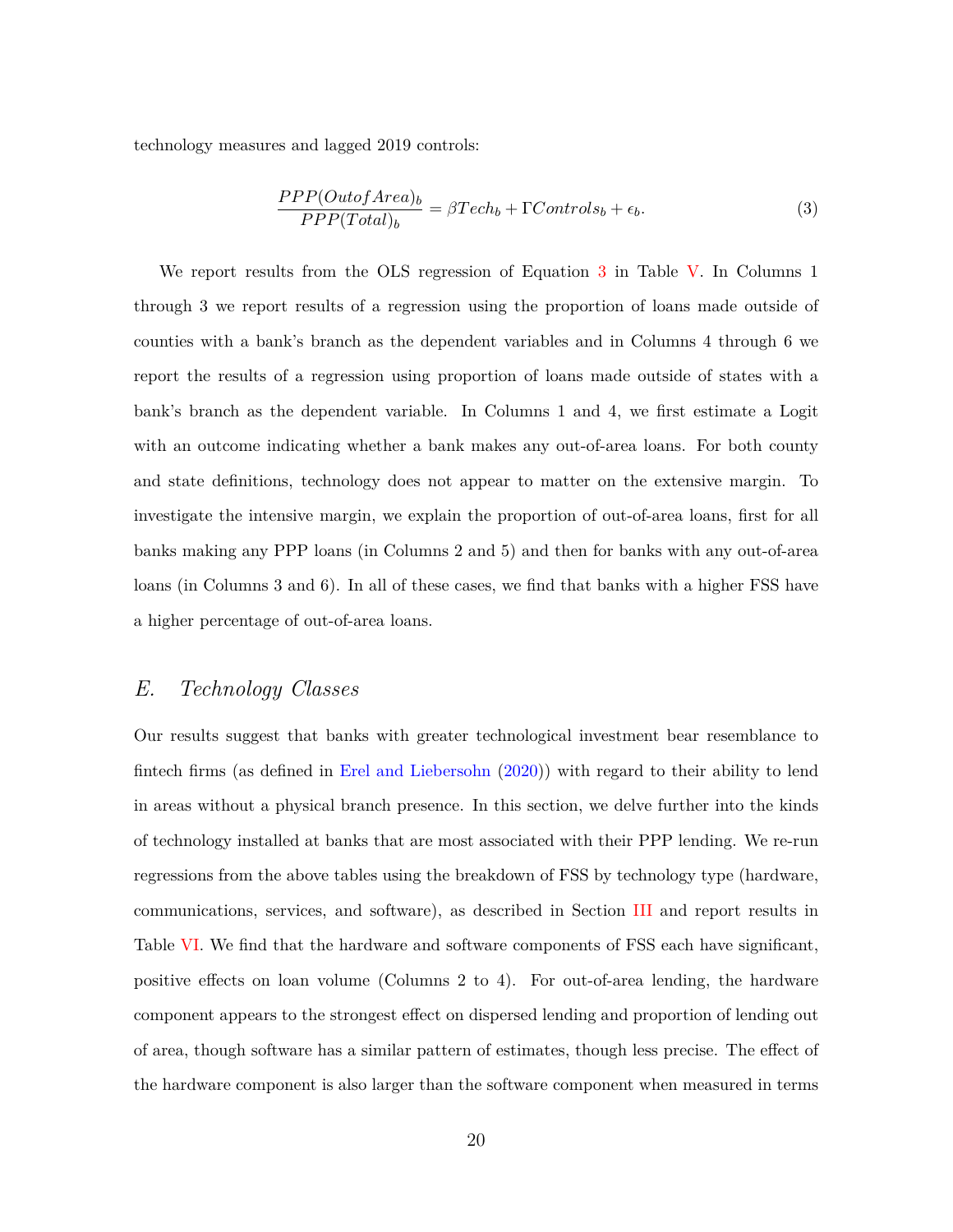of a standard deviation change in each component. Thus, it appears that hardware (and its associated technologies, such as server operating systems) plays the most important role in the ability of banks to engage in out-of-area lending, with software playing a secondary role.

#### <span id="page-21-1"></span>*F. PPP Lending: Out-of-Area and In-Area Loan Quantities*

To unpack the findings of Table [V,](#page-35-0) we examine the quantities of PPP lending in area and out of area. In doing so, we can assess whether banks substitute out-of-area PPP lending for in-area PPP lending or whether they change the total amount of PPP loans. We run regressions of the following form by loan size and in- or out-of-area markets:

$$
Ln(PPP + 1)b = \beta Techb + \Gamma Controlsb + \epsilonb.
$$
\n(4)

We define in-area as those regions (i.e., county or state, depending on the specification) where a bank had a physical branch as of June 2019 and out-of-area as those regions where the bank did not have a physical branch.

In Table [VII,](#page-37-0) we report the results from the regression of out-of-area PPP loans on the FSS measure and controls. In Columns 1 through 3 we report results for out-of-county PPP loans and in Columns 4 through 6 we report results for out-of-state PPP lending. In Column 1, we find that the FSS is strongly correlated with the number of out-of-county PPP loans. We find that the effect is similar for small (*<*\$1 million) PPP loans in Column 2 and large (*>*\$1 million) PPP loans in Column 3. We find similar results for out-of-state PPP lending.

Though we find that the increase in the proportion of out-of-area lending is driven in part by more out-of-area PPP loans, we also examine whether the technology is associated with decreases in in-area PPP lending. That is, does technology depress the relationship lending function found in [Li, Strahan, and Zhang](#page-29-6) [\(2020\)](#page-29-6)?

To examine in-area lending quantities, we run regressions of in-area lending at the bank and bank-geography levels. As above, geographies are defined at the county and state levels.<sup>[27](#page-21-0)</sup>

<span id="page-21-0"></span><sup>&</sup>lt;sup>27</sup>Note that we cannot perform similar analysis for out-of-area bank-geographies, as we do not have any similar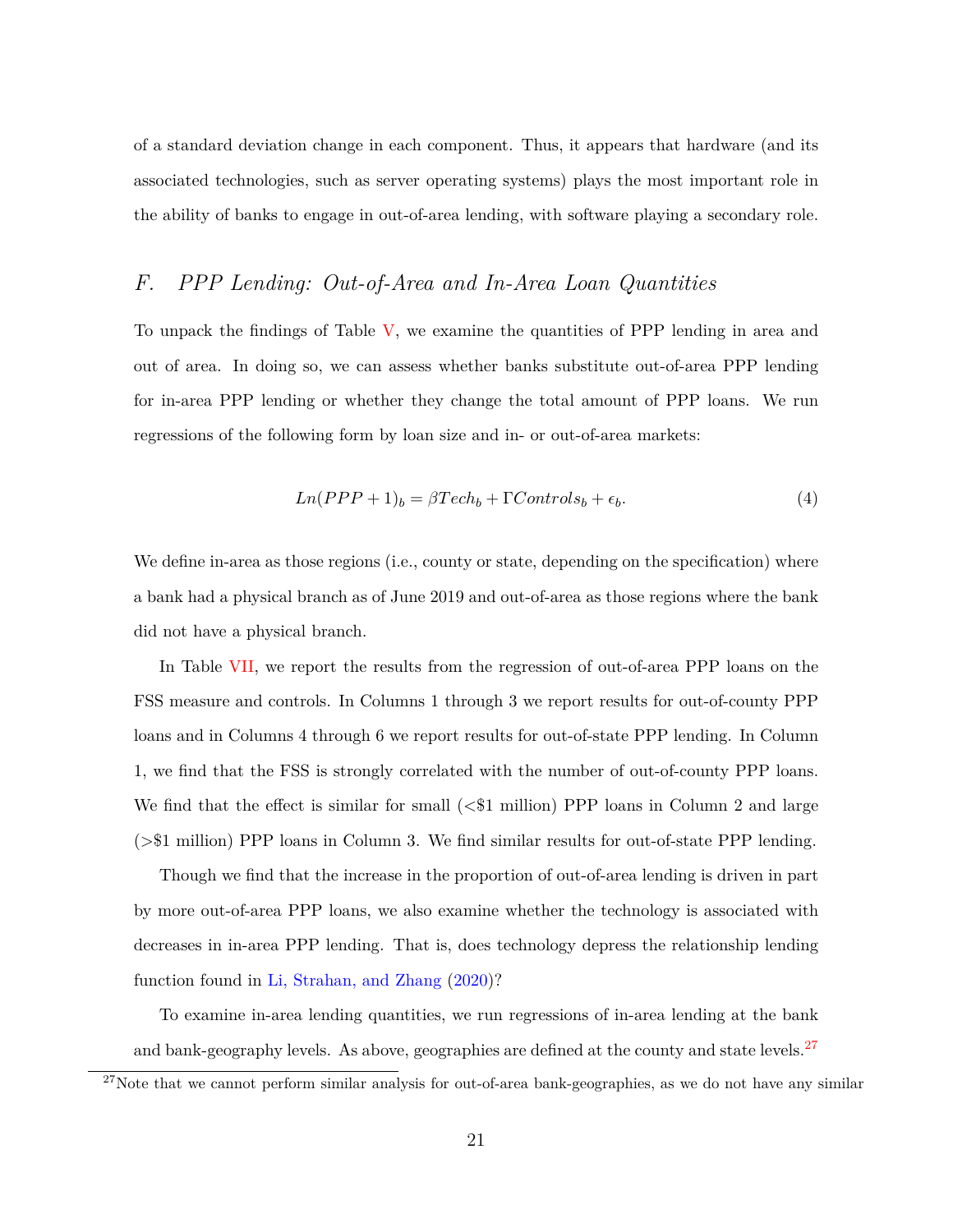We report the results from the in-area regressions of lending in Table [VIII.](#page-38-0)

In Column 1, we report results of a bank-level regression of in-county PPP loans on the FSS and bank controls. We do not find a significant relationship between technology and in-area PPP lending. We then examine the data at the bank-geography level, allowing for geography fixed effects as well as bank-geography specific measures on local presence, such as number of branches or deposits. Given the ability to control for local factors using fixed effects, we also exclude the bank-level local economy proxies of local PPP loan demand and exposure to COVID related employment shocks. The results do not differ materially when including them in lieu of geography fixed effects.

In Columns 2 through 4 we report results using the number of in-county PPP loans including bank-county fixed effects. In Column 2 we find that banks with a higher FSS did not make any more or less PPP loans in counties where they had a physical presences, relative to other banks. We find that technology has a slight negative relationship in Column 3 with the number of small (*<*\$1 million) PPP loans. However, we find in Column 4 that banks with a higher FSS were associated with more large (*>*\$1 million) in-county PPP loans. Consistent with [Li and Strahan](#page-29-2) [\(2020\)](#page-29-2), we find that local presence, measured using in-county deposits and/or branches, is associated with in-county PPP loans, for both small and large loans.

In Columns 5 through 8 we report results of similar regressions at the bank-state level. In Column 5, we do not find that a higher FSS is associated with more in-state PPP lending at the bank-level and similarly in Column 6 we find no association with PPP lending at the bank-state level, after controlling for state fixed effects. Similar to the bank-county analysis, in Columns 7 and 8 we find that there is no relationship between small PPP in-state loans and technology, but there is a a strong positive association between technology and large in-state PPP loans. Furthermore, we find that in-state measures of physical presence (deposits and branches) are significant drivers of in-state PPP lending for all loan sizes. Combined with the results from Section [IV.F,](#page-21-1) the results suggest that the relationship between technology and

measure of a bank's presence in a geography out-of-area prior to the pandemic. Furthermore, there is not a clear way to establish the appropriate set of bank-geographies for out-of-area lending, as the vast majority of bank-geography pairs are associated with zero PPP loans.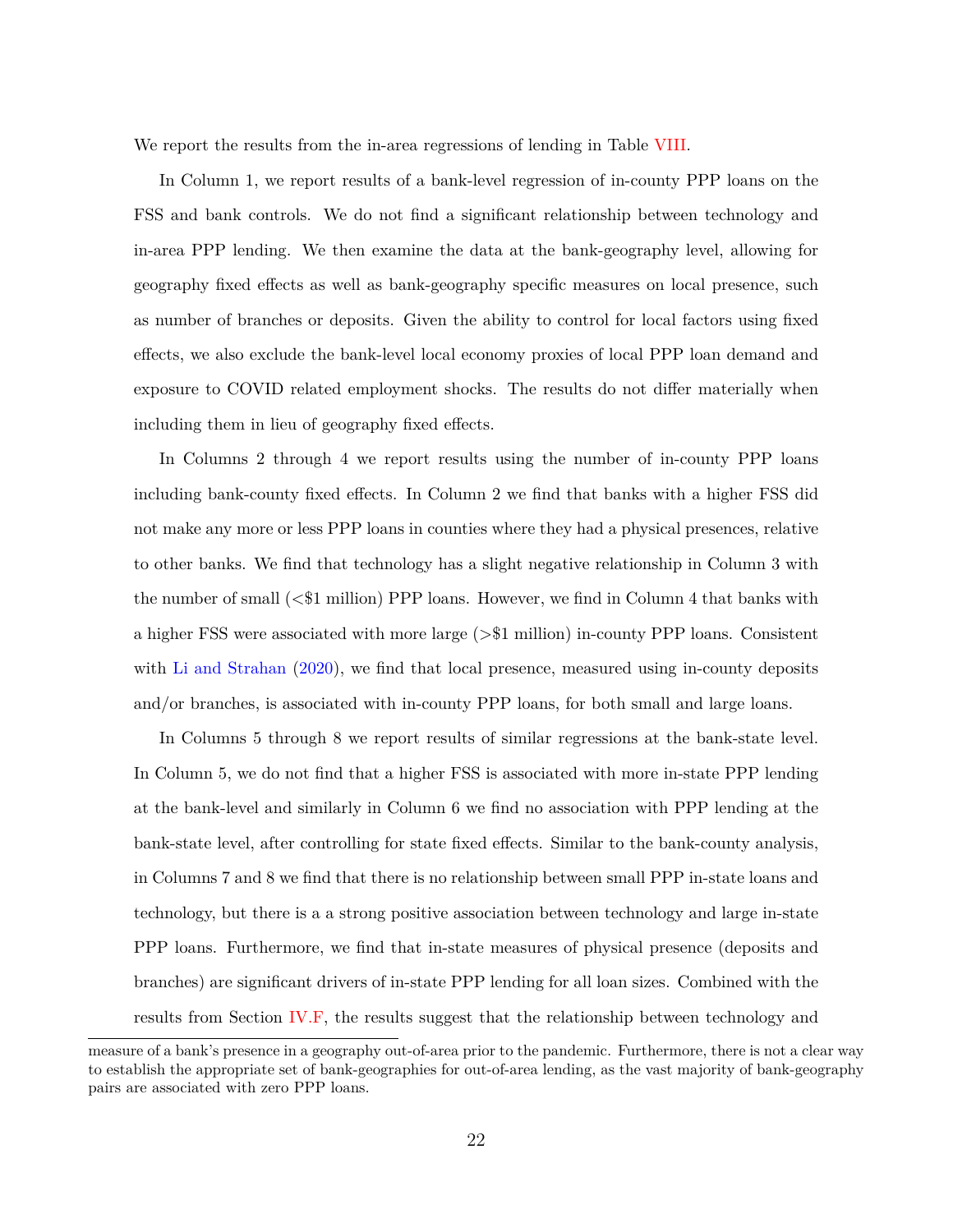the proportion of PPP loan out-of-area is driven primarily by increases in out-of-area loans and not through the substitution of in-area loans for out-of-area loans.

### *G. Expense-based measures of financial technology*

As alternative measures of bank use of financial technology, we consider two expense-based measures reported by banks in quarterly Call Reports. We expect that these measure may capture different aspects of technology than our product-based measure, FSS, though they may also affect lending outcomes. Whereas we expect that FSS most directly reflects the types in-house technological capabilities of a bank, our expense measures may reflect both the scale of technology investment and use of external, contracted capabilities (and potentially partnerships).

Our first alternative measure, other noninterest expenses (Call Report Schedule RI, item 7.d.) reports spending other than salaries and employee benefits, premises and fixed assets, and intangible assets. As reported below, we find that the plurality of other noninterest expenses are associated with data processing. Additional subitems that may relate to technology include advertising and marketing expenses and telecom expenses. Other noninterest expense also includes research and development costs incurred in the internal development of computer software. Our second alternative measure, data processing expeneses (Call Report Schedule RI-E, item 2.a.) is more specific to technology, and reports "services performed for the bank by others."

From Call Reports, we observe other noninterest expense for all banks, but subitems, including data processing, may be censored. As of 2018, subitems of other noninterest expense have minimum reporting thresholds of \$100,000 and seven percent of other noninterest expenses. The data does not distinguish between true zeros and censored values, and some banks below the reporting thresholds respond anyways. In addition, due to year-to-date (cumulative) reporting on quarterly filings, there are substantially more censored observations for earlier quarters. For our analysis, we use the most recent year-end values of other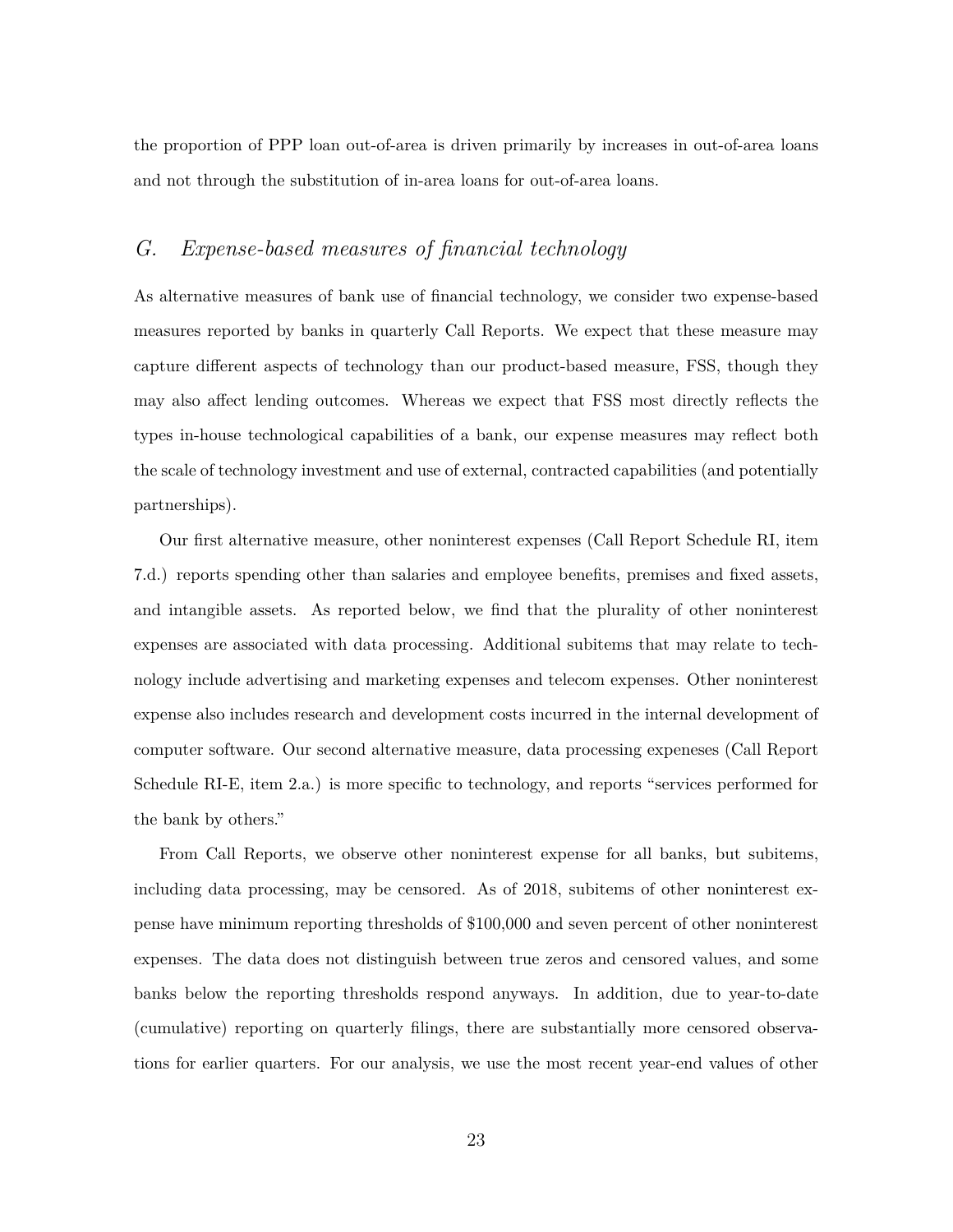noninterest expense and noncensored values of data processing expense. From 2016 to 2019, there is a noncensored observation for bank data processing expenses for 81 percent of banks' December Call Report data.[28](#page-24-0)

Other noninterest expense is best understood by examining its components. Table [IX](#page-39-0) reports statistics on the breakdown of subitems in Schedule RI-E relative to other noninterest expense. We also report the count of nonzero observations, and note the exact shares of each subitem are not certain (and could be higher or lower) due to censoring across each of the subitems. Data processing expenses account for the plurality of other noninterest expenses, but still represent just 19.1 percent of other noninterest expense on average (treating empties as zero). If we restrict to only those observations with strictly positive data processing expenses, it makes up approximately 24 percent of other noninterest expenses. The next largest (observed) driver of other noninterest expense in Schedule RI-E is advertising and marketing expenses, which accounts for 5.0 percent of other noninterest expense and may include expenses on digital advertising. Telecommunications expenses associated with telephone, telegraph, cable, and internet services (including web page maintenance) account for 2.6 percent of observed total other noninterest expenses. Thus, the plurality of expenses captured by other noninterest expense reflects the technology investments of interest, though the measure incorporates many other expenses outside our scope of interest.

Figure [VII](#page-49-0) displays the relationship of FSS with other noninterest expense and data processing expense. While one might expect these measures to be related (as larger banks might use more technology), the product information clearly presents another dimension of technology investment. These figures show that the expense and product install measures capture related, but somewhat different dimensions of technology investment and exhibit variation across a wide range of bank sizes.<sup>[29](#page-24-1)</sup>

<span id="page-24-0"></span><sup>&</sup>lt;sup>28</sup>In unreported analysis, we use multiple imputations for data processing expenses. Because the censored variable is necessarily selected on the basis of the censored variable's value, the multiple imputation uses only those banks below the reporting thresholds that nevertheless report data processing expenses. All results using data processing expenses are robust to using multiply imputed data rather than restricting to uncensored values.

<span id="page-24-1"></span><sup>&</sup>lt;sup>29</sup>Appendix Table [A.XIV](#page-51-0) Columns 2 and 3, explains other noninterest expense and data processing expense in terms of the main specification control variables.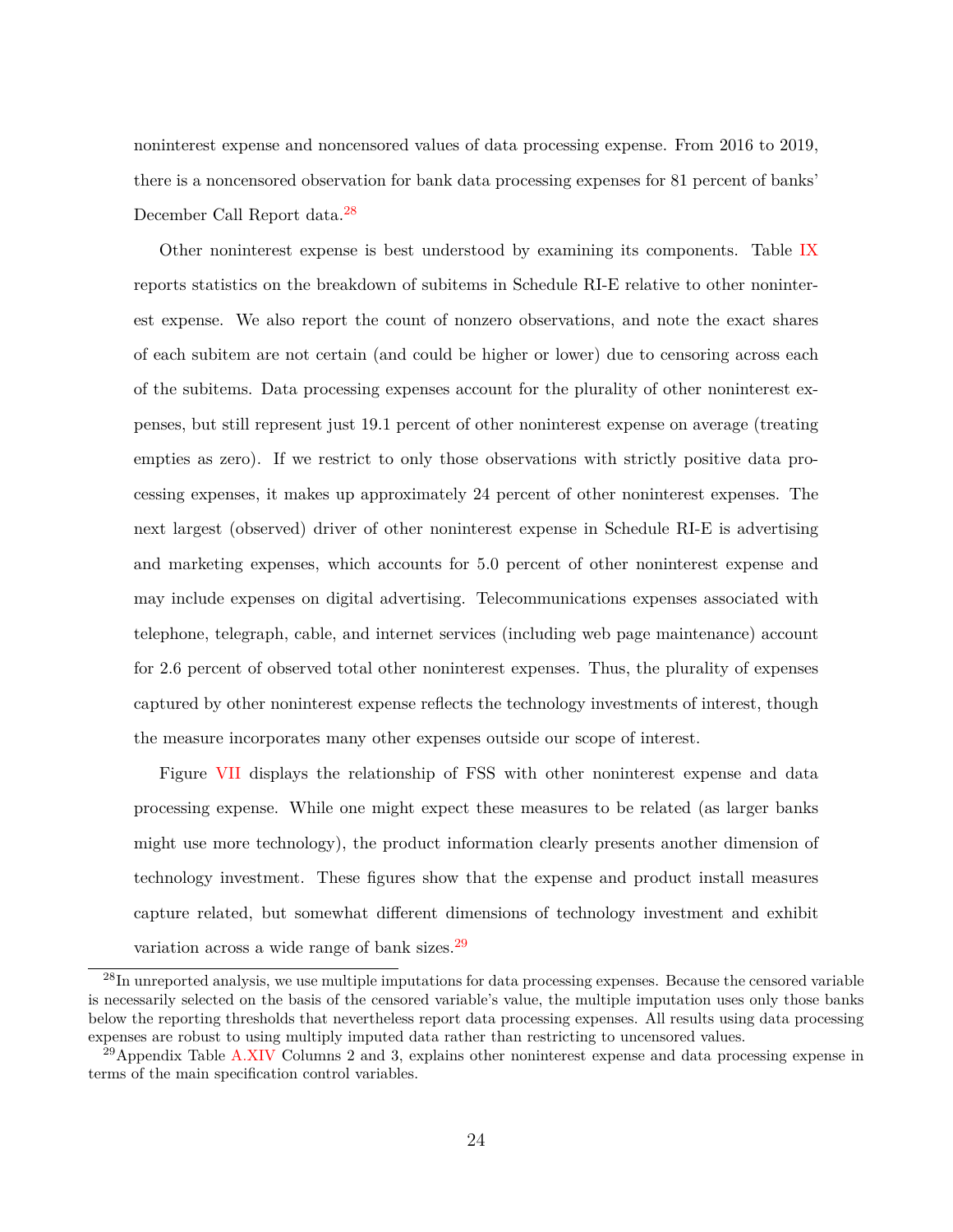Table [X](#page-40-0) reports results equivalent to Table [II](#page-32-0) (for PPP lending and volume) and [III](#page-33-0) (for geographic concentration of lending). These expense results exhibit a similar pattern as the FSS results using Aberdeen data for product installs as a measure of technology. Table [XI](#page-41-0) presents additional results that include both FSS and expense based measures. The effect of FSS on loan volume remains positive and statistically significant, and the effect of FSS on loan concentration remains negative and significant, even when including expense-based measures of technology alongside FSS. These results suggest that product- and expense-based investments in financial technology may have similar, complementary effects that facilitate processing of PPP loans, especially for out-of-area borrowers.

## **V. County PPP Loan Supply**

<span id="page-25-0"></span>Our bank-level results suggest that technology heavy banks operate more similarly to fintechs than other banks. Consequently, we expect that a borrower inclined to use a technologicallybased lender is more likely to view local bank technology as a substitute for a potentially outof-area loan. Even so, that tendancy may be diminished if local banks are more technologically savvy.

Thus, we examine whether the local presence of technology heavy banks relates to the nature of competition for local PPP loans. In particular, we expect that a county with more technologically-oriented banks might rely less on out-of-area lenders in general, or fintechs in particular, than counties with less technologically-oriented banks. On the other hand, we expect that technology plays a lesser role in local banks' abilities to compete for customers more associated with traditional relationship lending.

To examine these hypotheses, we construct a county-level bank technology variable equal to the deposit-weighted average of banks' FSS for that county. Similarly, we construct a measure of the deposit-weighted average of log bank assets. We also include county aggregates of bank branches, credit union branches, and the county-level deposit HHI (where countyshares are calculated at the bank level). We also incorporate demographic data such as the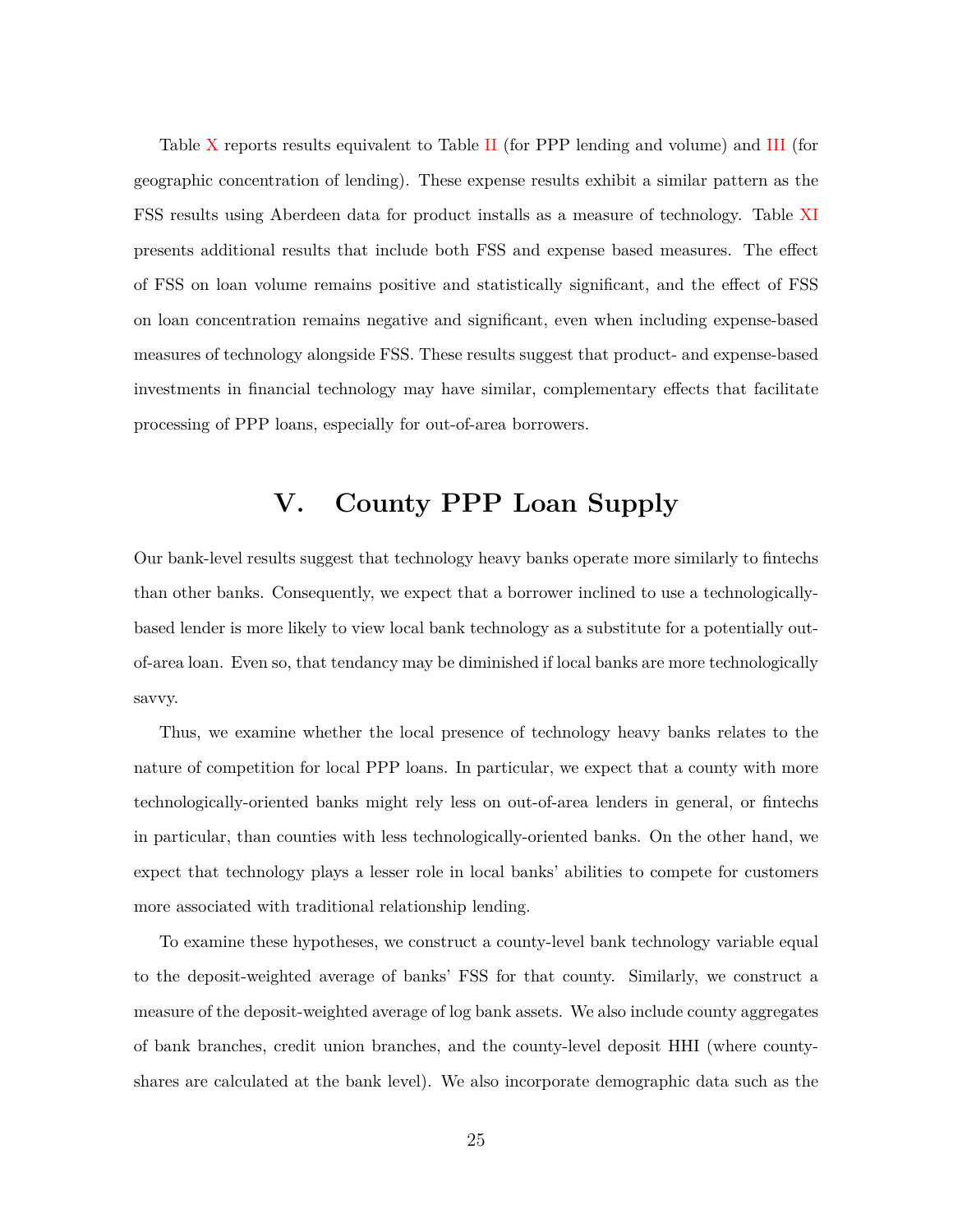county population, percentage of the population in urban areas, percentage of the population aged 65 or older, and the year-on-year 2020Q2 employment growth.

For each county, we calculate the percentage of PPP loans made from out-of-county lenders, the percentage of loans made by fintechs (previously defined), the percentage of PPP loans made out-of-area by technologically savvy small banks (defined as top 95th percentile FSS and less than \$10 billion in assets), and the percentage of PPP loans made by credit unions. In calculating out-of-county loans, we classify all fintech loans as out-of-area.

In Table [XII](#page-42-0) we report the results of county-level OLS regressions of the relative proportion of county lending filled by different loan supply. In Columns (1) and (2) we find that local bank technology is negatively correlated with the proportion of loans made from out-of-area lenders. Thus, counties with more technologically savvy local banks relied proportionally less on out-of-area banks to meet their PPP credit demand. Similarly, in Columns (3) and (4) we find that local bank technology is also negatively related to the reliance of a county on using fintech firms to meet local PPP credit demand. In Columns (5) and (6), we examine the extent to which the PPP credit is supplied by out-of-area technologically savvy small banks–those in the 95th percentile FSS and less than \$10 billion in assets as discussed in Section [IV.C,](#page-17-1) finding weak evidence that local bank technology substitutes for out-of-area bank PPP lending. In contrast, in Columns (7) and (8) we find that local bank technology does not relate to the proportion of PPP credit supplied by credit unions, consistent with the view that technology is not a primary determinant driving a borrower's decision to chose a bank relative to a credit union for a PPP loan. Thus, the county-level results suggest that local bank adoption of technology may reduce reliance on out-of-area, technologically savvy lenders to fulfill local credit needs.

### **VI. Conclusion**

<span id="page-26-0"></span>How did small banks succeed in the transaction-based, information insensitive PPP loan market? This paper examines lending outcomes for the banking industry, early in the pandemic,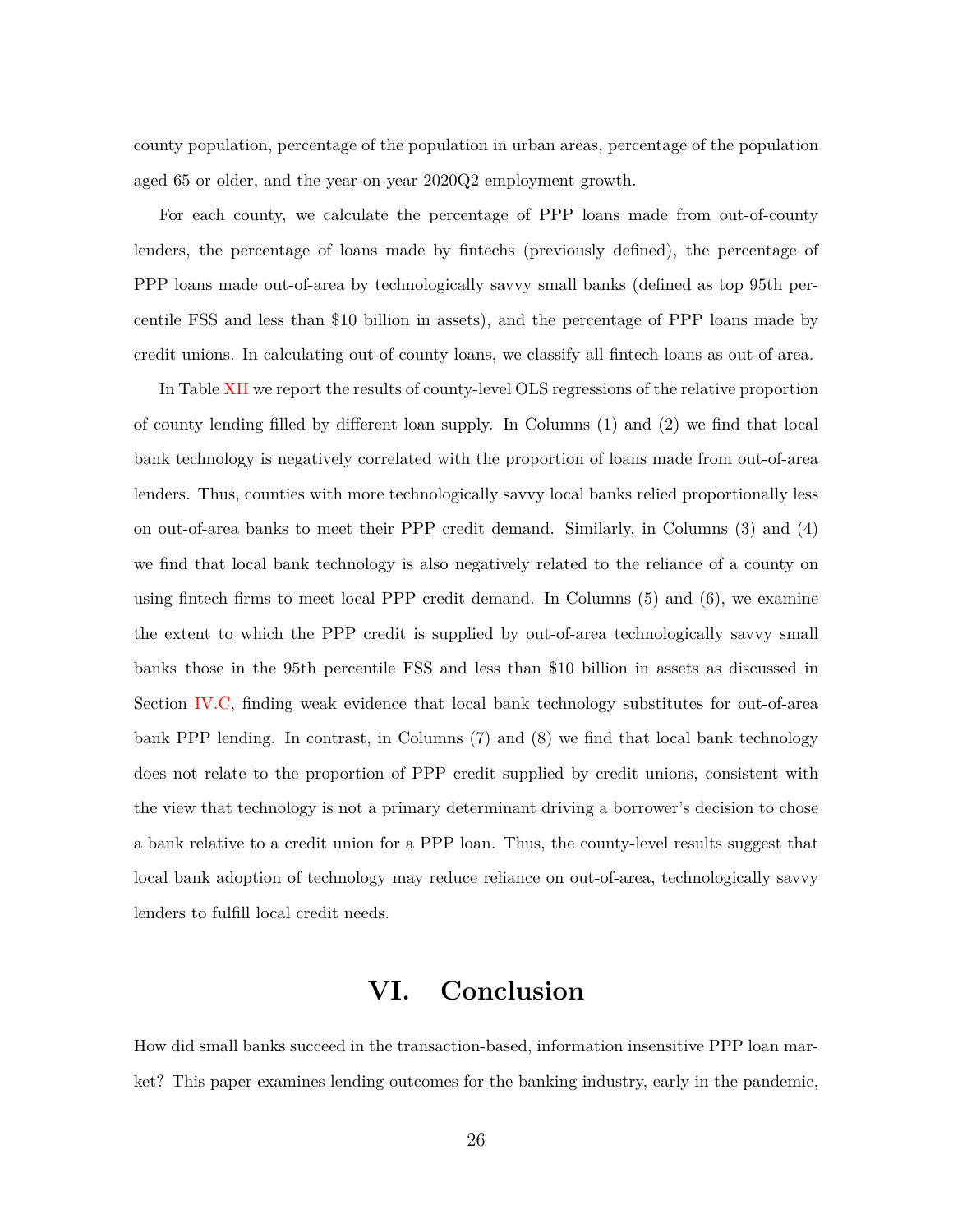that demonstrate the immediate utility of pre-existing investments in technology. We examine how technology helped direct borrowers to lenders through the federal government's PPP business lending program, which occurred in the second quarter of 2020. We use a detailed record of product installations, prior to the pandemic, across a range of technologies (hardware, communications, services, and software) and calculate how closely a bank's technology profile aligns with nonbank fintech firms.

We find that these investments in technology enhanced banks' reach of borrowers, both large and small, and especially to borrowers outside of their branch network. This expanded reach does not appear to come at the expense of lending to more proximate borrowers. Hardware investments, in particular, appear to be the most consequential for increased lending out of area, with software playing a secondary role. Our estimation procedures control for a wide range of bank characteristics and local economic shocks and include fixed effects where possible. We find similar results using expense data from quarterly financial statements as a measure of financial technology. The product- and expense-based measures appear to capture different aspects of technology, as both have a similar pattern of results on their own, but the point estimates of the product-based measure are relatively stable when the expense-based measures are added to empirical models. We further find that counties with more technologically savvy banks had less borrowing from nonbank fintechs and high-technology out-of-area banks. Collectively, the evidence suggests that technology-oriented banks operate as a hybrid between fintech firms and traditional banks with their ability to lend out-of-area while retaining a local lending capacity.

Future work might further tease out the causal effects of technology. One concern may be that banks with substantial investments in technology may be better positioned or have more apt or forward looking managers. Such banks might be expected to respond well to the tumultuous circumstances of the pandemic, so perhaps it is not technology, but other characteristics of banks that are most essential to deposit and lending outcomes. We have attempted to address this concern using a large set of controls and a variety of specifications. Future research might examine whether banks can quickly catch up to the industry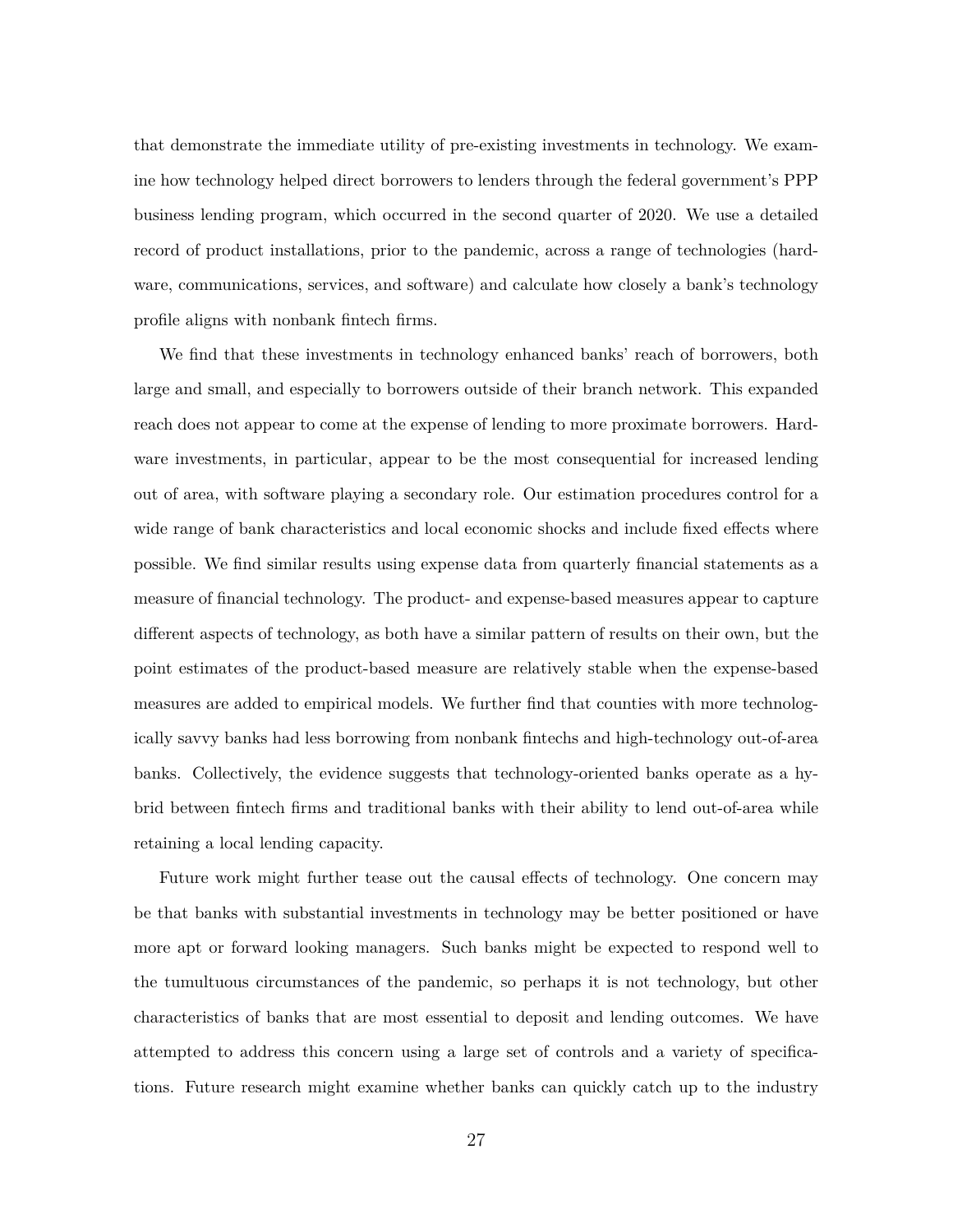leaders, in terms of technology, or whether differences are persistent. Although we do not claim causal identification, our results demonstrate an important relationship between preexisting technology investments and outcomes in the banking industry during the COVID-19 pandemic.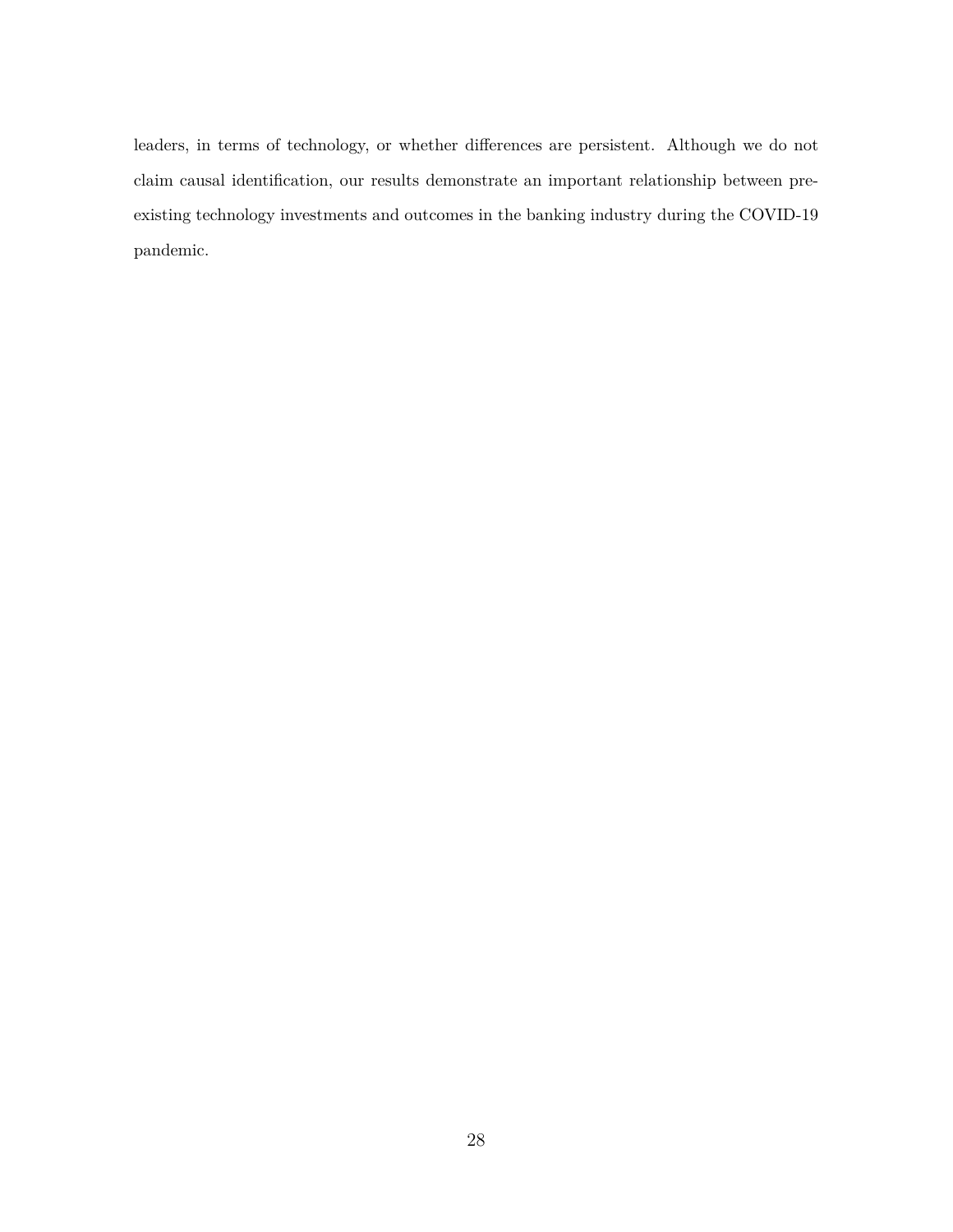## **REFERENCES**

- <span id="page-29-9"></span>Bartik, Timothy J., 1992, The Effects of State and Local Taxes on Economic Development: A Review of Recent Research, *Economic Development Quarterly* 6, 102–111.
- <span id="page-29-5"></span>Berger, Allen N., 2003, The Economic Effects of Technological Progress: Evidence from the Banking Industry, *Journal of Money, Credit and Banking* 35, 141–176.
- <span id="page-29-3"></span>Bolton, Patrick, Xavier Freixas Freixas, Leonardo Gambacorta, and Paolo Emilio Mistrulli, 2016, Relationship and Transaction Lending in a Crisis, *The Review of Financial Studies* 29, 2643–2676.
- <span id="page-29-0"></span>Cortés, Kristle R., Yuliya Demyanyk, Lei Li, Elena Loutskina, and Philip E. Strahan, 2020, Stress tests and small business lending, *Journal of Financial Economics* 136, 260–270.
- <span id="page-29-4"></span>DeYoung, Robert, William W. Lang, and Daniel L. Nolle, 2007, How the Internet affects output and performance at community banks, *Journal of Banking & Finance* 31, 1033– 1060.
- <span id="page-29-7"></span>Erel, Isil, and Jack Liebersohn, 2020, Does FinTech Substitute for Banks? Evidence from the Paycheck Protection Program, *National Bureau of Economic Research* No. w27659.

<span id="page-29-1"></span>Federal Deposit Insurance Corporation, 2018, FDIC Small Business Lending Survey.

- <span id="page-29-8"></span>Howell, Sabrina T, Theresa Kuchler, David Snitkof, Johannes Stroebel, and Jun Wong, 2021, Racial Disparities in Access to Small Business Credit: Evidence from the Paycheck Protection Program, *National Bureau of Economic Research Working Paper Series* No. 29364.
- <span id="page-29-2"></span>Li, Lei, and Philip E. Strahan, 2020, Who Supplies PPP Loans (And Does It Matter)? Banks, Relationships and the COVID Crisis, Available at SSRN 3710929.
- <span id="page-29-6"></span>Li, Lei, Philip E. Strahan, and Song Zhang, 2020, Banks as Lenders of First Resort: Evidence from the COVID-19 Crisis, *The Review of Corporate Finance Studies* 9.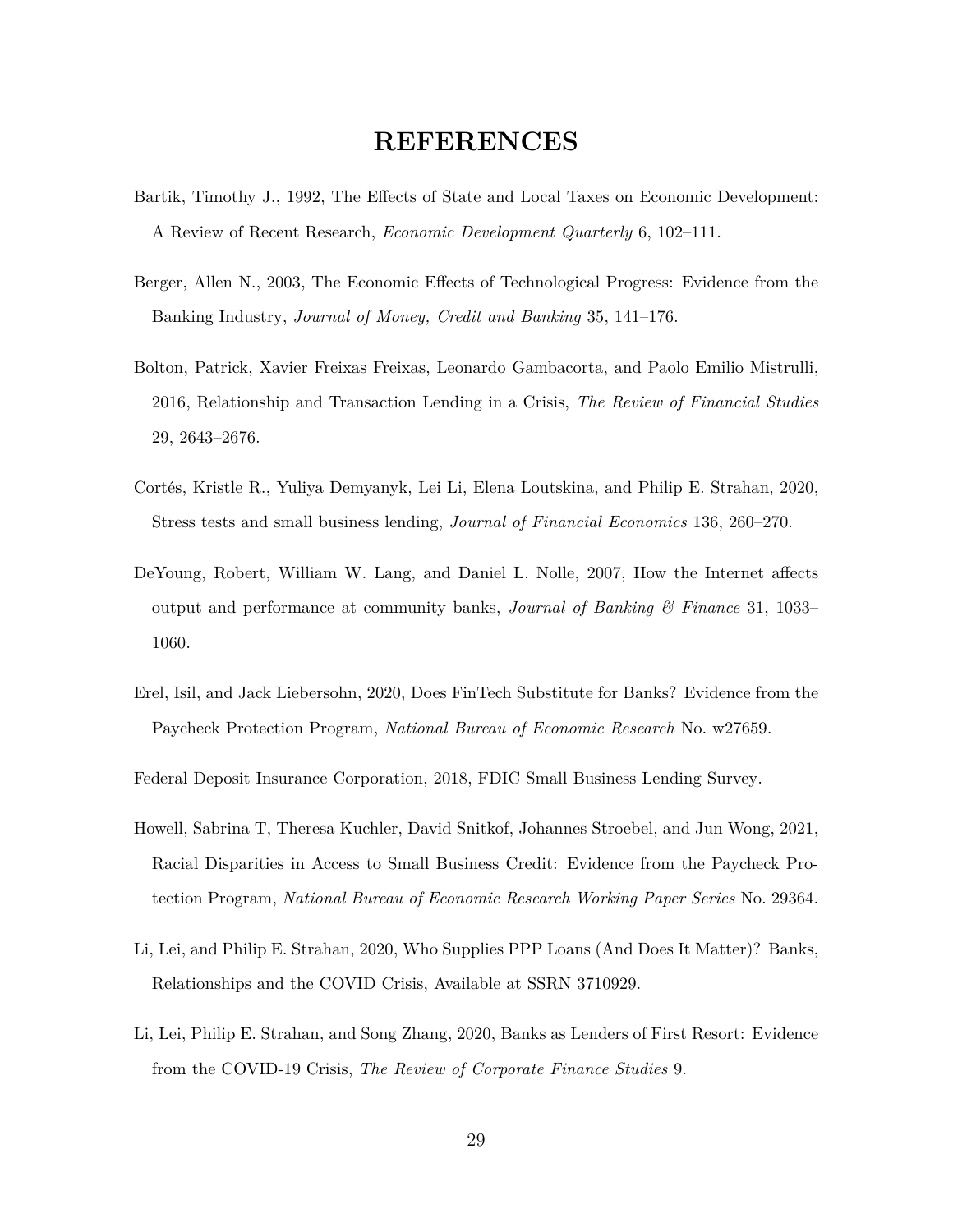- <span id="page-30-3"></span>Pierri, Nicola, and Yannick Timmer, 2020, Tech in Fin before FinTech: Blessing or Curse for Financial Stability?, *IMF Working Paper* 20/14.
- <span id="page-30-2"></span>Saloner, Garth, and Andrea Shepard, 1995, Adoption of Technologies with Network Effects: An Empirical Examination of the Adoption of Automated Teller Machines, *The RAND Journal of Economics* 26, 479–501.
- <span id="page-30-1"></span>Thakor, Anjan V., 2020, Fintech and Banking: What Do We Know?, *Journal of Financial Intermediation* 41.
- <span id="page-30-0"></span>Vives, Xavier, 2019, Digital Disruption in Banking, *Annual Review of Financial Economics* 11, 243–272.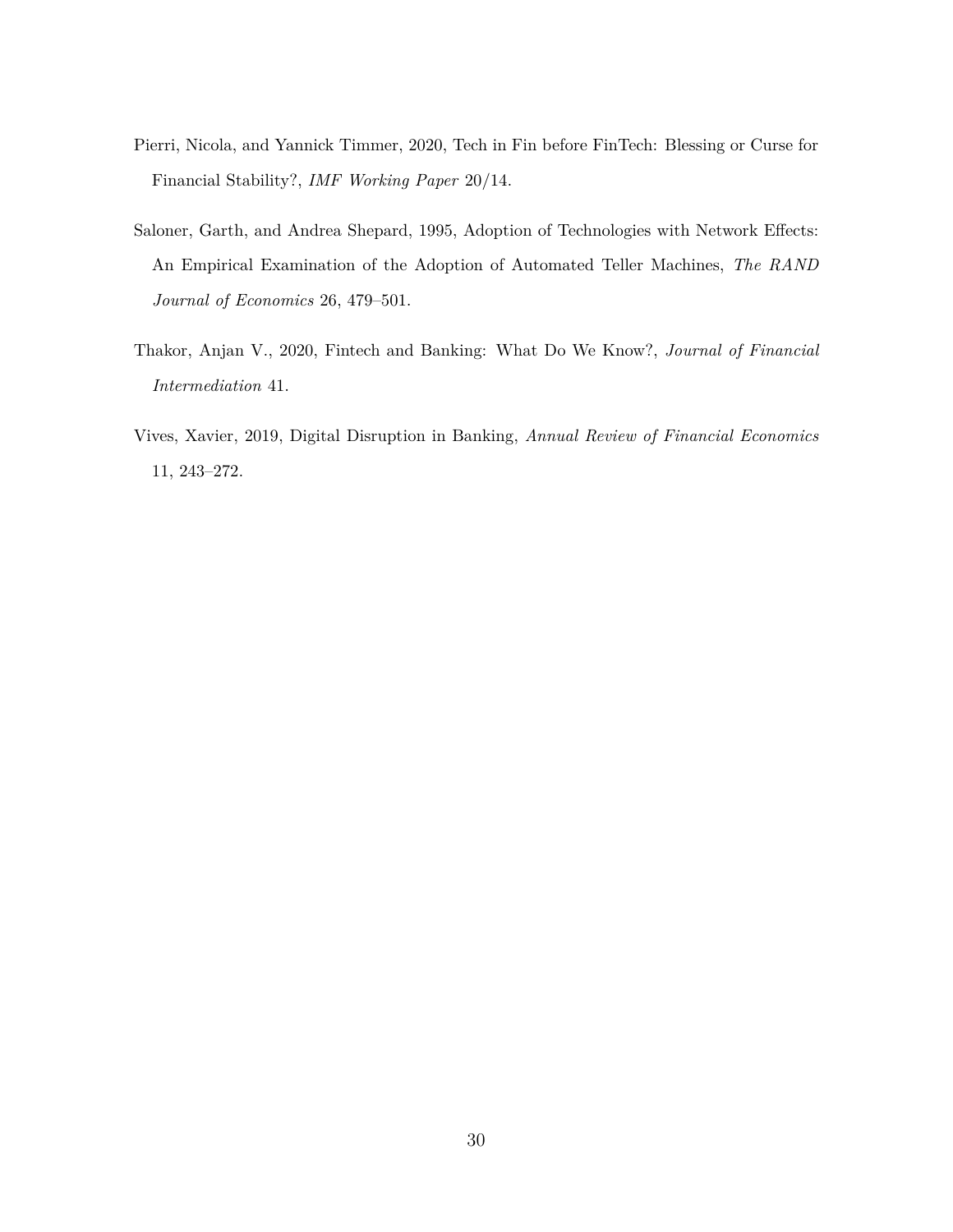<span id="page-31-0"></span>Table I: Summary statistics for PPP estimation models. Sample observations have more than one PPP loans as well as nonmissing values of bank controls and FSS. Financial stock variables are measures as the average quarterly balance over 2019, branches are measures as of the June 2019 SOD, financial flow variables are measured as the sum over 2019. Aberdeen data is measured from their 2019 data sample. Untransformed dollar values are reported in millions.

|                                    | mean      | p50       | sd       | count |
|------------------------------------|-----------|-----------|----------|-------|
| PPP loans                          | 1303      | 219       | 10096    | 2961  |
| PPP loans Out of County            | 341       | 44        | 3976     | 2961  |
| PPP loans Out of State             | 243       | $\,6$     | 3868     | 2961  |
| PPP loans In County                | 962       | 149       | 9062     | 2961  |
| PPP loans In State                 | 1060      | 192       | 9235     | 2961  |
| Percent PPP Out of County          | 0.27      | 0.21      | 0.22     | 2961  |
| Percent PPP Out of State           | 0.09      | 0.03      | 0.18     | 2961  |
| countyhhi_ppp                      | 0.38      | 0.35      | 0.23     | 2961  |
| statehhi_ppp                       | 0.82      | 0.93      | 0.22     | 2961  |
| CountyHHI_Dep                      | 0.67      | 0.67      | 0.30     | 2961  |
| StateHHI_Dep                       | 0.95      | 1.00      | $0.15\,$ | 2961  |
| CountyCRA_HHI                      | 0.23      | 0.18      | 0.21     | 447   |
| StateCRA_HHI                       | 0.71      | 0.81      | 0.28     | 447   |
| FSS                                | 16.44     | 14.11     | 8.93     | 2961  |
| FSS_Comm                           | 0.70      | 0.74      | 0.32     | 2961  |
| FSS_Hard                           | 2.09      | 2.02      | 0.93     | 2961  |
| FSS_Serv                           | 0.09      | 0.00      | 0.29     | 2961  |
| FSS_Soft                           | 13.54     | 11.70     | 7.80     | 2961  |
| OthNonInt $X_{t-2}$                | 42.08     | 2.33      | 658.67   | 2960  |
| $\text{DataProc}_{t-2}$            | 6.40      | $0.55\,$  | 115.54   | 2481  |
| $Emp_{t-2}$                        | 564       | 57        | 7148     | 2961  |
| $CoreDep_{t-2}$                    | 3031      | 216       | 41502    | 2961  |
| $Eq_{t-2}$                         | 544       | $32\,$    | 7364     | 2961  |
| $\text{CI}_{t-2}$                  | 636       | 19        | 8362     | 2961  |
| $Branch_{t-2}$                     | 24        | $\bf 5$   | 190      | 2961  |
| $\text{Commitment}_{t-2}$          | 1970      | $30\,$    | 34504    | 2961  |
| $\text{Asset}_{t-2}$               | 4835      | 284       | 69516    | 2961  |
| COVID_Exposure                     | $-0.1432$ | $-0.1432$ | 0.0310   | 2961  |
| PPP_Demand                         | 0.0812    | 0.0764    | 0.0390   | 2961  |
| Ln(PPP Loan)                       | 5.45      | 5.39      | 1.53     | 2961  |
| Ln(Out of County PPP Loan)         | 3.90      | 3.81      | 1.59     | 2961  |
| Ln(Out of State PPP Loan)          | 2.30      | 1.95      | 1.91     | 2961  |
| Ln(In County PPP Loan)             | 5.02      | 5.01      | 1.59     | 2961  |
| Ln(In State PPP Loan)              | 1.27      | 0.69      | 1.42     | 2961  |
| $Ln(OthNonIntXt-2)$                | 7.96      | 7.76      | 1.46     | 2959  |
| $\text{Ln}(\text{DataProc}_{t-2})$ | 6.46      | 6.31      | 1.35     | 2481  |
| $Ln(Empt-2)$                       | 4.21      | 4.03      | 1.36     | 2961  |
| $\text{Ln}(\text{CoreDep}_{t-2})$  | 12.48     | 12.28     | 1.44     | 2961  |
| $\text{Ln}(\text{Eq}_{t-2})$       | 10.59     | 10.38     | 1.48     | 2961  |
| $Ln(Cl_{t-2})$                     | 10.04     | 9.88      | 1.87     | 2961  |
| $Ln(Brancht-2)$                    | 1.67      | 1.61      | 1.21     | 2961  |
| $Ln(Commitmentt-2)$                | 10.47     | 10.31     | 1.89     | 2961  |
| $Ln(Assett-2)$                     | 12.76     | 12.56     | 1.47     | 2961  |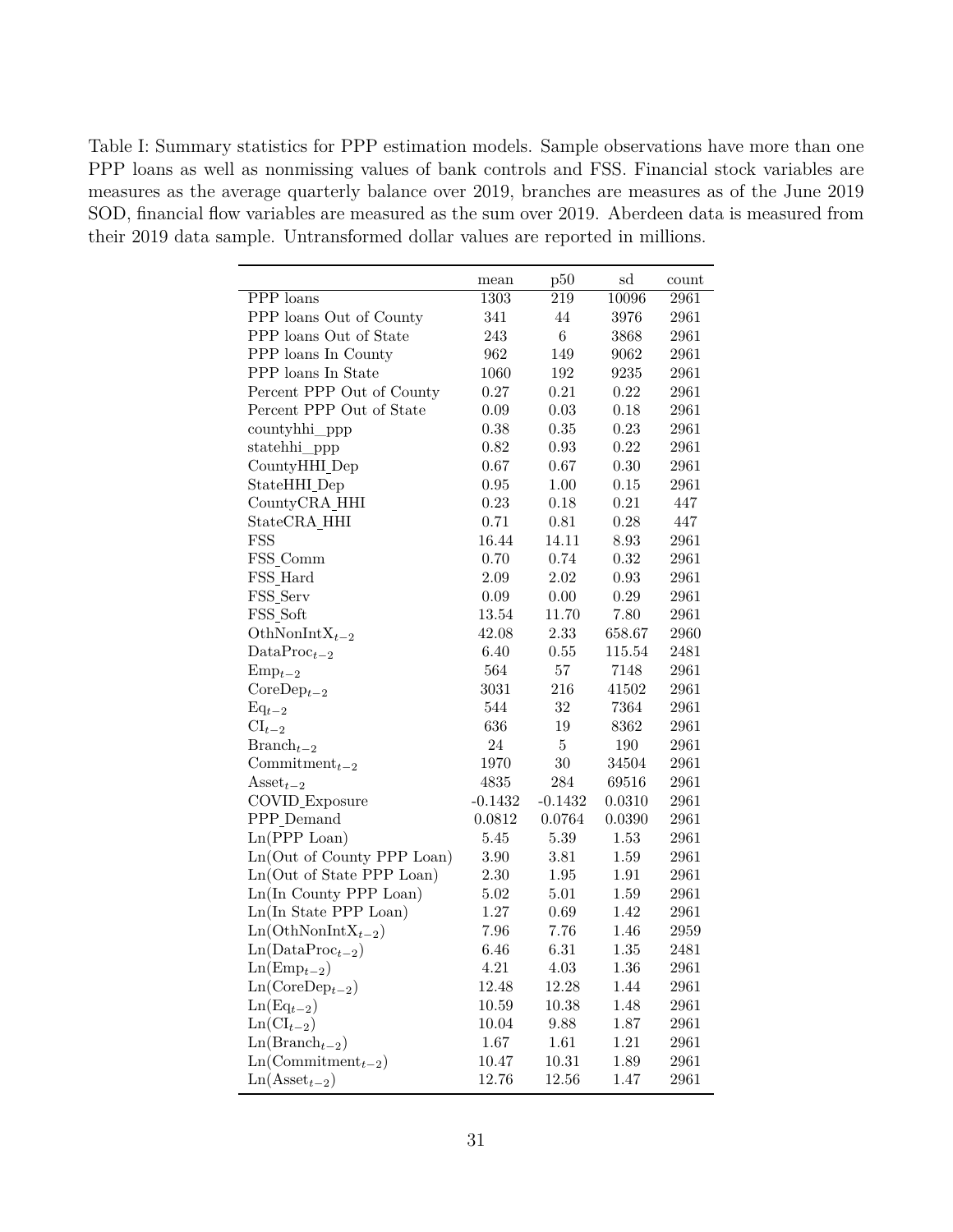<span id="page-32-0"></span>

| Table II: Logistic regressions on participation of PPP lending (extensive margin) and number of PPP loans conditional on | participation (intensive margin). Columns 1 and 2 report logistic regression results where the outcome variable is equal to | and zero otherwise. Columns 3 through 6 report regression results of log PPP loans on | FSS and other bank controls conditional on banks' participation in PPP. |
|--------------------------------------------------------------------------------------------------------------------------|-----------------------------------------------------------------------------------------------------------------------------|---------------------------------------------------------------------------------------|-------------------------------------------------------------------------|
|                                                                                                                          |                                                                                                                             | 1 if a bank issues any PPP loans                                                      |                                                                         |

| VARIABLES                    | Pr(PPP>0)   | Pr(PPP > 0)<br>$\widehat{\Omega}$                                    | Ln(Loan)<br>ව | Ln(Loan)<br>E                                                                                                                                                                       | Ln(Loan<1m)<br>$\widetilde{E}$                                                                                                                                                                                                      | $Ln(Loan \geq 1m)$<br>$\widehat{\odot}$                                                                                                                                               |
|------------------------------|-------------|----------------------------------------------------------------------|---------------|-------------------------------------------------------------------------------------------------------------------------------------------------------------------------------------|-------------------------------------------------------------------------------------------------------------------------------------------------------------------------------------------------------------------------------------|---------------------------------------------------------------------------------------------------------------------------------------------------------------------------------------|
| FSS                          | $0.0570***$ | $-0.0123$                                                            | $0.101***$    | $0.00975***$                                                                                                                                                                        | $00880***$                                                                                                                                                                                                                          | $0.0198***$                                                                                                                                                                           |
|                              | (0.00887)   | (86600.0)                                                            | (0.00313)     | (0.00270)                                                                                                                                                                           | (0.00258)                                                                                                                                                                                                                           | (0.00271)                                                                                                                                                                             |
| $Ln(Empt-2)$                 |             |                                                                      |               | ).409***                                                                                                                                                                            | $0.389***$                                                                                                                                                                                                                          |                                                                                                                                                                                       |
|                              |             | $\begin{array}{c} 0.194 \\ (0.210) \\ 1.295*** \end{array}$          |               |                                                                                                                                                                                     | $\begin{array}{c} (0.0815) \\ 0.141 \\ (0.248) \\ -0.245^{***} \end{array}$                                                                                                                                                         | $\begin{array}{c} -0.0441 \\ (0.0653) \\ 0.271 \\ (0.180) \\ (0.180) \\ 0.158^{**} \end{array}$                                                                                       |
| $Ln(CoreDept-2)$             |             |                                                                      |               |                                                                                                                                                                                     |                                                                                                                                                                                                                                     |                                                                                                                                                                                       |
|                              |             |                                                                      |               | $(0.0824)$<br>0.105<br>$(0.249)$<br>$-0.288***$                                                                                                                                     |                                                                                                                                                                                                                                     |                                                                                                                                                                                       |
| $Ln(Eq_{t-2})$               |             | $\left(0.445\right)$ $0.0230$                                        |               |                                                                                                                                                                                     |                                                                                                                                                                                                                                     |                                                                                                                                                                                       |
|                              |             |                                                                      |               |                                                                                                                                                                                     |                                                                                                                                                                                                                                     |                                                                                                                                                                                       |
| $\text{Ln}(\text{CI}_{t-2})$ |             | $(0.239)$<br>$0.278***$                                              |               |                                                                                                                                                                                     |                                                                                                                                                                                                                                     |                                                                                                                                                                                       |
|                              |             | $(0.0517)$<br>0.510***                                               |               | $\begin{array}{l} (0.0821) \\ 0.242^{***} \\ (0.0232) \\ (0.00813 \\ (0.0534) \\ (0.0534) \\ (0.0377) \\ (0.0377) \\ (0.0377) \\ (0.255) \\ (0.255) \\ (1.616^{***} \\ \end{array}$ | $\begin{array}{l} (0.0756) \\ 0.209^{***} \\ (0.0210) \\ (0.0524) \\ (0.0524^{***} \\ (0.0359) \\ (0.0359) \\ (0.254^{***} \\ (0.0359) \\ (0.252) \\ (0.391) \\ (0.464) \\ (0.464) \\ (0.467) \\ (0.567) \\ (0.567) \\ \end{array}$ | $\begin{array}{l} (0.0738) \\ 0.289^{***} \\ (0.0231) \\ (0.0231) \\ (0.0575 \\ (0.0398) \\ (0.173^{***} \\ (0.0333) \\ (0.014) \\ (0.197) \\ (0.197) \\ -2.027^{***} \\ \end{array}$ |
| $Ln(Brand_{t-2})$            |             |                                                                      |               |                                                                                                                                                                                     |                                                                                                                                                                                                                                     |                                                                                                                                                                                       |
|                              |             |                                                                      |               |                                                                                                                                                                                     |                                                                                                                                                                                                                                     |                                                                                                                                                                                       |
| $Ln(Commitment_{t-2})$       |             | $(0.147)$<br>0.551***                                                |               |                                                                                                                                                                                     |                                                                                                                                                                                                                                     |                                                                                                                                                                                       |
|                              |             | $(0.0773)$<br>-2.156***                                              |               |                                                                                                                                                                                     |                                                                                                                                                                                                                                     |                                                                                                                                                                                       |
| $Ln(Assett-2)$               |             |                                                                      |               |                                                                                                                                                                                     |                                                                                                                                                                                                                                     |                                                                                                                                                                                       |
|                              |             | $\begin{array}{c} (0.567) \\ -1.517 \\ (1.266) \\ 0.764 \end{array}$ |               |                                                                                                                                                                                     |                                                                                                                                                                                                                                     |                                                                                                                                                                                       |
| PPP <sub>_</sub> Demand      |             |                                                                      |               |                                                                                                                                                                                     |                                                                                                                                                                                                                                     |                                                                                                                                                                                       |
|                              |             |                                                                      |               | $(0.461)$ $1.801***$                                                                                                                                                                |                                                                                                                                                                                                                                     | $\left(0.383\right)$ -0.577                                                                                                                                                           |
| COVID_Exposure               |             |                                                                      |               |                                                                                                                                                                                     |                                                                                                                                                                                                                                     |                                                                                                                                                                                       |
|                              |             | $(1.691)$<br>3.817**                                                 |               | $\begin{array}{c} (0.514) \\ -0.413 \\ \hline 0.576) \end{array}$                                                                                                                   |                                                                                                                                                                                                                                     | $(0.529)$<br>$-6.483***$                                                                                                                                                              |
| Constant                     | $.116***$   |                                                                      | $3.786***$    |                                                                                                                                                                                     |                                                                                                                                                                                                                                     |                                                                                                                                                                                       |
|                              | (0.129)     | (1.758)                                                              | (0.0519)      |                                                                                                                                                                                     |                                                                                                                                                                                                                                     | (0.494)                                                                                                                                                                               |

Observations 3,384 3,384 2,961 2,961 2,961 2,961 2,961 R-squared 0.702 0.349 0.676 0.708 0.702 Robust standard errors in parentheses

3,384

3,384

Observations R-squared

 $2,961$ <br> $0.349$ 

 $2,961$ <br> $0.702$ 

 $2,961$ <br> $0.708$ 

 $2,961$ <br> $0.676$ 

\*\*\* p

 $\leq 0.01$ , \*\* p

 $<$ 0.05,  $*$  p $\sim$ 

*<*0.1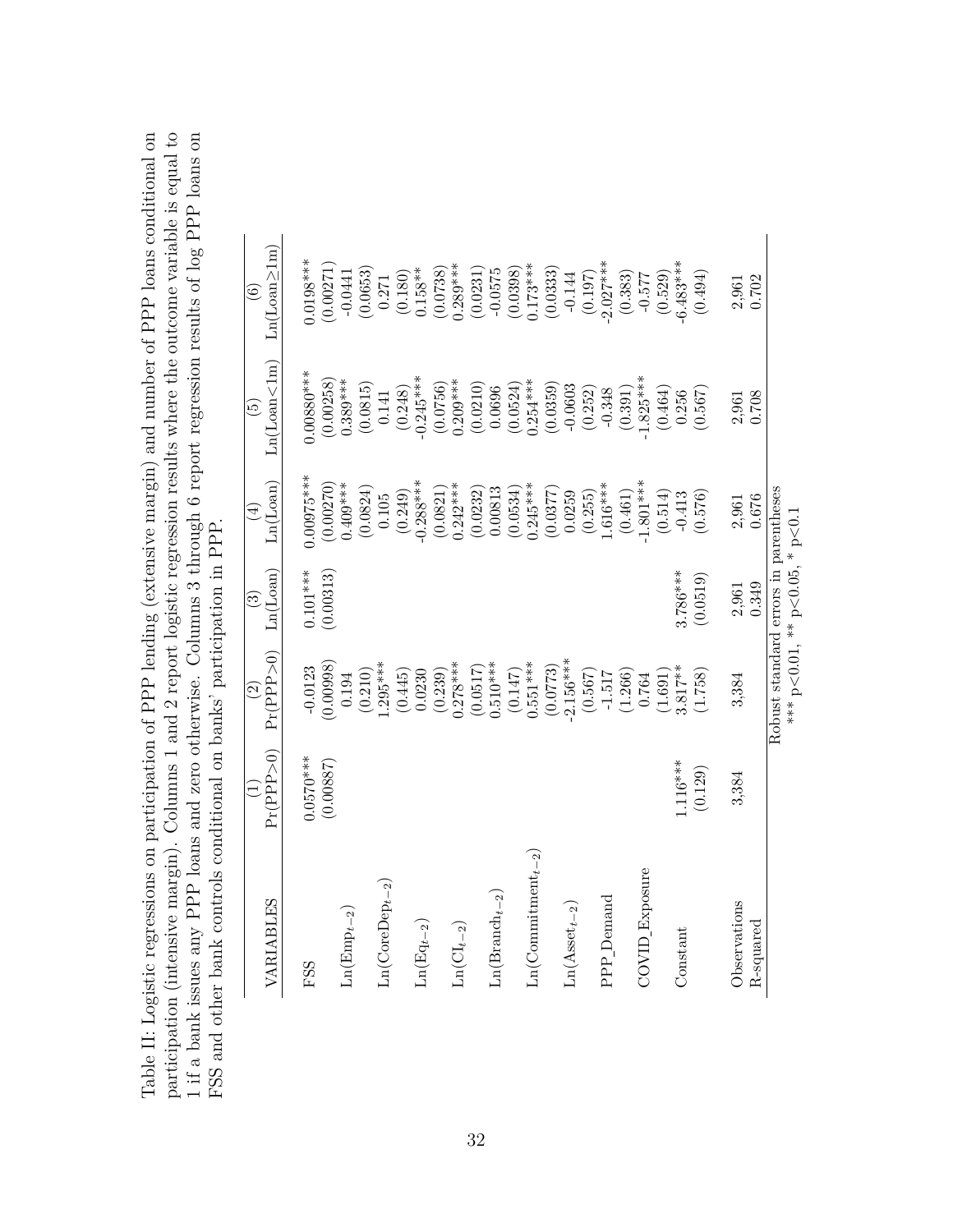<span id="page-33-0"></span>Table III: Regressions of the geographic concentration of bank PPP loans on FSS and bank controls. Columns 1 through 3 Table III: Regressions of the geographic concentration of bank PPP loans on FSS and bank controls. Columns 1 through 3 use a measure of HHI based on bank-level county shares of PPP lending. Columns 4 through 6 use a measure of HHI based on bank-level state shares. The samples in Columns 1 and 4 include all banks with nonzero PPP lending for which other controls are observable. Columns 2 and 5 subset to those banks that with branches in a single geographic area, county and state, respectively. Columns 3 and 6 subset to those banks with county-level Community Reinvestment Act data in 2019. use a measure of HHI based on bank-level county shares of PPP lending. Columns 4 through 6 use a measure of HHI based on bank-level state shares. The samples in Columns 1 and 4 include all banks with nonzero PPP lending for which other controls are observable. Columns 2 and 5 subset to those banks that with branches in a single geographic area, county and state, respectively. Columns 3 and 6 subset to those banks with county-level Community Reinvestment Act data in 2019.

| VARIABLES                            | County HHI<br>$\equiv$ | County HHI<br>$\widehat{\mathfrak{S}}$ | County HHI<br>$\widehat{S}$                  | State HHI<br>$\bigoplus$ | State HHI<br>$\widetilde{\Xi}$ | State HHI<br>$\odot$   |
|--------------------------------------|------------------------|----------------------------------------|----------------------------------------------|--------------------------|--------------------------------|------------------------|
|                                      |                        |                                        |                                              |                          |                                |                        |
| FSS                                  | $0.00172***$           | $0.00425***$                           | $-0.00147**$                                 | $-0.00198***$            | $-0.00257***$                  | $-0.00258***$          |
|                                      | (0.000421)             | (0.00145)                              | (0.000629)                                   | (0.000536)               | (0.000645)                     | (0.000930)             |
| $\text{Ln}(\text{Emp}_{t-2})$        | $-0.0375***$           | $-0.0569**$                            | $-0.0363***$                                 | $-0.0548***$             | $-0.0470***$                   | $-0.0281$              |
|                                      | (0.0111)               | (0.0231)                               | (0.0152)                                     | (0.0138)                 | (0.0156)                       | (0.0203)               |
| $Ln(CoreDep_{t-2})$                  | $0.214***$             | $0.273***$                             | $0.0972***$                                  | $0.209***$               | $0.203***$                     | 0.0980                 |
|                                      | (0.0220)               | (0.0432)                               | (0.0375)                                     | (0.0314)                 | (0.0339)                       | (0.0692)               |
| $\text{Ln}(\text{Eq}_{t-2})$         | 0.0149                 | 0.0103                                 | 0.00370                                      | $0.0268*$                | 0.0212                         | 0.00962                |
|                                      | (0.0147)               | (0.0289)                               | (0.0245)                                     | (0.0154)                 | (0.0165)                       | (0.0364)               |
| $\text{Ln}(\text{CI}_{t-2})$         | $-0.0201***$           | $-0.0359***$                           | $-0.0115$                                    | $-0.0196***$             | $-0.0193***$                   | $-0.0119$              |
|                                      | (0.00428)              | (87700.0)                              | (0.00816)                                    | (0.00459)                | (0.00500)                      | (0.0124)               |
| $\text{Ln}(\text{Branch}_{t-2})$     | $0.0517***$            | $0.0825***$                            | $0.0230*$                                    | $0.0448***$              | $0.0484***$                    | $0.0251*$              |
|                                      | (0.00878)              | (0.0165)                               | (0.0118)                                     | (0.00959)                | (0.0108)                       | (0.0152)               |
| $\text{Ln}(\text{Commitment}_{t-2})$ | $-0.00411$             | 0.00491                                | 0.00760                                      | $-0.00256$               | 0.00119                        | $-0.00970$             |
|                                      | (0.00662)              | (0.0116)                               | (0.0100)                                     | (0.00732)                | (0.00796)                      | (0.0155)               |
| $Ln(Asset_{t-2})$                    | $-0.200***$            | $-0.234***$                            | $-0.0730$                                    | $-0.192***$              | $0.190***$                     | $-0.0583$              |
|                                      | (0.0301)               | (0.0614)                               | (0.0463)                                     | (0.0372)                 | (0.0406)                       | 0.0723                 |
| PPP_Demand                           | $0.301***$             | 0.333                                  | $0.773***$                                   | $0.357***$               | $0.290***$                     | $0.728**$              |
|                                      | (0.0983)               | (0.205)                                | (0.186)                                      | (0.0993)                 | (0.106)                        | (0.319)                |
| COVID_Exposure                       | $0.537***$             | $0.509**$                              | 0.0329                                       | $-0.124$                 | $-0.0808$                      | $-0.155$               |
|                                      | (0.103)                | (0.215)                                | (0.194)                                      | (0.104)                  | (0.119)                        | (0.197)                |
| CountyHH <sub>_Dep</sub>             | $0.547***$             |                                        | $0.266***$                                   |                          |                                |                        |
|                                      | (0.0136)               |                                        | (0.0396)                                     |                          |                                |                        |
| CountyCRA HHI                        |                        |                                        | $0.545***$<br>(0.0581)                       |                          |                                |                        |
| StateHHI Dep                         |                        |                                        |                                              | $0.876***$               |                                | $0.394***$             |
|                                      |                        |                                        |                                              | (0.0226)                 |                                | (0.0553)               |
| StateCRA HH                          |                        |                                        |                                              |                          |                                | $0.537***$<br>(0.0512) |
| Constant                             | $-0.0176$              | $0.428**$                              | $-0.195$                                     | $-0.0843$                | $0.852***$                     | $-0.343$               |
|                                      | (0.0917)               | (0.185)                                | (0.137)                                      | (0.105)                  | (0.113)                        | (0.232)                |
|                                      |                        |                                        |                                              |                          |                                |                        |
| Observations                         | 2,961                  | 966                                    | 445                                          | 2,961                    | 2,458                          | 445                    |
| R-squared                            | 0.531                  | 0.140                                  | 0.803                                        | 0.422                    | 0.075                          | 0.765                  |
|                                      |                        | Robust standard errors in parentheses  |                                              |                          |                                |                        |
|                                      |                        |                                        | *** $p < 0.01$ , ** $p < 0.05$ , * $p < 0.1$ |                          |                                |                        |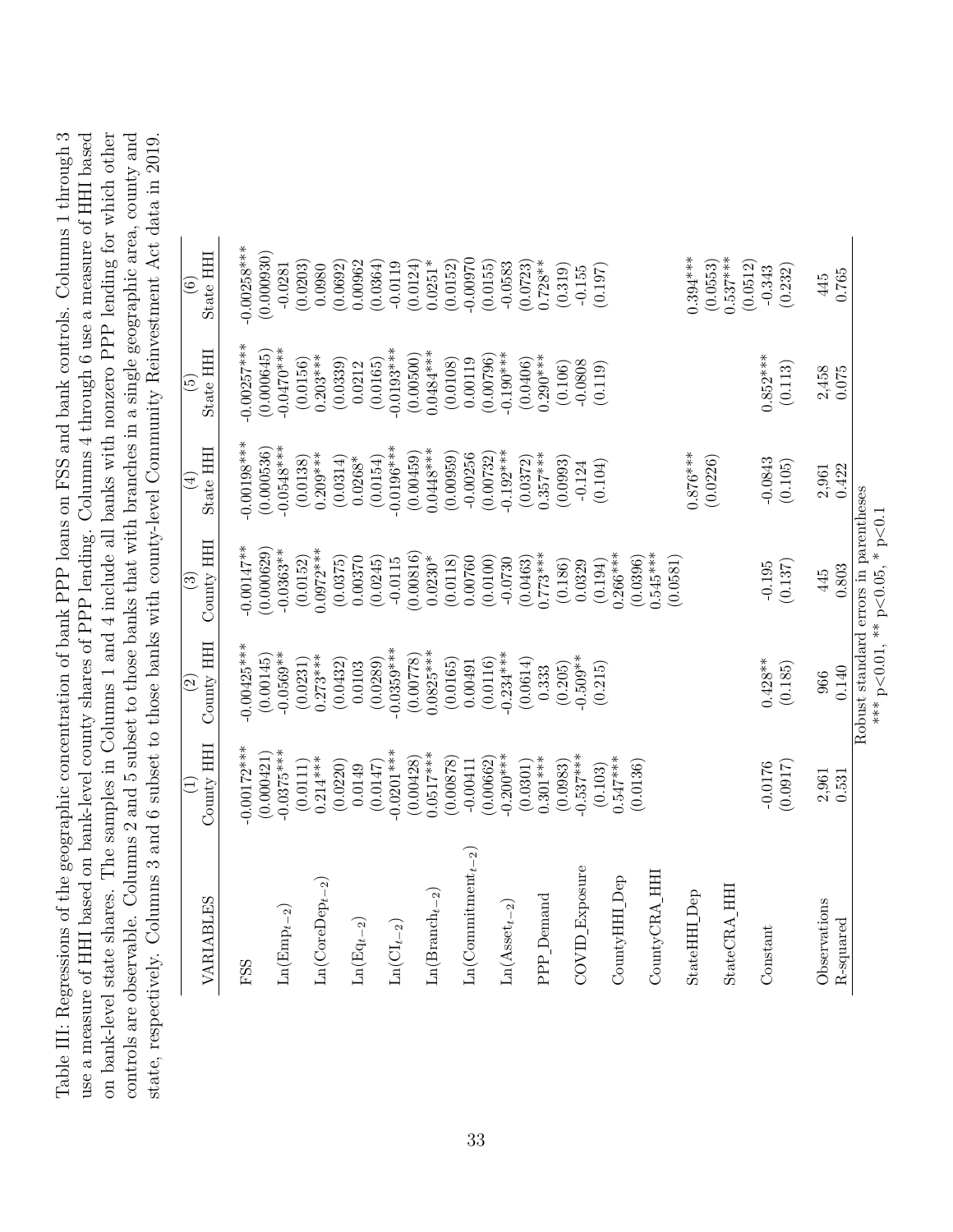<span id="page-34-0"></span>

| Table IV: Regressions of lender-level geographic PPP loan concentration using county shares. Fintech is an indicator | variable equal to 1 for firms identified in Erel and Liebersohn (2020) and zero otherwise. Bank95th are banks with FSS | at or above the 95th percentile. Columns 1 through 3 include all bank and fintech lenders with at least 500 PPP loans. | s and fintech lenders with PPP loans between 500 and 25,000 loans.<br>Columns 4 through 6 include bank |  |
|----------------------------------------------------------------------------------------------------------------------|------------------------------------------------------------------------------------------------------------------------|------------------------------------------------------------------------------------------------------------------------|--------------------------------------------------------------------------------------------------------|--|
|                                                                                                                      |                                                                                                                        |                                                                                                                        |                                                                                                        |  |

|                                      |             | $\widehat{\Omega}$                    | $\odot$                        | (4)         | $\widetilde{E}$         | $\widehat{\odot}$         |
|--------------------------------------|-------------|---------------------------------------|--------------------------------|-------------|-------------------------|---------------------------|
| VARIABLES                            | Loan HHI    | Loan HHI                              | Loan HHI                       | Loan HHI    | Loan HHI                | Loan HH                   |
| Bank95th                             | $-0.145***$ | $-0.0597***$                          | $-0.0604***$                   | $-0.137***$ | $-0.0575***$            | $0.0659***$               |
|                                      | (0.0117)    | (0.0129)                              | (0.0128)                       | (0.0124)    | $(0.0137)$<br>-0.131*** | (0.0133)                  |
| $\rm{Finter}$                        | $-0.175***$ | $-0.127***$                           | $-0.129***$                    | $-0.173***$ |                         | $-0.137***$               |
|                                      | (0.0127)    | (0.0125)                              | (0.0112)                       | (0.0129)    | (0.0122)                | $(0.0111)$<br>-0.333***   |
| Ln(PPLoans)                          |             | $0.0605***$                           | $-0.248***$                    |             | $0.0712***$             |                           |
|                                      |             | (0.00477)                             | (0.0379)                       |             | (0.00605)               | $(0.0819)$<br>$0.0171***$ |
| $(Ln(\mathrm{PPL} \mathrm{oans}))^2$ |             |                                       | $0.0115***$                    |             |                         |                           |
|                                      |             |                                       | (0.00211)                      |             |                         | (0.00514)                 |
| Constant                             | $0.247***$  | $0.673***$                            | $1.421***$                     | $0.248***$  | $0.748***$              | $1.733***$                |
|                                      | (0.00673)   | (0.0358)                              | (0.163)                        | (0.00674)   | (0.0445)                | (0.321)                   |
| Observations                         | 934         | 934                                   | 934                            | 913         | 913                     | 913                       |
| R-squared                            | 0.098       | $0.187\,$                             | 0.200                          | 0.085       | 0.173                   | 0.180                     |
|                                      |             | Robust standard errors in parentheses | *** p<0.01, ** p<0.05, * p<0.1 |             |                         |                           |
|                                      |             |                                       |                                |             |                         |                           |

34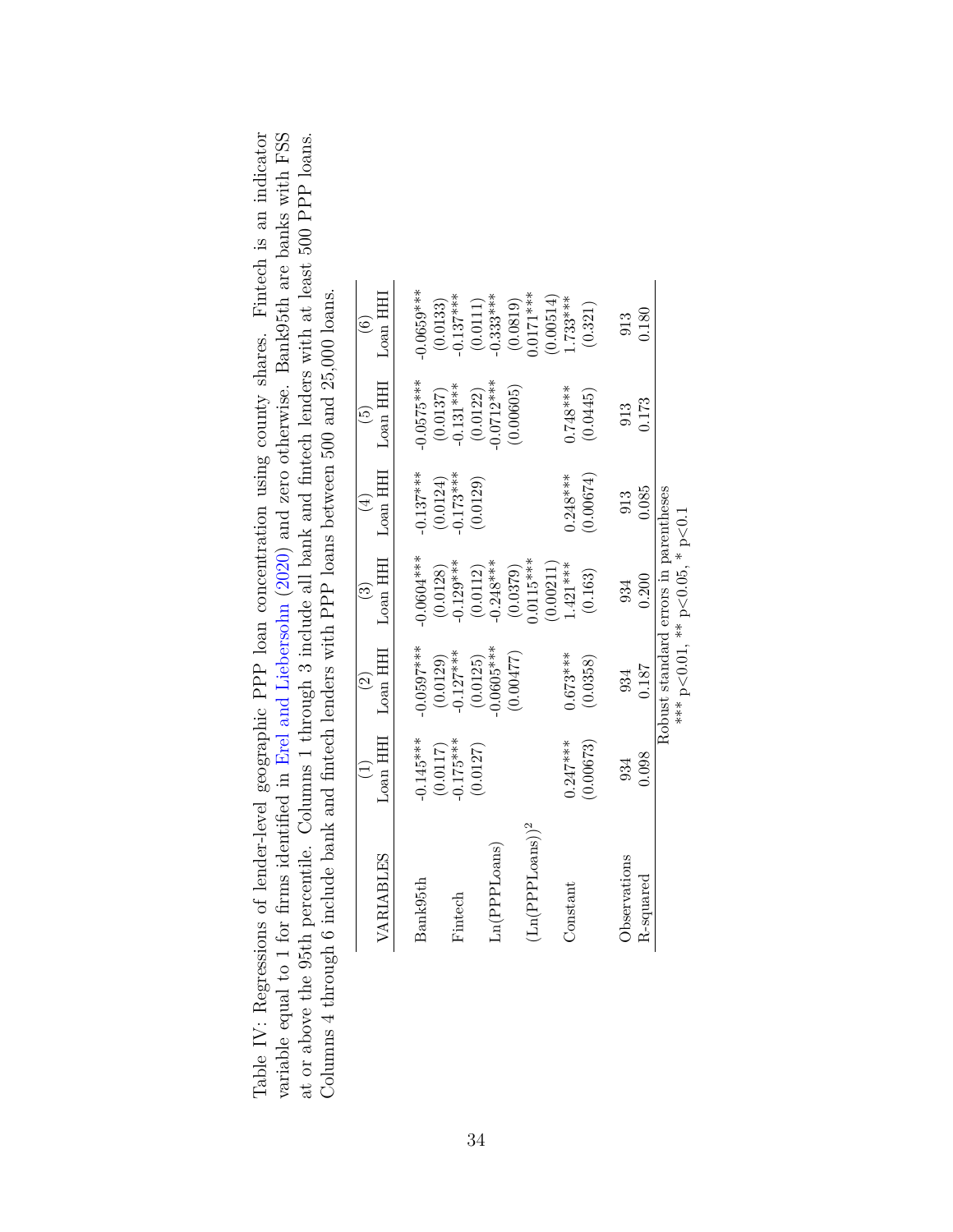<span id="page-35-0"></span>

| variable equal to one if the bank recorded any out-of-area lending and zero otherwise. Columns 2 and 5 report the results<br>Table V: Regressions of out-of-area PPP loans on FSS and controls. Columns 1 through 3 define out-of-area as counties<br>in which a bank does not have a branch location. Columns 4 through 6 define out-of-area as states in which a bank does<br>of an OLS regression of the proportion of out-of-area PPP loans to total PPP loans including all banks in the sample that<br>not have a branch locations. Columns 1 and 4 report results of logistic regression, where the outcome variable is a binary<br>total PPP loans for those banks with nonzero out-of-area PPP loans.<br>made PPP loans. Columns 3 and |                       |                                            | 6 report the results of an OLS regression of the proportion of out-of-area PPP loans to |                              |                                    |                                                                  |
|-------------------------------------------------------------------------------------------------------------------------------------------------------------------------------------------------------------------------------------------------------------------------------------------------------------------------------------------------------------------------------------------------------------------------------------------------------------------------------------------------------------------------------------------------------------------------------------------------------------------------------------------------------------------------------------------------------------------------------------------------|-----------------------|--------------------------------------------|-----------------------------------------------------------------------------------------|------------------------------|------------------------------------|------------------------------------------------------------------|
| VARIABLES                                                                                                                                                                                                                                                                                                                                                                                                                                                                                                                                                                                                                                                                                                                                       | Pr(Out County)        | Out County Pct<br>$\widehat{\mathfrak{S}}$ | Out County Pct $> 0$<br>$\widehat{\mathbb{E}}$                                          | Pr(Out State)<br>$\bigoplus$ | Out State Pct<br>$\widetilde{\Xi}$ | $\circ$<br>$\wedge$<br>Out State Pct<br>$\widehat{\mathfrak{s}}$ |
| FSS                                                                                                                                                                                                                                                                                                                                                                                                                                                                                                                                                                                                                                                                                                                                             | $-0.0195$             | 1.00288***                                 | $0.00301***$                                                                            | 0.00511                      | 0.00266***                         | $0.00324***$                                                     |
| $Ln(Empt-2)$                                                                                                                                                                                                                                                                                                                                                                                                                                                                                                                                                                                                                                                                                                                                    | (0.0295)<br>$-0.0104$ | (0.000609)<br>$0.0314***$                  | (0.000611)<br>$0.0319**$                                                                | (0.0107)<br>0.219            | (0.000563)<br>$0.0422***$          | (0.000633)<br>$0.0385***$                                        |
| $Ln(CoreDept-2)$                                                                                                                                                                                                                                                                                                                                                                                                                                                                                                                                                                                                                                                                                                                                | (0.852)<br>$-0.808$   | $-0.232***$<br>(0.0150)                    | $-0.230***$<br>(0.0150)                                                                 | $-1.040*$<br>(0.216)         | $-0.190***$<br>(0.0155)            | $-0.192***$<br>(0.0178)                                          |
| $\mathrm{Ln}(\mathrm{Eq}_{t-2})$                                                                                                                                                                                                                                                                                                                                                                                                                                                                                                                                                                                                                                                                                                                | (1.588)<br>0.201      | 0.00495<br>(0.0317)                        | (0.0316)<br>0.00591                                                                     | $-0.496**$<br>(0.537)        | (0.0376)<br>$-0.0126$              | 0.00854<br>(0.0407)                                              |
| $Ln(Cl_{t-2})$                                                                                                                                                                                                                                                                                                                                                                                                                                                                                                                                                                                                                                                                                                                                  | $0.498***$<br>(0.775) | $0.0180***$<br>(0.0191)                    | $0.0157***$<br>(0.0191)                                                                 | $0.472***$<br>(0.244)        | $0.0132***$<br>(0.0158)            | 0.00878<br>(0.0194)                                              |
|                                                                                                                                                                                                                                                                                                                                                                                                                                                                                                                                                                                                                                                                                                                                                 | (0.115)               | (0.00515)                                  | (0.00533)                                                                               | (0.0628)                     | (0.00453)                          | (0.00612)                                                        |
| $\text{Ln}(\text{Branch}_{t-2})$                                                                                                                                                                                                                                                                                                                                                                                                                                                                                                                                                                                                                                                                                                                | (0.677)<br>0.178      | 0.0700<br>(0.0106)                         | $-0.0714***$<br>(0.0107)                                                                | (0.132)<br>0.105             | $-0.0425***$<br>(0.0102)           | $-0.0458***$<br>(0.0119)                                         |
| $Ln(Comnitment_{t-2})$                                                                                                                                                                                                                                                                                                                                                                                                                                                                                                                                                                                                                                                                                                                          | $0.798***$            | 0.00199                                    | $-0.00291$                                                                              | $0.290***$                   | $-0.00285$                         | $-0.0131$                                                        |
| $Ln(Asset_{t-2})$                                                                                                                                                                                                                                                                                                                                                                                                                                                                                                                                                                                                                                                                                                                               | (0.267)<br>0.0219     | $0.183***$<br>(0.00828)                    | $0.187***$<br>(0.00839)                                                                 | $1.499**$<br>(0.0933)        | $0.166***$<br>(0.00809)            | $0.157***$<br>(0.0102)                                           |
| PPP <sub>_Demand</sub>                                                                                                                                                                                                                                                                                                                                                                                                                                                                                                                                                                                                                                                                                                                          | (2.034)<br>$-4.078$   | $-0.579***$<br>(0.0394)                    | $-0.559***$<br>(0.0392)                                                                 | (0.670)<br>0.955             | $-0.234***$<br>(0.0423)            | $-0.286**$<br>(0.0461)                                           |
|                                                                                                                                                                                                                                                                                                                                                                                                                                                                                                                                                                                                                                                                                                                                                 | (3.010)               | (0.123)                                    | (0.122)                                                                                 | (1.348)                      | (0.106)                            | (0.122)                                                          |
| $\mathrm{COVD\_Exposure}$                                                                                                                                                                                                                                                                                                                                                                                                                                                                                                                                                                                                                                                                                                                       | $-0.960$              | $0.415***$                                 | $0.427***$                                                                              | $-1.714$                     | 0.102                              | $0.189*$                                                         |
| Constant                                                                                                                                                                                                                                                                                                                                                                                                                                                                                                                                                                                                                                                                                                                                        | (4.211)<br>0.238      | $0.626***$<br>(0.137)                      | $0.618***$<br>(0.137)                                                                   | 7.889***<br>(1.831)          | $0.248***$<br>(0.0938)             | $0.379***$<br>(0.109)                                            |
|                                                                                                                                                                                                                                                                                                                                                                                                                                                                                                                                                                                                                                                                                                                                                 | (6.670)               | (0.116)                                    | (0.115)                                                                                 | (1.635)                      | (0.107)                            | (0.124)                                                          |
| Observations<br>R-squared                                                                                                                                                                                                                                                                                                                                                                                                                                                                                                                                                                                                                                                                                                                       | 2,961                 | 0.113<br>2,961                             | 2,928<br>0.118                                                                          | 2,961                        | 0.051<br>2,961                     | 2,453<br>0.064                                                   |
|                                                                                                                                                                                                                                                                                                                                                                                                                                                                                                                                                                                                                                                                                                                                                 |                       |                                            | Robust standard errors in parentheses<br>*** $p$ <0.01, ** $p$ <0.05, * $p$ <0.1        |                              |                                    |                                                                  |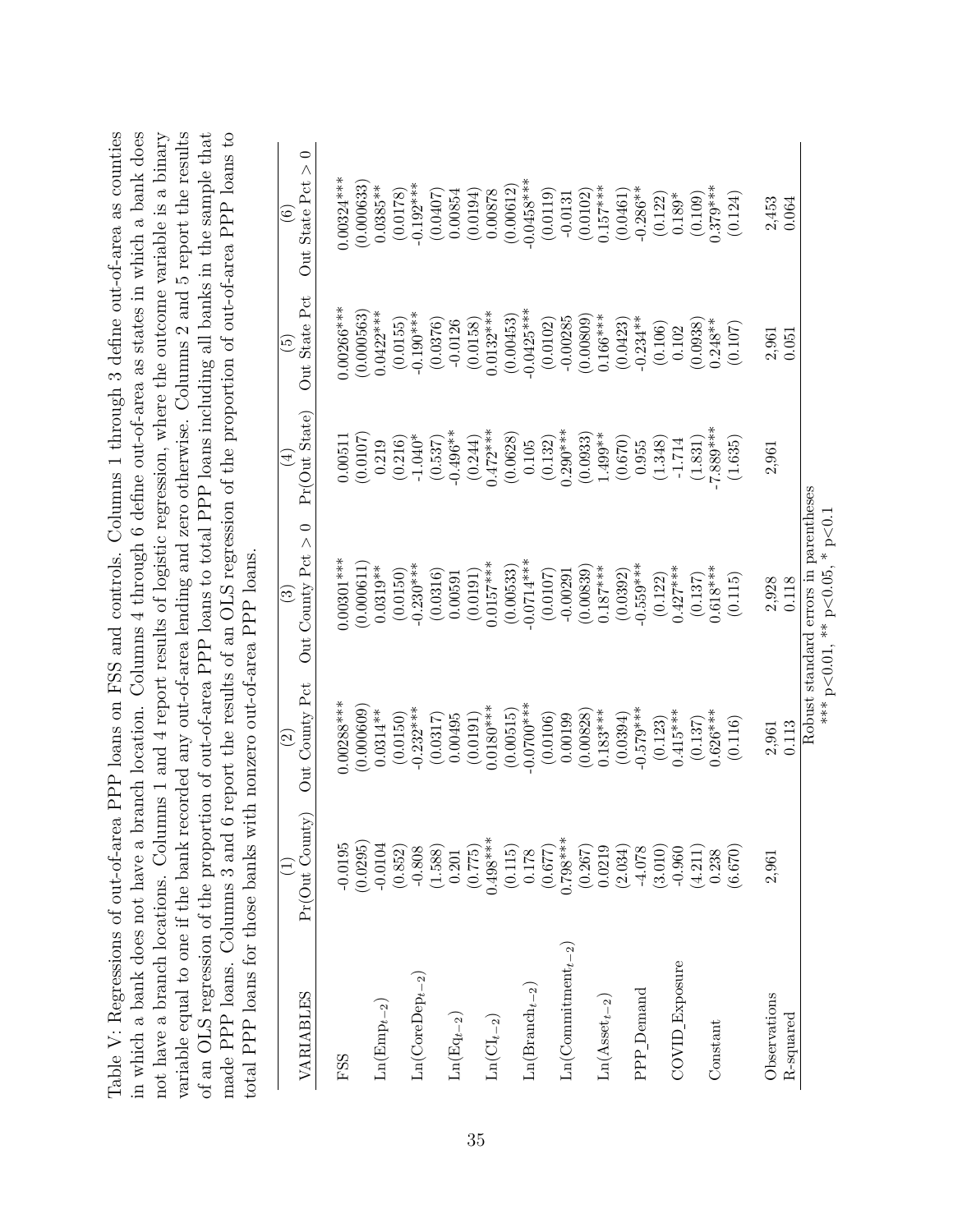<span id="page-36-0"></span>Table VI: Regressions of bank-level PPP outcomes on FSS component scores and controls. Column 1 reports results from a of log PPP loans on FSS components and controls for those banks with nonzero PPP loans. Columns 3 and 4 reports Table VI: Regressions of bank-level PPP outcomes on FSS component scores and controls. Column 1 reports results from a logistic regression of PPP participation on FSS components and controls. Column 2 reports results from an OLS regression results from an OLS regression of log PPP loans less than \$1 million and greater than \$1 million, respectively, on FSS components and controls for those banks with nonzero PPP loans. Column 5 reports results from an OLS regression of components and controls for those banks with nonzero PPP loans. Column 5 reports results from an OLS regression of bank-level geographic PPP loan concentration on FSS components and controls for those banks with nonzero PPP loans. Columns 6 and 7 report results of OLS regression of out-of-county PPP loans to total PPP loans, for all PPP lending Columns 6 and 7 report results of OLS regression of out-of-county PPP loans to total PPP loans, for all PPP lending banks and those with nonzero out-of-county lending, respectively, on FSS components and controls for those banks with logistic regression of PPP participation on FSS components and controls. Column 2 reports results from an OLS regression of log PPP loans on FSS components and controls for those banks with nonzero PPP loans. Columns 3 and 4 reports results from an OLS regression of log PPP loans less than \$1 million and greater than \$1 million, respectively, on FSS bank-level geographic PPP loan concentration on FSS components and controls for those banks with nonzero PPP loans. banks and those with nonzero out-of-county lending, respectively, on FSS components and controls for those banks with nonzero PPP loans. nonzero PPP loans.

| VARIABLES                             | Pr(PPP>0)              | Ln(Loan)<br>$\widetilde{\Omega}$ | Ln(Loan<1m)<br>$\widetilde{\mathcal{S}}$ | $Ln(Loan \geq 1m)$<br>₹ | County HHI<br>$\widetilde{\mathfrak{G}}$ | OutCtyPctAll<br>$\widehat{\mathbf{e}}$ | OutCtyPctPos   |
|---------------------------------------|------------------------|----------------------------------|------------------------------------------|-------------------------|------------------------------------------|----------------------------------------|----------------|
| FSS_Comm                              | $-0.0392$              | $0.0107\,$                       | $-0.0228$                                | $-0.0593$               | 0.00725                                  | 0.00900                                | $-0.0100$      |
|                                       | (0.206)                | (0.0588)                         | (0.0547)                                 | (0.0592)                | (0.0124)                                 | (0.0156)                               | (0.0157)       |
| $FSS$ Hard                            | $-0.252***$            | $0.0686**$                       | $0.0847***$                              | 0.0000                  | $-0.0170***$                             | $0.0298***$                            | $0.0329***$    |
|                                       | (0.111)                | (0.0315)                         | (0.0295)                                 | (0.0300)                | (0.00580)                                | (0.00747)                              | (0.00746)      |
| FSS_Serv                              | $-0.653*$              | $-0.237***$                      | $-0.270***$                              | $-0.0651$               | $0.0282***$                              | $-0.0441**$                            | $-0.0426**$    |
|                                       | (0.375)                | (0.0824)                         | (0.0783)                                 | (0.0843)                | (0.0120)                                 | (0.0203)                               | (0.0203)       |
| FSS_Soft                              | 0.0241                 | $0.0109**$                       | $0.00995***$                             | $0.0173***$             | $-0.00131*$                              | $0.00189*$                             | $0.00172*$     |
|                                       | (0.0150)               | (0.00424)                        | (0.00384)                                | (0.00398)               | (0.000732)                               | (0.000980)                             | (0.000982)     |
| $\text{Ln}(\text{Emp}_{t-2})$         | 0.171                  | $0.405***$                       | $0.385***$                               | $-0.0407$               | $-0.0380***$                             | $0.0323**$                             | $0.0331***$    |
|                                       | (0.205)                | (0.0822)                         | (0.0812)                                 | (0.0655)                | (0.0111)                                 | (0.0150)                               | (0.0151)       |
| $\text{Ln}(\text{CoreDep}_{t-2})$     | $1.302***$             | 0.102                            | 0.136                                    | 0.265                   | $0.215***$                               | $-0.234***$                            | $-0.232***$    |
|                                       | (0.422)                | (0.248)                          | (0.247)                                  | (0.181)                 | (0.0219)                                 | (0.0315)                               | (0.0315)       |
| $\text{Ln}(\text{Eq}_{t-2})$          | 0.0240                 | $-0.279***$                      | $-0.235***$                              | $0.156***$              | 0.0146                                   | 0.00505                                | 0.00547        |
|                                       | (0.237)                | (0.0829)                         | (0.0762)                                 | (0.0743)                | (0.0148)                                 | (0.0192)                               | (0.0192)       |
| $\text{Ln}(\text{CI}_{t-2})$          | $0.279***$             | $0.242***$                       | $0.209***$                               | $0.290***$              | $-0.0203***$                             | $0.0182***$                            | $0.0158***$    |
|                                       | (0.0511)               | (0.0232)                         | (0.0209)                                 | (0.0230)                | (0.00429)                                | (0.00516)                              | (0.00533)      |
| $Ln(Brand_{t-2})$                     | $0.528***$             | 0.00665                          | 0.0677                                   | $-0.0624$               | $0.0517***$                              | $-0.0721***$                           | $-0.0739***$   |
|                                       | (0.138)                | (0.0536)                         | (0.0526)                                 | (0.0401)                | (0.00884)                                | (0.0107)                               | (0.0107)       |
| $Ln(Commitment_{t-2})$                | $0.542***$             | $0.242***$                       | $0.250***$                               | $0.173***$              | $-0.00401$                               | 0.00194                                | $-0.00288$     |
|                                       | (0.0770)               | (0.0378)                         | (0.0360)                                 | (0.0333)                | (0.00662)                                | 7280000()                              | (0.00836)      |
| $\text{Ln}(\text{A}\text{set}_{t-2})$ | $-2.155***$            | 0.0270                           | $-0.0578$                                | $-0.138$                | $-0.201***$                              | $0.185***$                             | $0.190***$     |
|                                       | (0.546)                | (0.254)                          | (0.251)                                  | (0.198)                 | (0.0301)                                 | (0.0394)                               | (0.0392)       |
| PPP Demand                            | $-1.533$               | $1.611***$                       | $-0.356$                                 | $2.038***$              | $0.301***$                               | $-0.582***$                            | $-0.563***$    |
|                                       | (1.281)                | (0.463)                          | (0.392)                                  | (0.384)                 | (0.0985)                                 | (0.124)                                | (0.123)        |
| $CountyHH\_Dep$                       |                        |                                  |                                          |                         | $0.542***$                               |                                        |                |
|                                       |                        |                                  |                                          |                         | (0.0139)                                 |                                        |                |
| COVID_Exposure                        | 1.037                  | $-1.812***$                      | $-1.842***$                              | $-0.623$                | $-0.532***$                              | 1.396***                               | $0.404***$     |
|                                       | (1.667)                | (0.512)                          | (0.460)                                  | (0.532)                 | (0.104)                                  | (0.137)                                | (0.137)        |
| Constant                              | $4.008**$              | $-0.562$                         | 0.0956                                   | $-6.542***$             | 0.00510                                  | $0.587***$                             | $0.576***$     |
|                                       | (1.738)                | (0.580)                          | (0.570)                                  | (0.500)                 | (0.0924)                                 | (0.116)                                | (0.115)        |
| Observations                          | $\overline{84}$<br>3,3 | 2,961                            | 2,961                                    | $\hphantom{0}2,\!961$   |                                          | $2,961$                                |                |
| R-squared                             |                        | 0.677                            | 0.709                                    | 0.702                   | $2,961$<br>$0.533$                       | 0.118                                  | 2,928<br>0.123 |
|                                       |                        |                                  | Robust standard errors in parentheses    |                         |                                          |                                        |                |

\*\*\* p

 $\leq 0.01$ , \*\* p

 $<$ 0.05,  $*$  p $\sim$ 

*<*0.1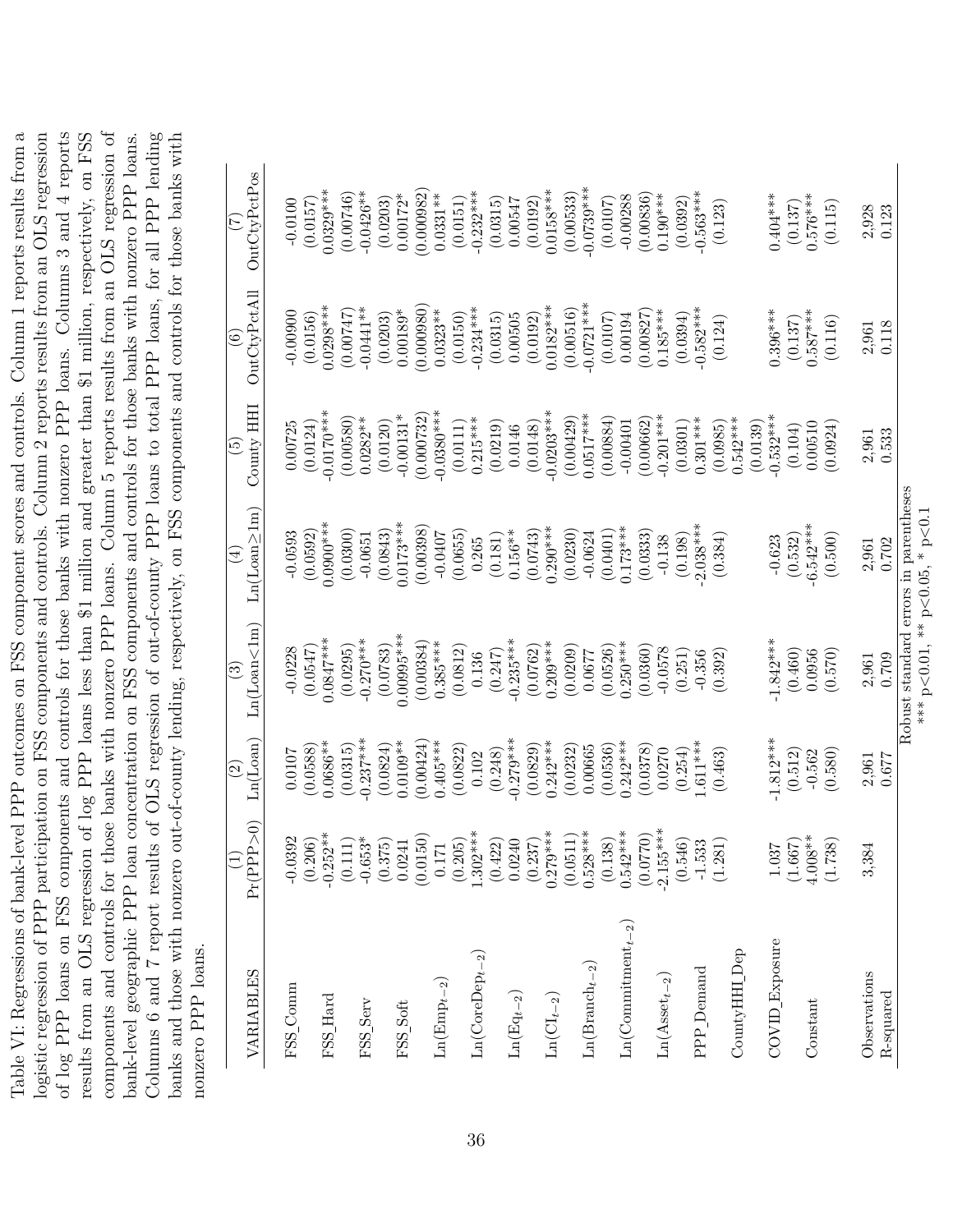<span id="page-37-0"></span>Table VII: Regressions of the out-of-area PPP loans on FSS and controls. Columns 1 through 3 estimate the relationship between out-of-county PPP loans and the regressors on the intensive margin (no banks in the sample have no out-of-county loans). Columns 4 through 6 estimate the relationship between out-of-state PPP loans and the regressors on the intensive Table VII: Regressions of the out-of-area PPP loans on FSS and controls. Columns 1 through 3 estimate the relationship between out-of-county PPP loans and the regressors on the intensive margin (no banks in the sample have no out-of-county loans). Columns 4 through 6 estimate the relationship between out-of-state PPP loans and the regressors on the intensive margin (no banks in the sample have no out-of-county loans). margin (no banks in the sample have no out-of-county loans).

|                                                                                        |                        | PPP Out of County      |                                                                                  |                         | PPP Out of State       |                                                 |
|----------------------------------------------------------------------------------------|------------------------|------------------------|----------------------------------------------------------------------------------|-------------------------|------------------------|-------------------------------------------------|
|                                                                                        |                        | $\widehat{\Omega}$     | $\odot$                                                                          | $\bigoplus$             | $\widetilde{5}$        | $\circledS$                                     |
| VARIABLES                                                                              | Ln(Loan)               | Ln(Loan<1m)            | Ln(Loan <sub>2</sub> 1m)                                                         | Ln(Loan)                | Ln(Loan<1m)            | $Ln(Loan \geq 1m)$                              |
| FSS                                                                                    | $0.0186***$            | $0.0186***$            | $0.0211***$                                                                      | $0.0269***$             | $0.0273***$            | $0.0176***$                                     |
|                                                                                        | (0.00376)              | (0.00381)              | (0.00281)                                                                        | (0.00516)               | (0.00521)              | (0.00312)                                       |
| $Ln(Empt-2)$                                                                           | $0.463***$             | $0.465***$             | $-0.00651$                                                                       | $0.477***$              | $0.489***$             | 0.0901                                          |
|                                                                                        | (0.0993)               | (0.101)                | (0.0666)                                                                         | (0.134)                 |                        |                                                 |
| $Ln(CoreDep_{t-2})$                                                                    | $-0.633**$             | $-0.637**$             | $-0.152$                                                                         | $-1.126***$             | $(0.135)$<br>-1.120*** | $(0.0755)$<br>-0.352**                          |
|                                                                                        | $(0.261)$<br>-0.282*** | $(0.266)$<br>-0.293*** | (0.158)                                                                          | (0.333)                 | (0.340)                | $(0.171)$<br>0.309***                           |
| $\mathrm{Ln}(\mathrm{Eq}_{t-2})$                                                       |                        |                        | $0.216***$                                                                       | $-0.0289$               | $-0.0404$              |                                                 |
|                                                                                        | (0.104)                | (0.105)                | (0.0699)                                                                         | (0.145)                 | (0.146)                | (0.0794)                                        |
| $\mathop{\rm Ln}\nolimits({\rm CI}_{t-2})$                                             | $0.316***$             | $0.307***$             | $0.270***$                                                                       | $0.328***$              | $0.316***$             | $0.216***$                                      |
|                                                                                        | (0.0294)               | (0.0295)               | (0.0209)                                                                         | $(0.0429)$<br>-0.217**  | (0.0430)               | (0.0244)                                        |
| $Ln(Brandn_{t-2})$                                                                     | $-0.240***$            | $-0.228***$            | $0.139***$                                                                       |                         | $-0.219**$             | $-0.152***$                                     |
|                                                                                        | $(0.0617)$<br>0.190*** | (0.0631)               | (0.0436)                                                                         | $(0.0868)$<br>0.0730    | (0.0885)               |                                                 |
| $\mathop{\rm Ln}\nolimits(\mathop{\rm Commitment}\nolimits_{t-2}$                      |                        | $0.192***$             | $0.0608*$                                                                        |                         | 0.0649                 | $(0.0525)$<br>-0.0101                           |
|                                                                                        | (0.0474)               | (0.0478)               | (0.0319)                                                                         | $(0.0686)$<br>$0.845**$ | (0.0693)               | (0.0371)                                        |
| $\ensuremath{\text{Ln}}\xspace(\ensuremath{\text{A}}\xspace\text{set}\xspace t_{t-2})$ | $0.635***$             | $0.641***$             | 0.0735                                                                           |                         | $0.855***$             |                                                 |
|                                                                                        | (0.285)                | (0.293)                | (0.178)                                                                          | (0.366)                 | (0.374)                | $\begin{array}{c} 0.123 \\ (0.187) \end{array}$ |
| PPP_Demand                                                                             | $-0.292$               | $-0.750$               | $1.600***$                                                                       | $-1.323$                | $-1.254$               | $1.030***$                                      |
|                                                                                        | (0.570)                | (0.587)                | (0.373)                                                                          | (0.856)                 | (0.864)                | (0.390)                                         |
| COVID_Exposure                                                                         | $1.140*$               | 1.189*                 | $-0.0568$                                                                        | $-0.418$                | $-0.340$               | 0.593                                           |
|                                                                                        | (0.687)                | (0.690)                | (0.513)                                                                          | (0.928)                 | (0.928)                | (0.560)                                         |
| Constant                                                                               | $-0.110$               | 0.0897                 | $-3.871***$                                                                      | $0.108\,$               | $0.170\,$              | $2.309***$                                      |
|                                                                                        | (0.690)                | (0.703)                | (0.498)                                                                          | (0.932)                 | (0.945)                | (0.558)                                         |
| Observations                                                                           | 2,928                  | 2,928                  | 2,928                                                                            | 2,453                   | 2,453                  | 2,453                                           |
| R-squared                                                                              | 0.431                  | 0.424                  | 0.481                                                                            | 0.265                   | 0.256                  | 0.322                                           |
|                                                                                        |                        |                        | Robust standard errors in parentheses<br>*** $p$ <0.01, ** $p$ <0.05, * $p$ <0.1 |                         |                        |                                                 |
|                                                                                        |                        |                        |                                                                                  |                         |                        |                                                 |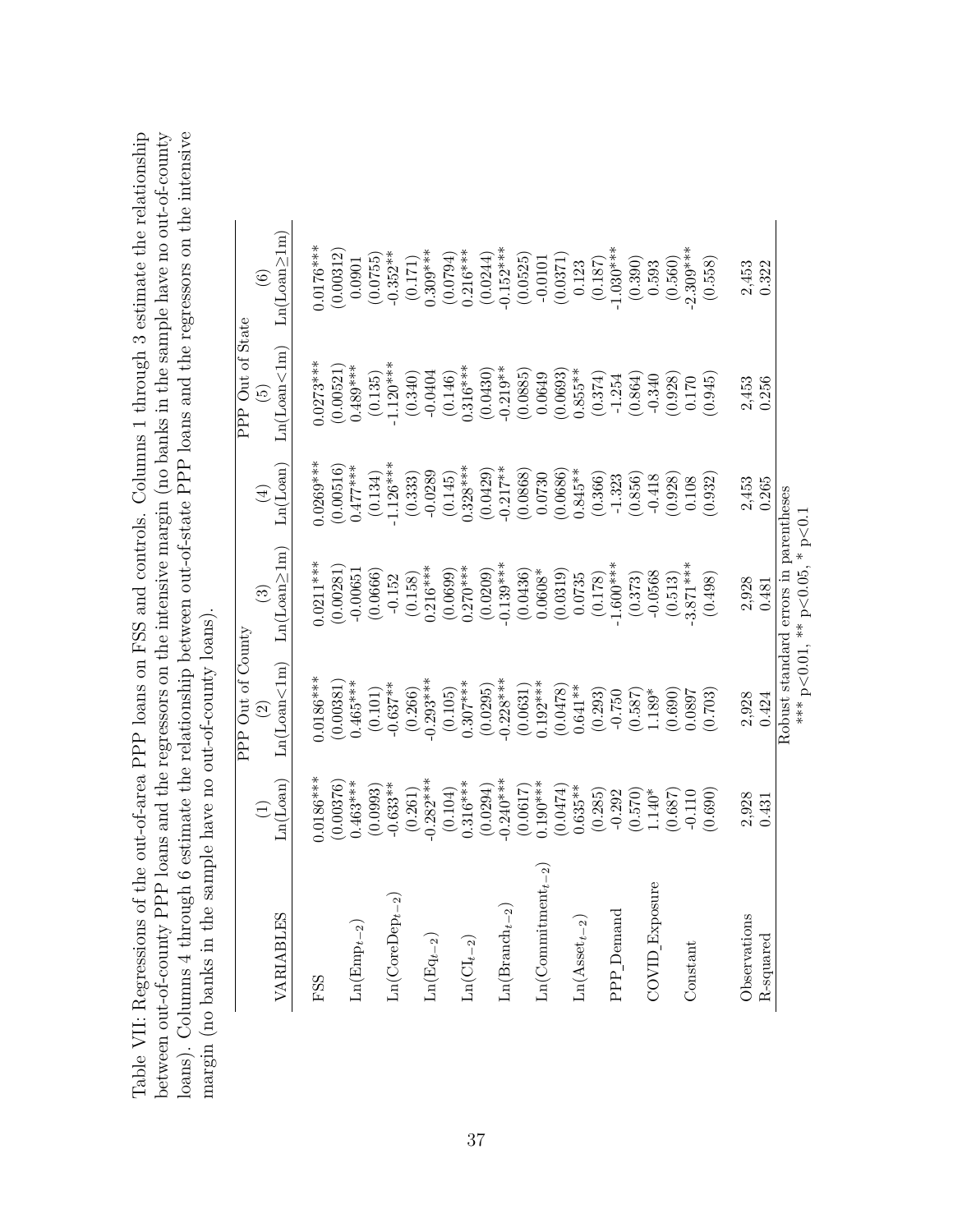<span id="page-38-0"></span>

| PPP loans. Errors are clustered at     |                                  |                           |                                                               | the bank-level for bank-geography OLS regressions |                                      |                         |                                  |                                     |
|----------------------------------------|----------------------------------|---------------------------|---------------------------------------------------------------|---------------------------------------------------|--------------------------------------|-------------------------|----------------------------------|-------------------------------------|
| VARIABLES                              | Ln(Loan)<br>E                    | Ln(Loan)<br>$\odot$       | Ln(Loan<1m)<br><b>PPP</b> In County<br>$\widehat{\mathbf{c}}$ | Ln(Loan <sub>2</sub> 1m)<br>$\bigoplus$           | Ln(Loan)<br>$\widetilde{\mathbf{5}}$ | Ln(Loan)<br>$\odot$     | Ln(Loan<1m)<br>PPP In State<br>E | $Ln(Loan \geq 1m)$<br>$\circledast$ |
| FSS                                    | $-0.000961$                      | $-0.00841$<br>$(0.00513)$ | $-0.00668*$                                                   | $0.0103***$                                       | $-0.00273$                           | $-0.00279$              | $-0.00307$                       | $0.0131***$                         |
| $Ln(Empt-2)$                           | (0.00270)<br>$0.218***$          | $-0.161$                  | (0.00392)<br>$-0.167$                                         | (0.00315)<br>$-0.0868$                            | (0.00415)<br>$-0.130$                | (0.00296)<br>$-0.00737$ | (0.00291)<br>0.0107              | $-0.311***$<br>(0.00353)            |
| $Ln(CoreDept-2)$                       | $0.735***$<br>(0.0723)           | (0.149)                   | (0.159)                                                       | (0.0810)                                          | $0.495***$<br>(0.0796)               | (0.106)                 | (0.110)                          | (0.0988)                            |
| $\mathrm{Ln}(\mathrm{Eq}_{t-2})$       | $-0.326***$<br>(0.201)           | $-0.232$                  | $-0.0275$                                                     | $-0.00523$                                        | (0.160)<br>0.0994                    | $0.324***$              | $-0.240***$                      | $-0.00365$                          |
| $\text{Ln}(\text{CI}_{t-2})$           | $0.199***$<br>(0.0910)           | (0.204)<br>0.0760         | $0.123**$<br>(0.130)                                          | $0.164***$<br>(0.101)                             | $-0.108***$<br>(0.107)               | $0.193***$<br>(0.0961)  | $0.196***$<br>(0.0857)           | $0.255***$<br>(0.0800)              |
| $\text{Ln}(\text{Branch}_{t-2})$       | $0.235***$<br>(0.0244)           | (0.0627)                  | (0.0539)                                                      | (0.0273)                                          | $0.171***$<br>(0.0288)               | (0.0302)                | (0.0274)                         | (0.0258)                            |
|                                        | (0.0549)                         |                           |                                                               |                                                   | (0.0491)                             |                         |                                  |                                     |
| $Ln(Comnitment_{t-2})$                 | $0.244***$                       | $0.254***$                | $0.212***$                                                    | $0.139***$                                        | $-0.0260$                            | $0.301***$              | $0.289***$                       | $0.238***$                          |
| $\text{Ln}(\text{A}\text{sset}_{t-2})$ | (0.0342)<br>$-0.431*$            | (0.0640)<br>$-0.0679$     | (0.0523)<br>$-0.275$                                          | $-0.303**$<br>(0.0528)                            | (0.0424)<br>$-0.412*$                | (0.0345)<br>$-0.274*$   | $-0.367**$<br>(0.0344)           | $-0.213*$<br>(0.0377)               |
|                                        | (0.229)                          | (0.283)                   | (0.224)                                                       | (0.134)                                           | (0.222)                              | (0.155)                 | (0.147)                          | (0.128)                             |
| PPP_Demand                             | $2.855***$                       |                           |                                                               |                                                   | $1.850***$                           |                         |                                  |                                     |
| $\mathrm{COVID\_Exposure}$             | $2.529***$<br>(0.524)<br>(0.771) |                           |                                                               |                                                   | (0.669)<br>(0.843)<br>$1.420*$       |                         |                                  |                                     |
| $\text{Ln}(\text{CountryDep}_{t-2})$   |                                  | $0.478***$                | $0.492***$                                                    | $0.181***$                                        |                                      |                         |                                  |                                     |
| $Ln(CountyBr_{t-2})$                   |                                  | $0.481***$<br>(0.0389)    | $0.501***$<br>(0.0390)                                        | $0.282***$<br>(0.0190)                            |                                      |                         |                                  |                                     |
| $\text{Ln}(\text{StateDep}_{t-2})$     |                                  | (0.0574)                  | (0.0466)                                                      | (0.0282)                                          |                                      | $0.403***$              | $0.399***$                       | $0.299***$                          |
|                                        |                                  |                           |                                                               |                                                   |                                      | (0.0492)                | (0.0504)                         | (0.0364)                            |
| $\text{Ln}(\text{StateBr}_{t-2})$      |                                  |                           |                                                               |                                                   |                                      | $0.484***$<br>(0.0646)  | $0.517***$<br>(0.0646)           | $0.267***$<br>(0.0452)              |
| Constant                               | $-1.641***$                      | $-0.992$                  | $-0.578$                                                      | $-0.627$                                          | 0.945                                | 1.325                   | $1.734*$                         | $-4.131***$                         |
|                                        | (0.573)                          | (1.575)                   | (1.666)                                                       | (0.521)                                           | (0.668)                              | (0.889)                 | (0.908)                          | (0.692)                             |
| Observations                           | 2,961                            | 19,632                    | 19,632                                                        | 19,632                                            | 2,961                                | 4,394                   | 4,394                            | 4,394                               |
| County FE<br>R-squared                 | 0.656<br>$\overline{N}$          | 0.667<br><b>AES</b>       | 0.739<br>YES                                                  | 0.618<br>YES                                      | 0.019                                | 0.695                   | 0.720                            | 0.693                               |
| State FE                               |                                  |                           |                                                               |                                                   | $\overline{Q}$                       | YES                     | YES                              | YES                                 |
|                                        |                                  |                           |                                                               | Robust standard errors in parentheses             |                                      |                         |                                  |                                     |

Table VIII: Regressions of the in-area PPP loans on FSS and controls. Columns 1 through 4 use in-county lending.

Table VIII: Regressions of the in-area PPP loans on FSS and controls. Columns 1 through 4 use in-county lending.

*<*0.01, \*\* p  $<$ 0.05,  $*$  p $\sim$ *<*0.1

 $\sum_{\stackrel{*}{\ast}\ast}$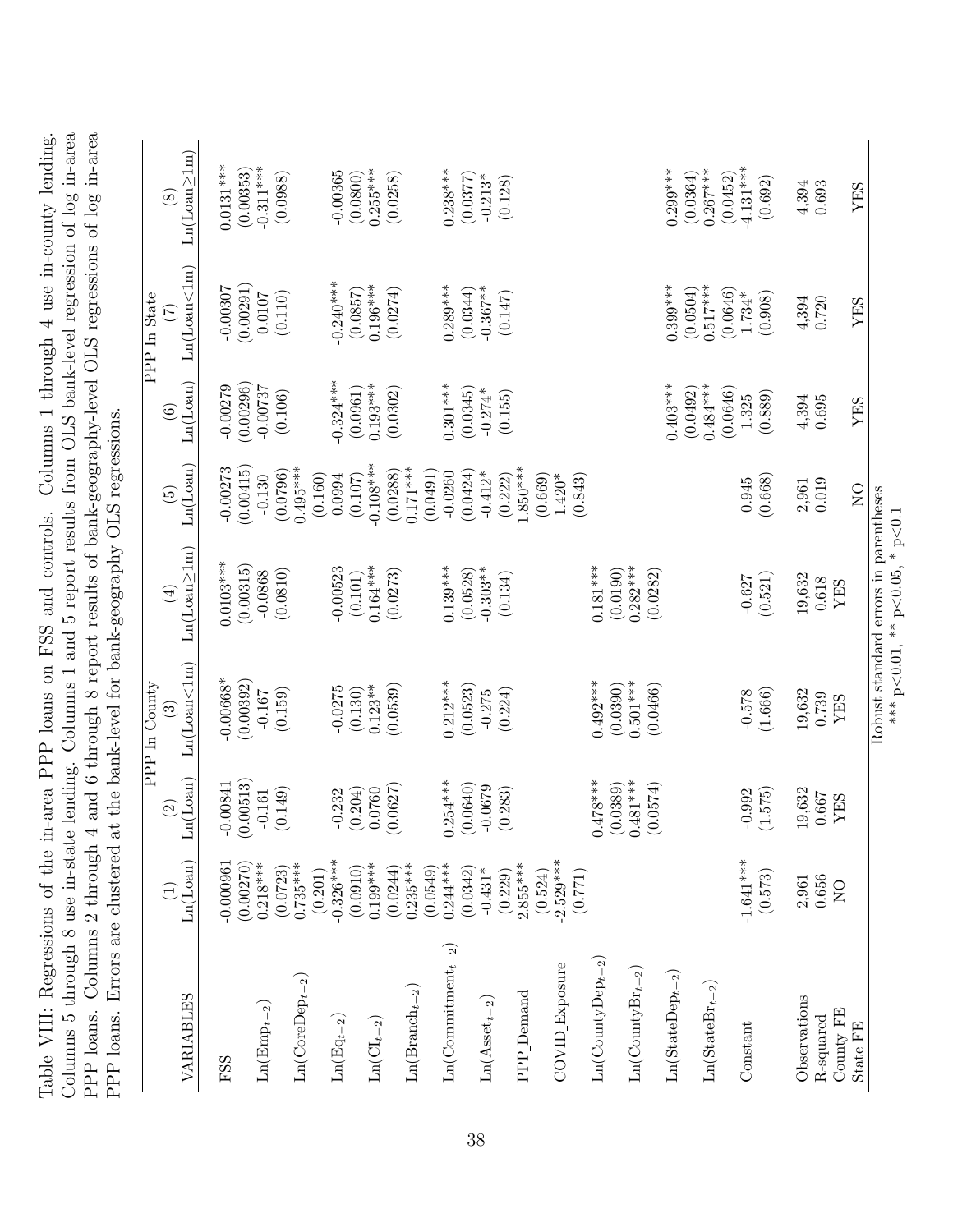<span id="page-39-0"></span>Table IX: Average Reported Subitems of Other Noninterest Expenses from Schedule RI-E, as a fraction of total other noninterest expenses for year ends 2016-2019. Note that other noninterest expense subitems may be negative. Banks are not required to report subitems of Other Noninterest Expenses if they are either (1) less than \$100,000 or (2) less than 7 percent (in absolute terms) of total other noninterest expenses.

|                           | mean   | p50      | sd     | count | nonzero | pctnonzero |
|---------------------------|--------|----------|--------|-------|---------|------------|
| Data Processing           | 0.1905 | 0.1905   | 0.7885 | 22125 | 17942   | 0.811      |
| Advertising and Marketing | 0.0497 | 0.0328   | 0.3544 | 22125 | 12643   | 0.571      |
| Director Fees             | 0.034  | $\theta$ | 0.1915 | 22125 | 10150   | 0.459      |
| Stationary, Printing      | 0.0177 | $\Omega$ | 0.0637 | 22125 | 8497    | 0.384      |
| Postage                   | 0.0108 | $\Omega$ | 0.0363 | 22125 | 7537    | 0.341      |
| Legal                     | 0.0179 | $\theta$ | 0.1456 | 22125 | 7682    | 0.347      |
| <b>Telecom</b>            | 0.0268 | $\Omega$ | 0.3116 | 22125 | 9590    | 0.433      |
| Acct and Auditing         | 0.0349 | $\Omega$ | 0.2565 | 22125 | 10534   | 0.476      |
| Consulting and Advising   | 0.0247 | $\Omega$ | 0.0696 | 22125 | 7254    | 0.328      |
| ATM Interchange           | 0.0376 | $\Omega$ | 0.0746 | 22125 | 9013    | 0.407      |
| OREO expenses             | 0.0164 | $\Omega$ | 1.093  | 22125 | 4005    | 0.181      |
| Other Ins Expenses        | 0.0076 | $\theta$ | 0.1464 | 22125 | 3542    | 0.16       |
|                           |        |          |        |       |         |            |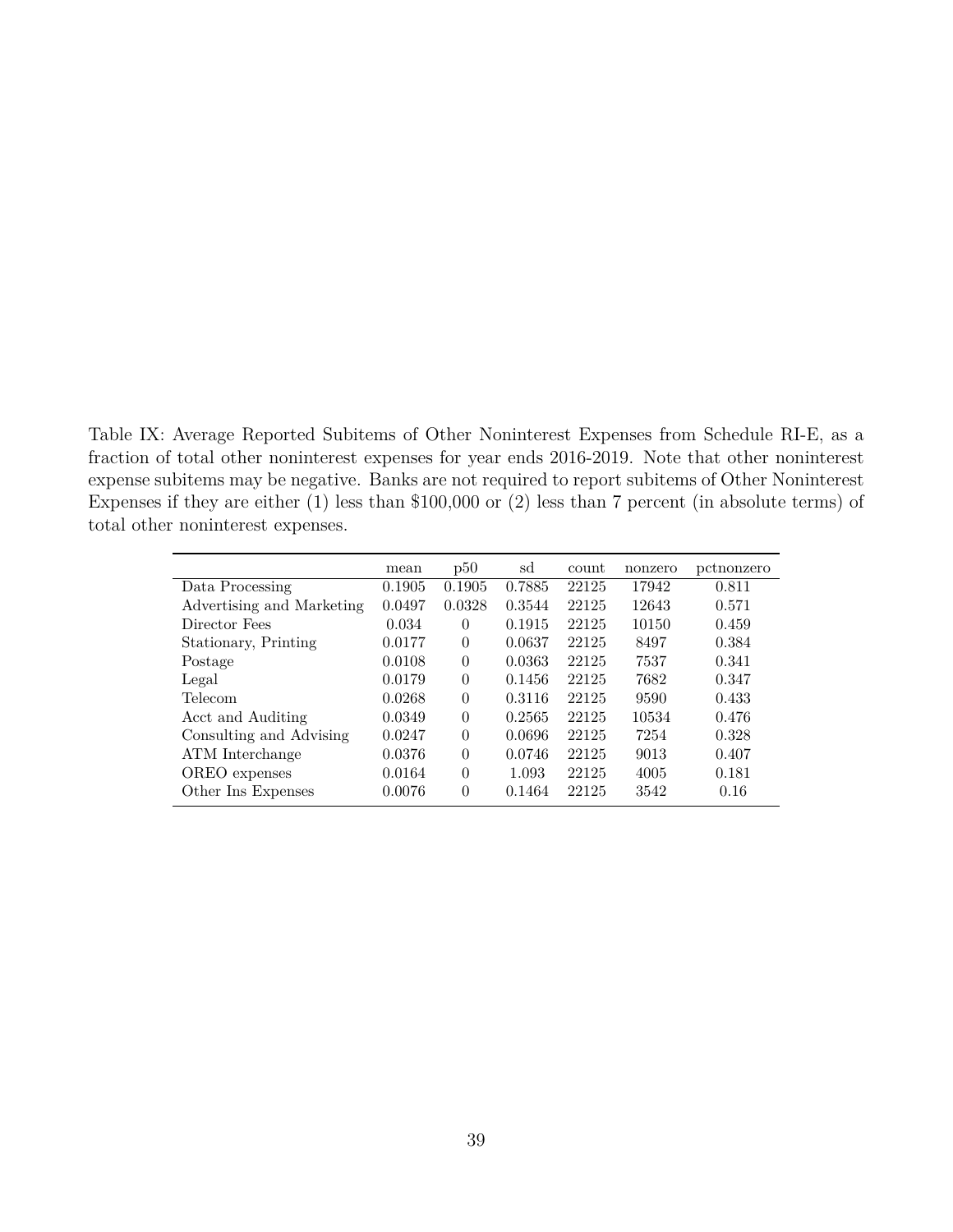<span id="page-40-0"></span>7 report results of OLS regressions using bank-level PPP county concentration as an outcome variable. Columns 4 and 8 Table X: Regressions of bank-level PPP outcomes on alternative measures of bank technology plus bank controls. Columns expense as a proxy for bank technology. Columns 1 and 5 report results of logistic regressions using a binary variable equal to 1 if a bank made any PPP loans and 0 otherwise as an outcome variable. Columns 2 and 6 report results of OLS 7 report results of OLS regressions using bank-level PPP county concentration as an outcome variable. Columns 4 and 8 report results of OLS regressions using bank-level PPP county concentration as an outcome variable, using those banks 1 through 4 use log other non-interest expense as a proxy for bank technology. Columns 5 through 8 use log data processing regressions using log PPP loans as an outcome variable, using only those banks with nonzero PPP loans. Columns 3 and Table X: Regressions of bank-level PPP outcomes on alternative measures of bank technology plus bank controls. Columns 1 through 4 use log other non-interest expense as a proxy for bank technology. Columns 5 through 8 use log data processing expense as a proxy for bank technology. Columns 1 and 5 report results of logistic regressions using a binary variable equal to 1 if a bank made any PPP loans and 0 otherwise as an outcome variable. Columns 2 and 6 report results of OLS regressions using log PPP loans as an outcome variable, using only those banks with nonzero PPP loans. Columns 3 and report results of OLS regressions using bank-level PPP county concentration as an outcome variable, using those banks with branches in a single county. with branches in a single county.

| VARIABLES                                            | Pr(PPP > 0)            | Ln(Loan)<br>$\widehat{\mathfrak{O}}$ | County HHI<br>$\widehat{\mathbb{G}}$  | County HH<br>$\widehat{A}$     | Pr(PPP>0)<br>$\widetilde{\mathbb{P}}$ | Ln(Loan)<br>$\widehat{\circ}$ | County HH<br>E | County HH<br>$\circledast$ |
|------------------------------------------------------|------------------------|--------------------------------------|---------------------------------------|--------------------------------|---------------------------------------|-------------------------------|----------------|----------------------------|
| $\text{Ln}(\text{Oth} \text{NonInt} X_{t-2})$        | $-0.859***$<br>(0.164) | $0.125**$                            | $-0.0599***$<br>(0.00948)             | $-0.0933***$                   |                                       |                               |                |                            |
| $\text{Ln}(\text{DataProc}_{t-2})$                   |                        | (0.0494)                             |                                       | (0.0197)                       | $-0.108$                              | $0.0831***$                   | $0.0153***$    | $0.0274***$                |
|                                                      |                        |                                      |                                       |                                | (0.117)                               | (0.0273)                      | (0.00500)      | (0.0112)                   |
| $Ln(Empt-2)$                                         | $0.596***$             | $0.304***$                           | $-0.00203$                            | 0.00553                        | 0.0122                                | $0.403***$                    | $0.0412***$    | $-0.0585***$               |
|                                                      | (0.215)                | (0.0812)                             | (0.0117)                              | (0.0220)                       | (0.224)                               | (0.0838)                      | (0.0125)       | (0.0248)                   |
| $Ln(CoreDep_{t-2})$                                  | $0.864*$               | $-0.0786$                            | $0.164***$                            | $0.155***$                     | $.506***$                             | $-0.0970$                     | $0.198***$     | $0.218***$                 |
|                                                      | (0.517)                | (0.232)                              | (0.0217)                              | (0.0317)                       | (0.444)                               | (0.261)                       | (0.0255)       | (0.0442)                   |
| $\mathrm{Ln}(\mathrm{Eq}_{t-2})$                     | $-0.219$               | $-0.287***$                          | 0.00426                               | $-0.0124$                      | $-0.139$                              | $-0.307***$                   | 0.0235         | 0.0319                     |
|                                                      | (0.230)                | (0.0809)                             | (0.0142)                              | (0.0265)                       | (0.253)                               | (0.0874)                      | (0.0159)       | (0.0312)                   |
| $\mathop{\rm Ln}\nolimits({\rm CI}_{t-2})$           | $0.331***$             | $0.245***$                           | $0.0204***$                           | $-0.0350***$                   | $0.333***$                            | $0.253***$                    | $0.0212***$    | $-0.0347***$               |
|                                                      | (0.0518)               | (0.0222)                             | (0.00413)                             | (0.00708)                      | (0.0569)                              | (0.0240)                      | (0.00449)      | (0.00766)                  |
| $\text{Ln}(\text{Branch}_{t-2})$                     | $0.446***$             | $0.101***$                           | $0.0479***$                           | $0.0728***$                    | $0.438***$                            | 0.0239                        | $0.0477***$    | $0.0829***$                |
|                                                      | (0.121)                | (0.0500)                             | (0.00798)                             | (0.0140)                       | (0.139)                               | (0.0553)                      | (0.00943)      | (0.0168)                   |
| $Ln(Commitment_{t-2})$                               | $0.387***$             | $0.226***$                           | $-0.000789$                           | 0.00298                        | $0.460***$                            | $0.229***$                    | 0.000530       | 0.00980                    |
|                                                      | (0.0785)               | (0.0355)                             | (0.00604)                             | (0.00993)                      | (0.0832)                              | (0.0413)                      | (0.00675)      | (0.0117)                   |
| $\mathrm{Ln}\big(\mathrm{A}\mathit{sset}_{t-2}\big)$ | $-0.879$               | 0.164                                | $-0.123***$                           | $-0.0696$                      | $1.721***$                            | 0.204                         | $-0.182***$    | $-0.187***$                |
|                                                      | (0.685)                | (0.250)                              | (0.0302)                              | (0.0520)                       | (0.592)                               | (0.270)                       | (0.0349)       | (0.0672)                   |
| PPP <sub>_</sub> Demand                              | $-1.989*$              | ***177.                              | $0.256***$                            | 0.302                          | $-1.961$                              | $.587***$                     | $0.287***$     | 0.235                      |
|                                                      | (1.187)                | (0.456)                              | (0.0964)                              | (0.187)                        | (1.302)                               | (0.502)                       | (0.104)        | (0.198)                    |
| CountyHH <sub>_Dep</sub>                             |                        |                                      | $0.551***$                            |                                |                                       |                               | $0.537***$     |                            |
|                                                      |                        |                                      | (0.0134)                              |                                |                                       |                               | (0.0149)       |                            |
| COVID_Exposure                                       | $-0.988$               | $2.047***$                           | $-0.578***$                           | $-0.652***$                    | 0.745                                 | $1.632***$                    | $-0.580***$    | $-0.718***$                |
|                                                      | (1.753)                | (0.523)                              | (0.102)                               | (0.212)                        | (1.848)                               | (0.559)                       | (0.115)        | (0.238)                    |
| Constant                                             | 1.480                  | $-0.323$                             | 0.000337                              | $0.466***$                     | $-0.689$                              | $-0.231$                      | $-0.0796$      | 0.317                      |
|                                                      | (1.480)                | (0.541)                              | (0.0853)                              | (0.150)                        | (1.783)                               | (0.586)                       | (0.0997)       | (0.193)                    |
| Observations                                         | 3,578                  | 3,093                                | 3,093                                 | $1,\!062$                      | 2,939                                 | 2,582                         | 2,582          | 841                        |
| $R$ -squared                                         |                        | 0.671                                | 0.526                                 | 0.160                          |                                       | 0.640                         | 0.501          | 0.126                      |
|                                                      |                        |                                      | Robust standard errors in parentheses | *** p<0.01, ** p<0.05, * p<0.1 |                                       |                               |                |                            |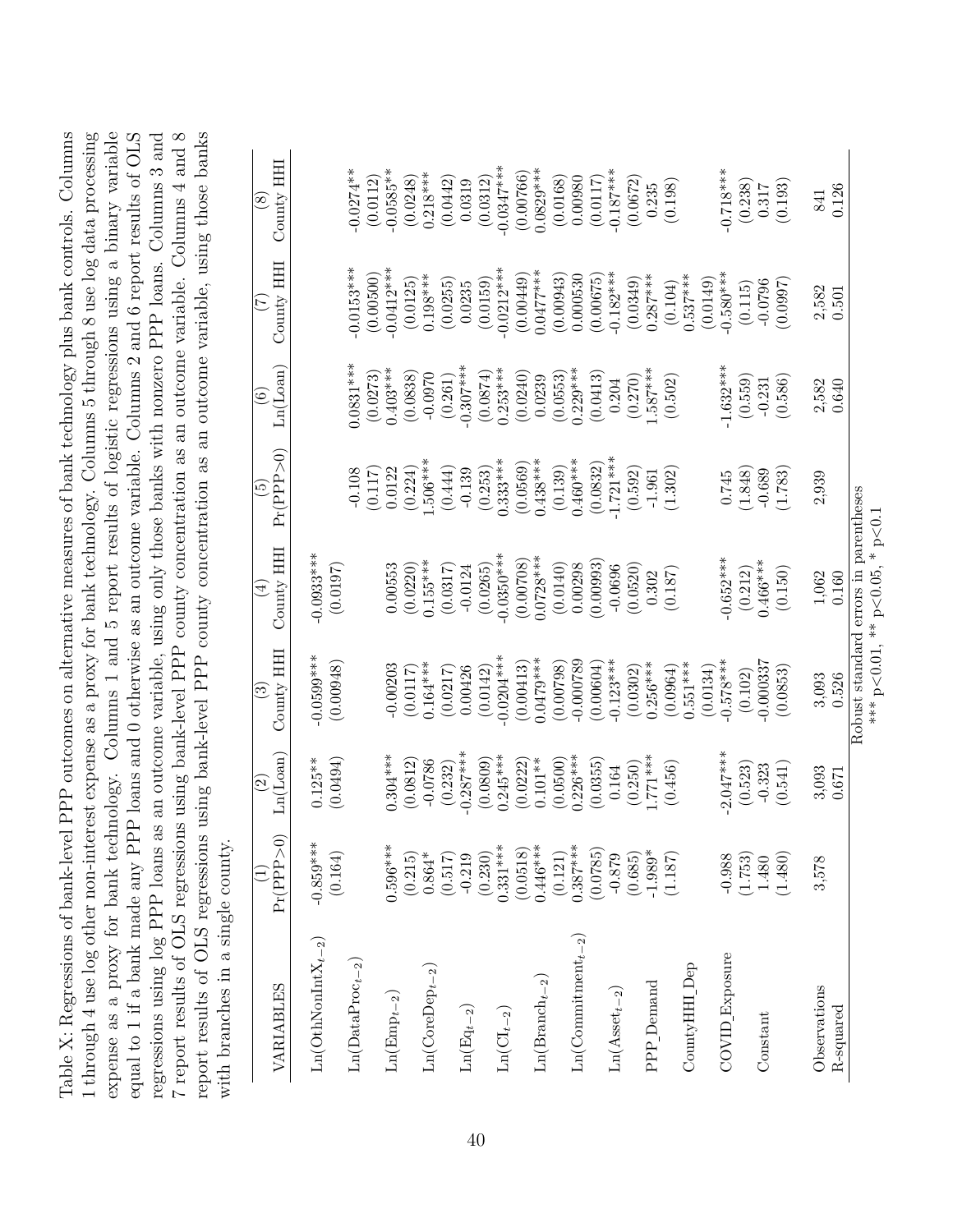<span id="page-41-0"></span>6 use log data processing expense as an alternative proxy for bank technology. Columns 1 and 3 report results of logistic regressions using a binary variable equal to 1 if a bank made any PPP loans and 0 otherwise as an outcome variable. Columns 2 and 5 report results of OLS regressions using log PPP loans as an outcome variable, using only those banks Table XI: Regressions of bank-level PPP outcomes on FSS plus alternative measures of bank technology plus bank controls. Columns 1 through 3 use log other non-interest expense as an alternative proxy for bank technology. Columns 4 through with nonzero PPP loans. Columns 3 and 6 report results of OLS regressions using bank-level PPP county concentration Table XI: Regressions of bank-level PPP outcomes on FSS plus alternative measures of bank technology plus bank controls. Columns 1 through 3 use log other non-interest expense as an alternative proxy for bank technology. Columns 4 through 6 use log data processing expense as an alternative proxy for bank technology. Columns 1 and 3 report results of logistic regressions using a binary variable equal to 1 if a bank made any PPP loans and 0 otherwise as an outcome variable. Columns 2 and 5 report results of OLS regressions using log PPP loans as an outcome variable, using only those banks with nonzero PPP loans. Columns 3 and 6 report results of OLS regressions using bank-level PPP county concentration as an outcome variable. as an outcome variable.

| VARIABLES                                    | Pr(PPP > 0)                        | Ln(Loan)<br>$\widehat{\Omega}$     | County HHI<br>$\widehat{\mathbb{C}}$                                    | Pr(PPP > 0)<br>$\widehat{E}$ | Ln(Loan)<br>$\widetilde{\Theta}$ | County HHI<br>$\widehat{\circ}$ |
|----------------------------------------------|------------------------------------|------------------------------------|-------------------------------------------------------------------------|------------------------------|----------------------------------|---------------------------------|
| FSS                                          | $-0.00620$                         | $0.00920***$                       | $0.00139***$                                                            | 0.00114                      | $0.0123***$                      | $-0.00176***$                   |
| $\text{Ln}(\text{OthNonInt} \text{X}_{t-2})$ | $-0.971***$<br>(0.0104)<br>(0.170) | (0.00269)<br>$0.0971*$<br>(0.0568) | $-0.0524***$<br>(0.000420)<br>(0.0105)                                  | (0.0118)                     | (0.00299)                        | (0.000460)                      |
| $\text{Ln}(\text{DataProc}_{t-2})$           |                                    |                                    |                                                                         | (0.124)<br>$-0.116$          | $-0781***$<br>(0.0276)           | $0.0143***$<br>(0.00492)        |
| $\text{Ln}(\text{Emp}_{t-2})$                | $0.931***$                         | $0.336***$                         | 0.000860                                                                | 0.287                        | $0.398***$                       | $-0.0350***$                    |
| $\text{Ln}(\text{CoreDep}_{t-2})$            | $0.977**$<br>(0.239)               | (0.0893)<br>0.126                  | $0.202***$<br>(0.0127)                                                  | $1.191***$<br>(0.245)        | (0.0889)<br>$-0.110$             | $0.219***$<br>(0.0126)          |
| $\operatorname{Ln}(\mathrm{Eq}_{t-2})$       | (0.413)<br>$-0.102$                | $-0.287***$<br>(0.250)             | 0.00799<br>(0.0217)                                                     | (0.422)<br>$-0.136$          | $-0.327***$<br>(0.268)           | (0.0249)<br>0.0213              |
|                                              | (0.235)                            | (0.0828)                           | (0.0147)                                                                | (0.271)                      | (0.0908)                         | (0.0165)                        |
| $\text{Ln}(\text{CI}_{t-2})$                 | $0.299***$<br>(0.0538)             | $0.240***$<br>(0.0232)             | $-0.0188***$<br>(0.00422)                                               | $0.308***$<br>(0.0590)       | $0.249***$<br>(0.0248)           | $-0.0195***$<br>(0.00458)       |
| $Ln(Brand_{t-2}$                             | $0.311***$                         | 0.0218                             | $0.0454***$                                                             | $0.343**$                    | $-0.0367$                        | $0.0483***$                     |
| $Ln(Commitment_{t-2})$                       | $0.554***$<br>(0.140)              | $0.243***$<br>(0.0526)             | (0.00868)<br>$-0.00398$                                                 | $0.557***$<br>(0.157)        | $0.244***$<br>(0.0620)           | (0.00989)<br>$-0.00231$         |
|                                              | (0.0764)                           | (0.0377)                           | (0.00651)                                                               | (0.0870)                     | (0.0428)                         | (0.00701)                       |
| $\text{Ln}(\text{Asset}_{t-2})$              | $-1.386**$<br>(0.571)              | $-0.0260$<br>(0.257)               | $-0.165***$<br>(0.0309)                                                 | $1.713***$<br>(0.565)        | (0.274)<br>0.233                 | $-0.200***$<br>(0.0351)         |
| PPP_Demand                                   | $2.541***$                         | $.740***$                          | $0.240**$                                                               | $-2.177$                     | $~.798***$                       | $0.258***$                      |
| CountyHHI <sub>Dep</sub>                     | (1.253)                            | (0.462)                            | $0.550***$<br>(0.0982)                                                  | (1.351)                      | (0.512)                          | $0.535***$<br>(0.106)           |
| COVID Exposure                               | 0.00273                            | $1.711***$                         | $0.572***$<br>(0.0135)                                                  | 1.148                        | $1.467***$                       | $0.596***$<br>(0.0150)          |
|                                              | (1.726)                            | (0.515)                            | (0.104)                                                                 | (1.886)                      | (0.566)                          | (0.118)                         |
| Constant                                     | $3.913**$                          | $-0.470$                           | $-0.0101$                                                               | $1.467\,$                    | $-0.381$                         | $-0.0856$                       |
|                                              | (1.616)                            | (0.581)                            | 0.0909                                                                  | (1.884)                      | (0.621)                          | (0.103)                         |
| Observations                                 | 3,382                              | 2,959                              | 2,959                                                                   | 2,798                        | 2,481                            | 2,481                           |
| R-squared                                    |                                    | 0.676                              | 0.536                                                                   |                              | 0.645                            | 0.514                           |
|                                              |                                    |                                    | Robust standard errors in parentheses<br>*** p<0.01, ** p<0.05, * p<0.1 |                              |                                  |                                 |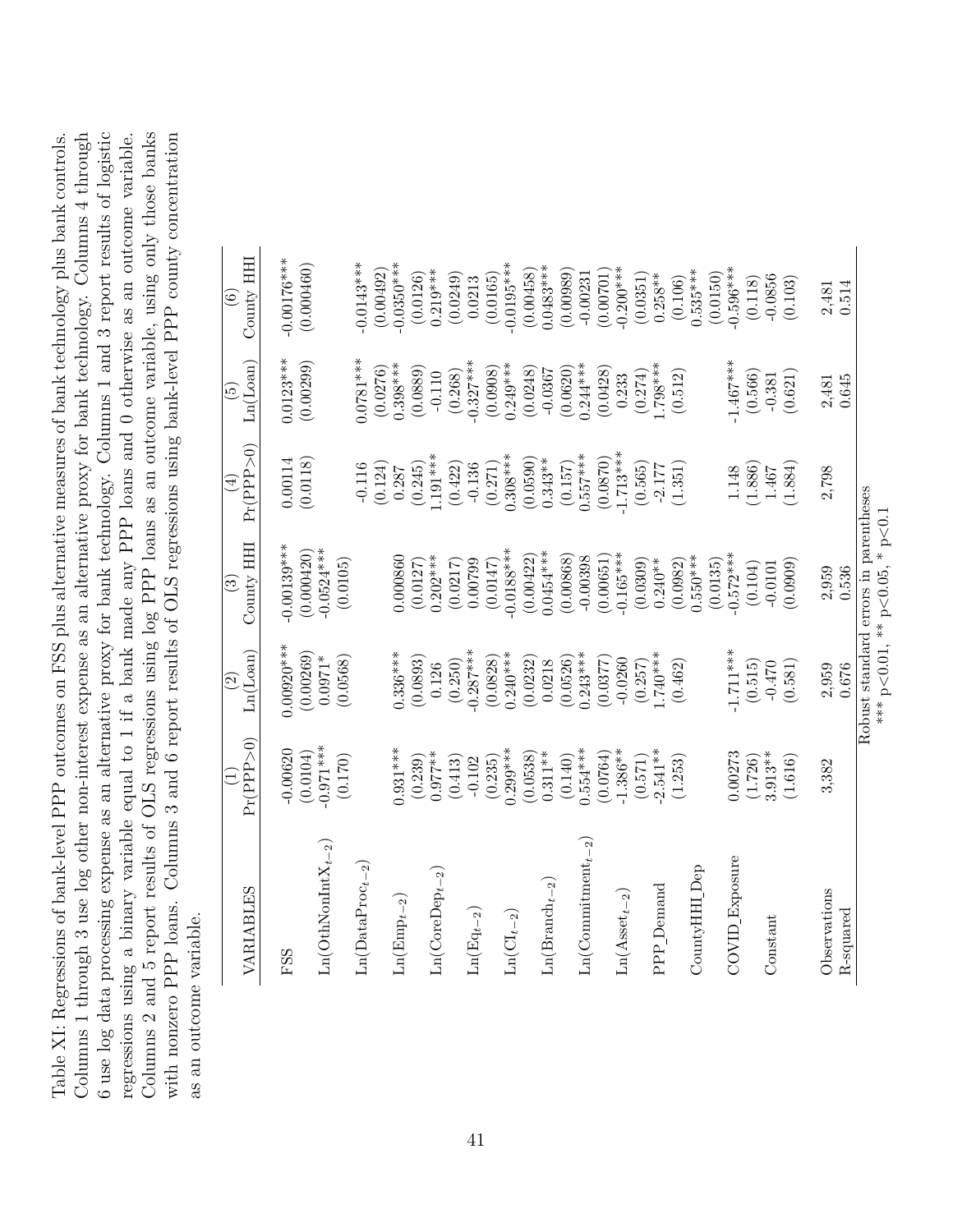<span id="page-42-0"></span>

| ment. Columns (1) and (2) report OLS estimates of the proportion of PPP lending made from out of county as the<br>dependent variable, without and with county-level demographics, respectively. Columns (3) and (4) report OLS estimates<br>proportion of PPP lending made by credit unions as the dependent variable, without and with county-level demographics,<br>respectively. For the purposes of this table, PPP loans made by lenders not designates as banks, credit unions, or fintechs<br>Table XII: County-level regressions of PPP outcomes on county demographic information and bank competitive environ-<br>are excluded from the analysis (this excludes less than $1\%$ of all PPP Loans and less than $10\%$ of all nonbank loans). All<br>fintech are assigned to be out of area. Errors clustered are at the state level.<br>of the proportion of county PPP lending<br>graphics, respectively. Columns (5) and<br>variable, without and with county-level<br>technologically savvy community bank |                                        |                                               |                                          |                                              |                                          | (less than \$10 billion in assets and top 95th percentile FSS) as the dependent<br>(6) report OLS estimates of the proportion of PPP lending made by out-of-area<br>demographics, respectively. Columns (7) and (8) report OLS estimates of the<br>made by fintechs as the dependent variable, without and with county-level demo- |                                       |                                       |
|-------------------------------------------------------------------------------------------------------------------------------------------------------------------------------------------------------------------------------------------------------------------------------------------------------------------------------------------------------------------------------------------------------------------------------------------------------------------------------------------------------------------------------------------------------------------------------------------------------------------------------------------------------------------------------------------------------------------------------------------------------------------------------------------------------------------------------------------------------------------------------------------------------------------------------------------------------------------------------------------------------------------------|----------------------------------------|-----------------------------------------------|------------------------------------------|----------------------------------------------|------------------------------------------|------------------------------------------------------------------------------------------------------------------------------------------------------------------------------------------------------------------------------------------------------------------------------------------------------------------------------------|---------------------------------------|---------------------------------------|
| VARIABLES                                                                                                                                                                                                                                                                                                                                                                                                                                                                                                                                                                                                                                                                                                                                                                                                                                                                                                                                                                                                               | $\%$ Out of County                     | $%$ Out of County<br>$\widehat{\mathfrak{O}}$ | % Fintech<br>$\widehat{\mathbb{C}}$      | Fintech<br>$\widehat{\Xi}$<br>8 <sup>o</sup> | TechBanks<br>$\widetilde{5}$<br>88       | % TechBanks<br>$\widehat{\odot}$                                                                                                                                                                                                                                                                                                   | $\%$ CU<br>$(\zeta)$                  | $\%$ CU<br>$\circledast$              |
| Cnty Bank Tech                                                                                                                                                                                                                                                                                                                                                                                                                                                                                                                                                                                                                                                                                                                                                                                                                                                                                                                                                                                                          | $-0.00229***$                          | $-0.00223***$                                 | $0.000461**$                             | $-0.000400**$                                | $-0.000338*$                             | $-0.000300$                                                                                                                                                                                                                                                                                                                        | 0.000321                              | 0.000317                              |
| ${\rm Cnty}$ Bank ${\rm Size}$                                                                                                                                                                                                                                                                                                                                                                                                                                                                                                                                                                                                                                                                                                                                                                                                                                                                                                                                                                                          | (0.000829)<br>$0.0311***$<br>(0.00450) | (0.000736)<br>$0.0187***$<br>(0.00490)        | $0.00546***$<br>(0.000181)<br>(0.000857) | $0.00377***$<br>(0.000163)<br>(0.000618)     | (0.000763)<br>(0.000200)<br>$0.00162***$ | (0.000916)<br>(0.000192)<br>0.000576                                                                                                                                                                                                                                                                                               | (0.000266)<br>(0.00137)<br>$-0.00101$ | (0.000268)<br>(0.00132)<br>$-0.00171$ |
| Log(Branches)                                                                                                                                                                                                                                                                                                                                                                                                                                                                                                                                                                                                                                                                                                                                                                                                                                                                                                                                                                                                           | $-0.0663***$<br>(0.00732)              | $0.168***$<br>(0.0124)                        | $0.00348***$<br>(0.00103)                | $-0.00619**$<br>(0.00250)                    | $-0.00462***$<br>(0.00115)               | $-0.0105***$<br>(0.00349)                                                                                                                                                                                                                                                                                                          | $-0.0263***$<br>(0.00356)             | $-0.0325***$<br>(0.00471)             |
| Cnty Dep HHI                                                                                                                                                                                                                                                                                                                                                                                                                                                                                                                                                                                                                                                                                                                                                                                                                                                                                                                                                                                                            | $0.173***$<br>(0.0403)                 | $0.140***$<br>(0.0400)                        | (0.00573)<br>$0.0108*$                   | (0.00589)<br>0.00904                         | (0.00875)<br>$0.0165*$                   | (0.00864)<br>$0.0158*$                                                                                                                                                                                                                                                                                                             | $-0.0337***$<br>(0.00563)             | $-0.0344***$<br>(0.00571)             |
| Log(CU Branches)                                                                                                                                                                                                                                                                                                                                                                                                                                                                                                                                                                                                                                                                                                                                                                                                                                                                                                                                                                                                        | (0.00646)<br>0.00239                   | $0.0150**$<br>(0.00610)                       | $0.00246*$<br>(0.00136)                  | 0.000676<br>(0.00137)                        | (0.00121)<br>0.000195                    | $-0.000915$<br>(0.00148)                                                                                                                                                                                                                                                                                                           | $0.0453***$<br>(0.00432)              | $0.0439***$<br>(0.00421)              |
| $\rm Log(Population)$                                                                                                                                                                                                                                                                                                                                                                                                                                                                                                                                                                                                                                                                                                                                                                                                                                                                                                                                                                                                   |                                        | $0.125***$<br>(0.0150)                        |                                          | $0.00985***$<br>(0.00243)                    |                                          | $0.00593**$<br>(0.00283)                                                                                                                                                                                                                                                                                                           |                                       | $0.00772**$<br>(0.00305)              |
| $\%$ Urban                                                                                                                                                                                                                                                                                                                                                                                                                                                                                                                                                                                                                                                                                                                                                                                                                                                                                                                                                                                                              |                                        | $-0.000545*$<br>(0.000297)                    |                                          | $(5.27e-05)$<br>$3.62e-05$                   |                                          | $5.99 - 05$<br>$4.39 - 05$                                                                                                                                                                                                                                                                                                         |                                       | $(4.54e-05)$<br>$2.39e-05$            |
| $\%$ age<br>65                                                                                                                                                                                                                                                                                                                                                                                                                                                                                                                                                                                                                                                                                                                                                                                                                                                                                                                                                                                                          |                                        | 0.0618<br>(0.131)                             |                                          | $-0.0416**$<br>(0.0179)                      |                                          | (0.0213)<br>$-0.0101$                                                                                                                                                                                                                                                                                                              |                                       | (0.0383)<br>0.0513                    |
| 2020Q2 Emp Gr                                                                                                                                                                                                                                                                                                                                                                                                                                                                                                                                                                                                                                                                                                                                                                                                                                                                                                                                                                                                           |                                        | (0.000985)<br>$-0.00134$                      |                                          | (0.000349)<br>$-0.000486$                    |                                          | (0.000183)<br>$-0.000207$                                                                                                                                                                                                                                                                                                          |                                       | (0.000393)<br>0.000569                |
| Constant                                                                                                                                                                                                                                                                                                                                                                                                                                                                                                                                                                                                                                                                                                                                                                                                                                                                                                                                                                                                                | (0.0573)<br>0.0616                     | $0.811***$<br>(0.132)                         | (0.0109)<br>$-0.0122$                    | $-0.0629***$<br>(0.0225)                     | $-0.000556$<br>(0.00865)                 | (0.0239)<br>$-0.0338$                                                                                                                                                                                                                                                                                                              | $0.0701***$<br>(0.0147)               | 0.00635<br>(0.0316)                   |
| Observations<br>R-squared                                                                                                                                                                                                                                                                                                                                                                                                                                                                                                                                                                                                                                                                                                                                                                                                                                                                                                                                                                                               | 2,765<br>0.279                         | 2,762<br>0.346                                | 2,765<br>0.473                           | 2,762<br>0.486                               | 2,765<br>0.128                           | 2,762<br>0.133                                                                                                                                                                                                                                                                                                                     | 2,765<br>0.500                        | 2,762<br>0.502                        |
| State FE                                                                                                                                                                                                                                                                                                                                                                                                                                                                                                                                                                                                                                                                                                                                                                                                                                                                                                                                                                                                                | YES                                    | YES                                           | <b>ATES</b>                              | YES                                          | YES                                      | YES                                                                                                                                                                                                                                                                                                                                | YES                                   | YES                                   |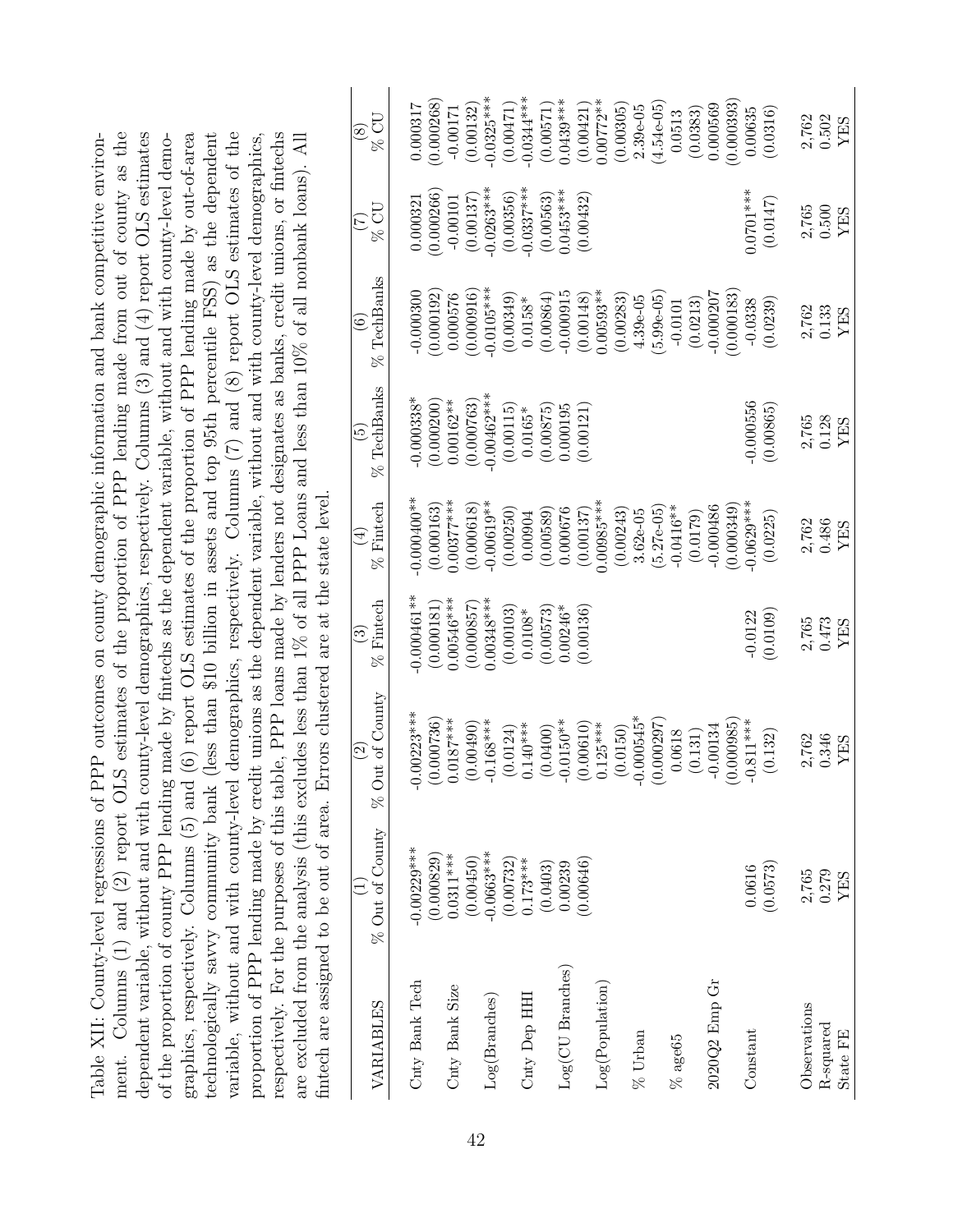<span id="page-43-0"></span>

Figure I: Kernel Density of PPP Loan Concentration by Lender Type. The figure plots kernel densities of residuals from a lender-level OLS regression of county-loan HHI on a quadratic expression of log PPP loans for lenders with at least 500 loans. Assets are as of year-end 2019. High-technology banks are those in the top five percentiles of FSS. Low-technology banks are those below the 50th percentile FSS. Negative residual values indicate more geographic dispersion of PPP loans, Figure I: Kernel Density of PPP Loan Concentration by Lender Type. The figure plots kernel densities of residuals from a lender-level OLS regression of county-loan HHI on a quadratic expression of log PPP loans for lenders with at least 500 loans. Assets are as of year-end 2019. High-technology banks are those in the top five percentiles of FSS. Low-technology banks are those below the 50th percentile FSS. Negative residual values indicate more geographic dispersion of PPP loans, while positive values indicate more geographic concentration of PPP loans. while positive values indicate more geographic concentration of PPP loans.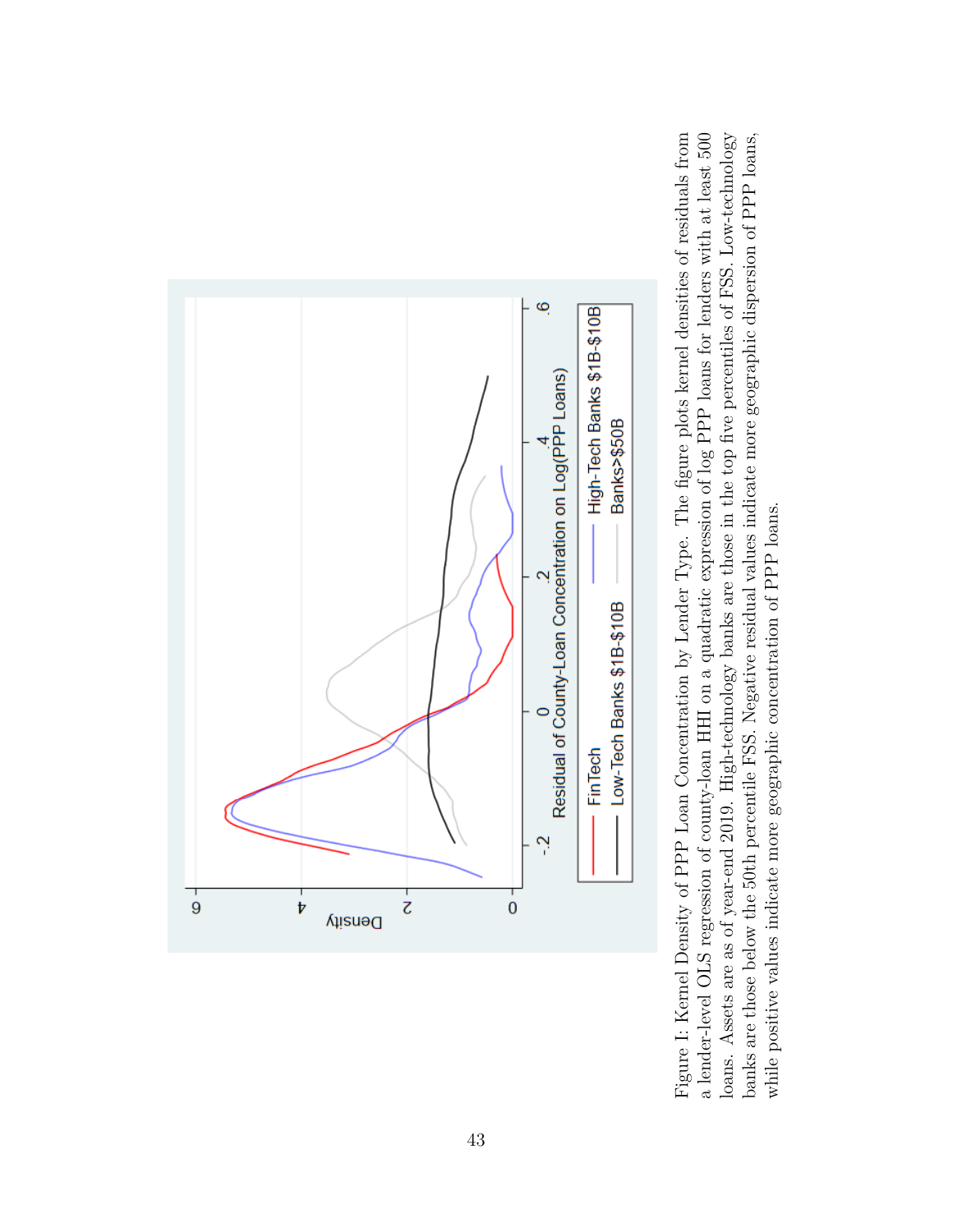<span id="page-44-0"></span>

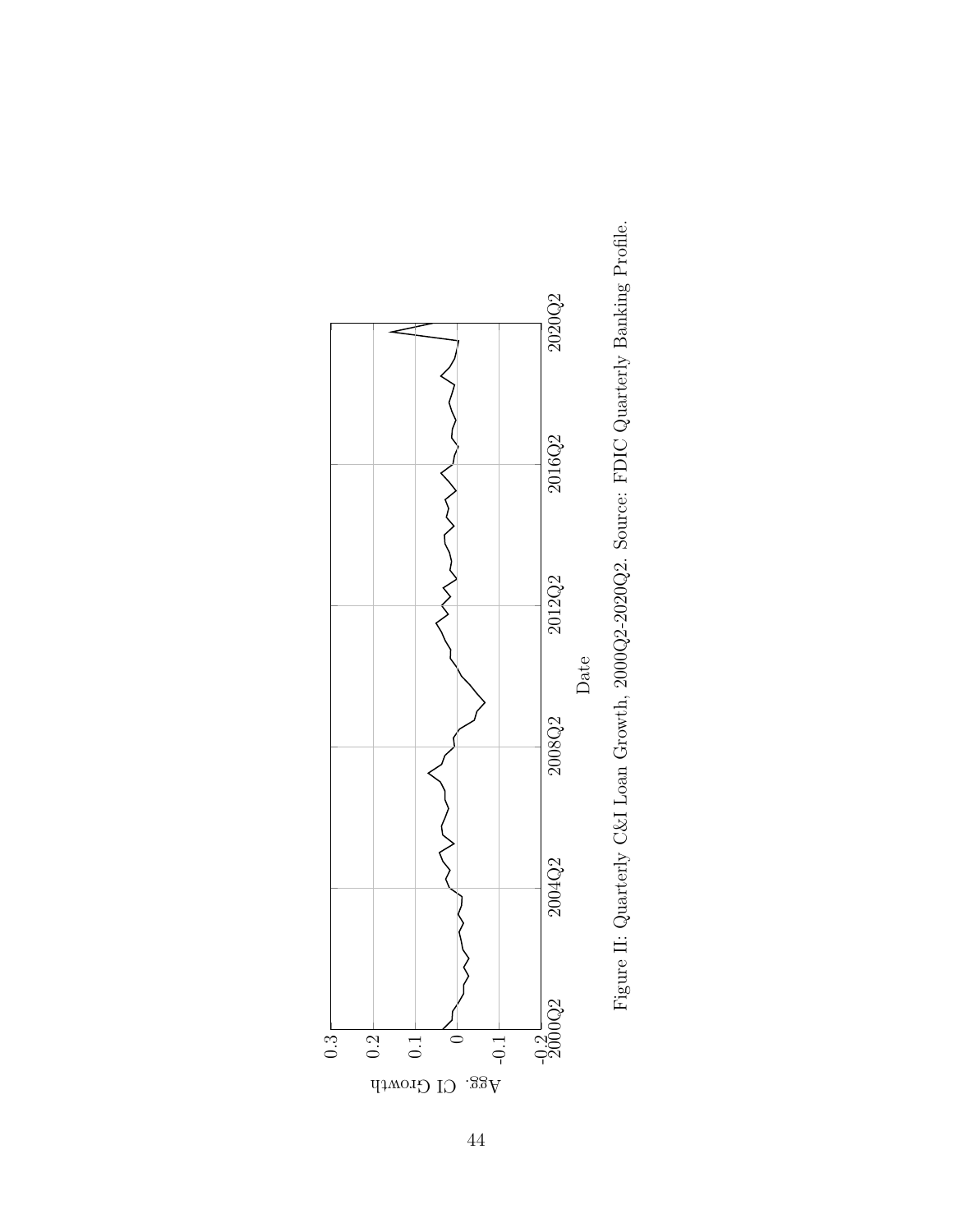<span id="page-45-0"></span>

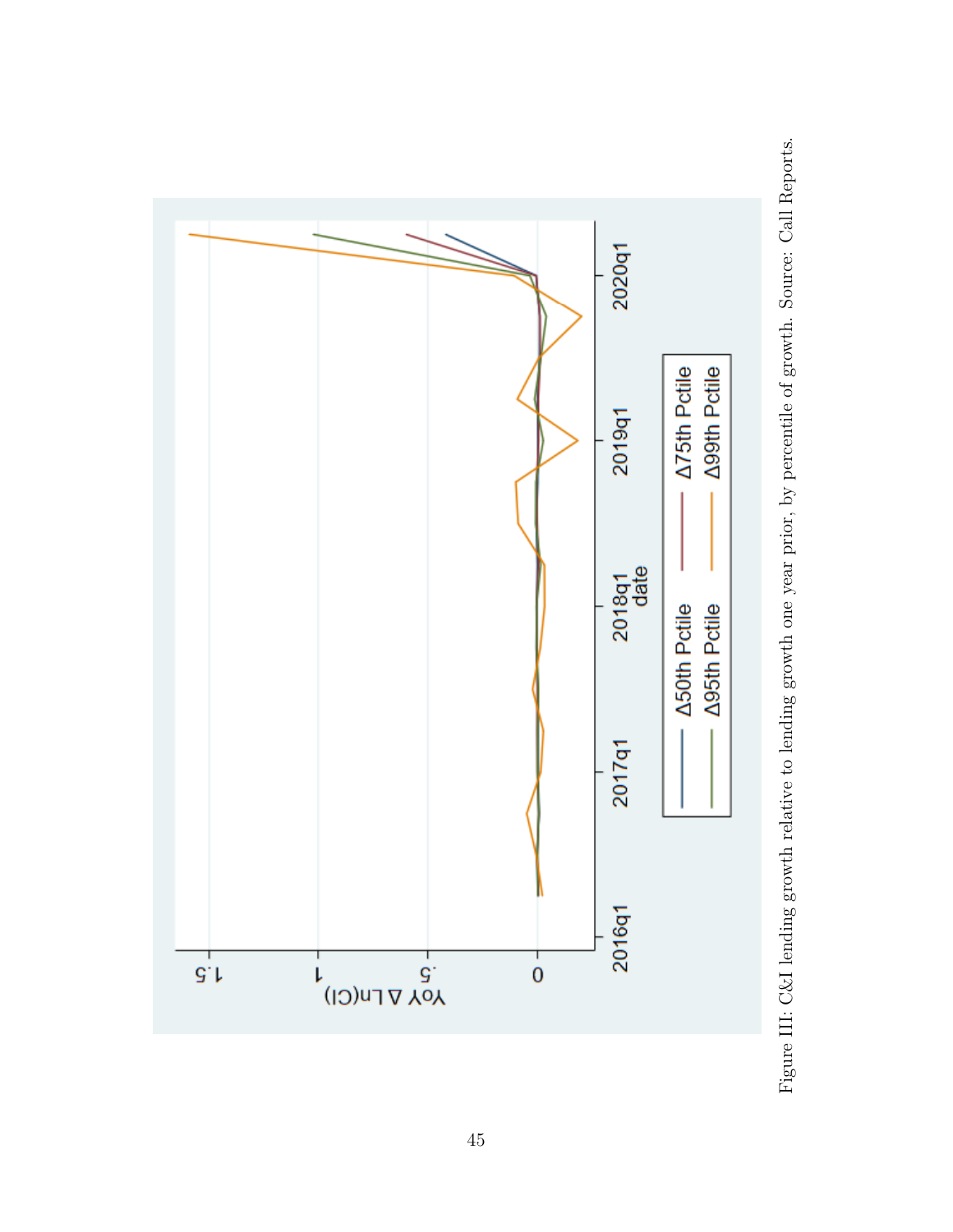<span id="page-46-0"></span>

Figure IV: Histogram of Fintech Similarity Score (FSS) for subclass-level product installs for banks with PPP lending in Figure IV: Histogram of Fintech Similarity Score (FSS) for subclass-level product installs for banks with PPP lending in 2020Q2.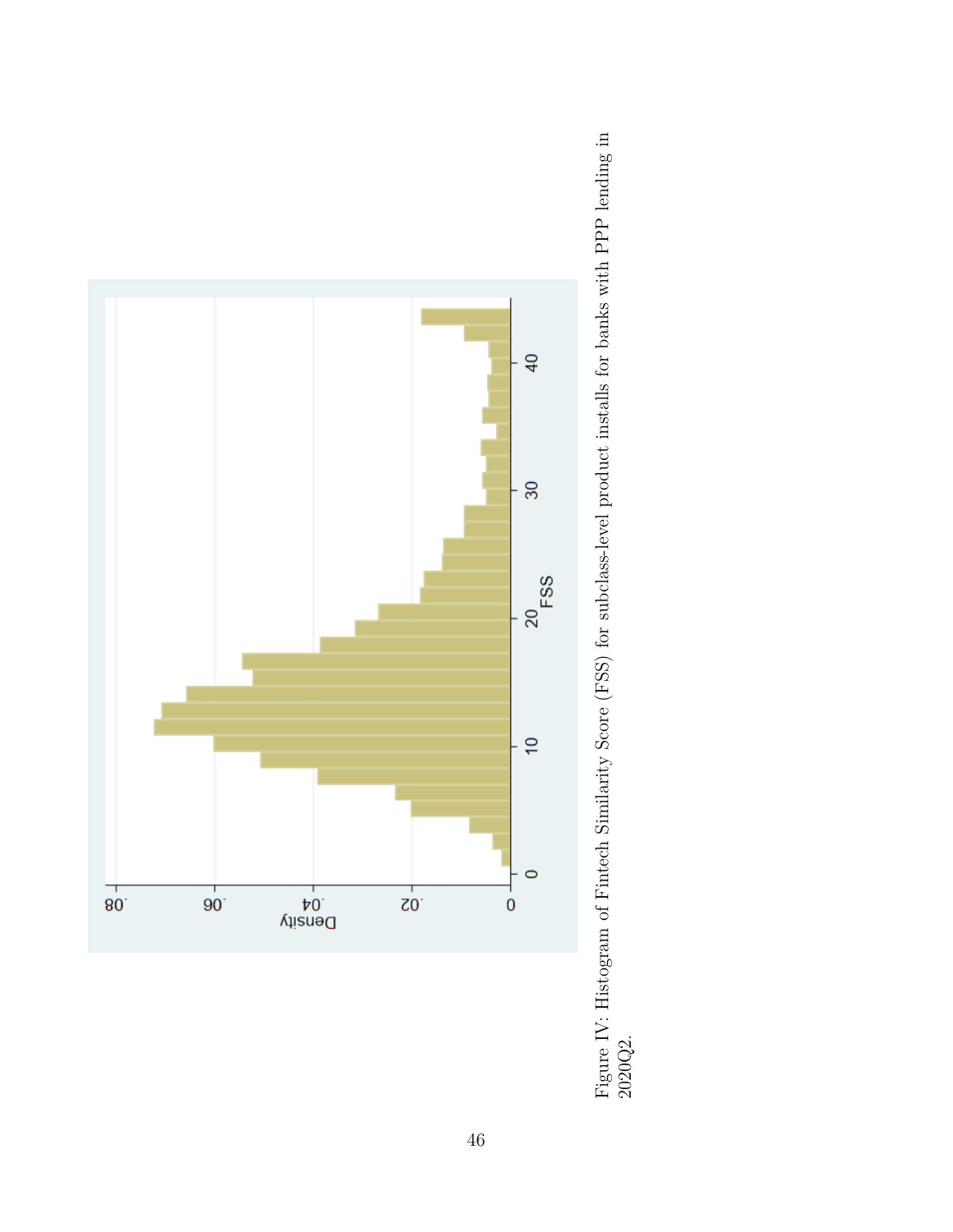<span id="page-47-0"></span>

Figure V: Geographic Concentrations of Bank 2019 Deposits and 2020 PPP loans, restricted to banks in the regression sample with PPP loans. Panel (a) plots a histogram of banks' geographic (county) concentration of 2019 deposits measured using HHI, constructed using Summary of Deposits. Panel (b) plots a histogram of banks' geographic (county) Figure V: Geographic Concentrations of Bank 2019 Deposits and 2020 PPP loans, restricted to banks in the regression sample with PPP loans. Panel (a) plots a histogram of banks' geographic (county) concentration of 2019 deposits measured using HHI, constructed using Summary of Deposits. Panel (b) plots a histogram of banks' geographic (county) concentration of PPP loan measured using HHI, constructed using loan-level data. concentration of PPP loan measured using HHI, constructed using loan-level data.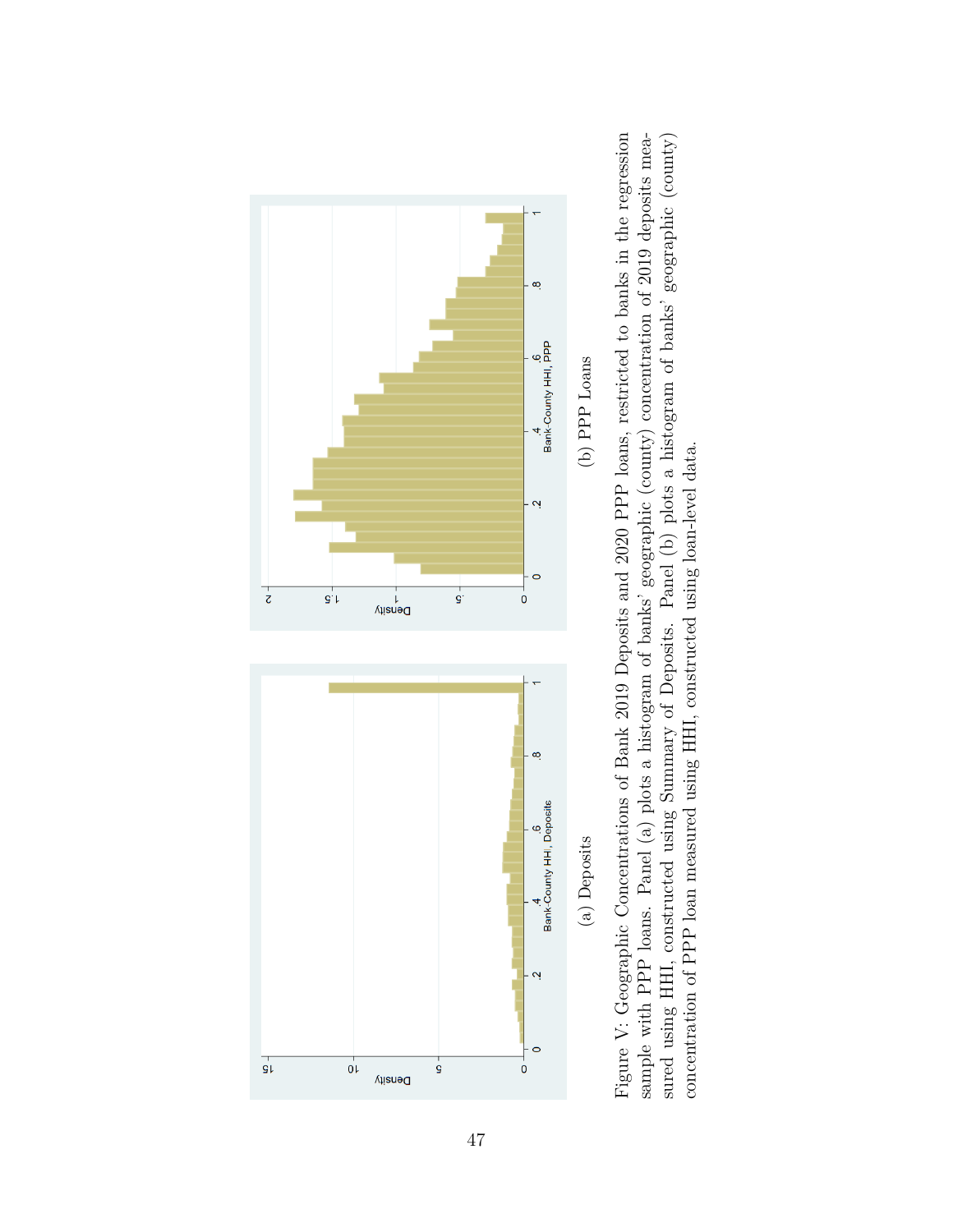<span id="page-48-0"></span>

Figure VI: Log PPP Loans (left) and Geographic Concentration of PPP Loans measured by HHI using county shares Figure VI: Log PPP Loans (left) and Geographic Concentration of PPP Loans measured by HHI using county shares (right) for nonbank fintech firms and banks according to FSS. (right) for nonbank fintech firms and banks according to FSS.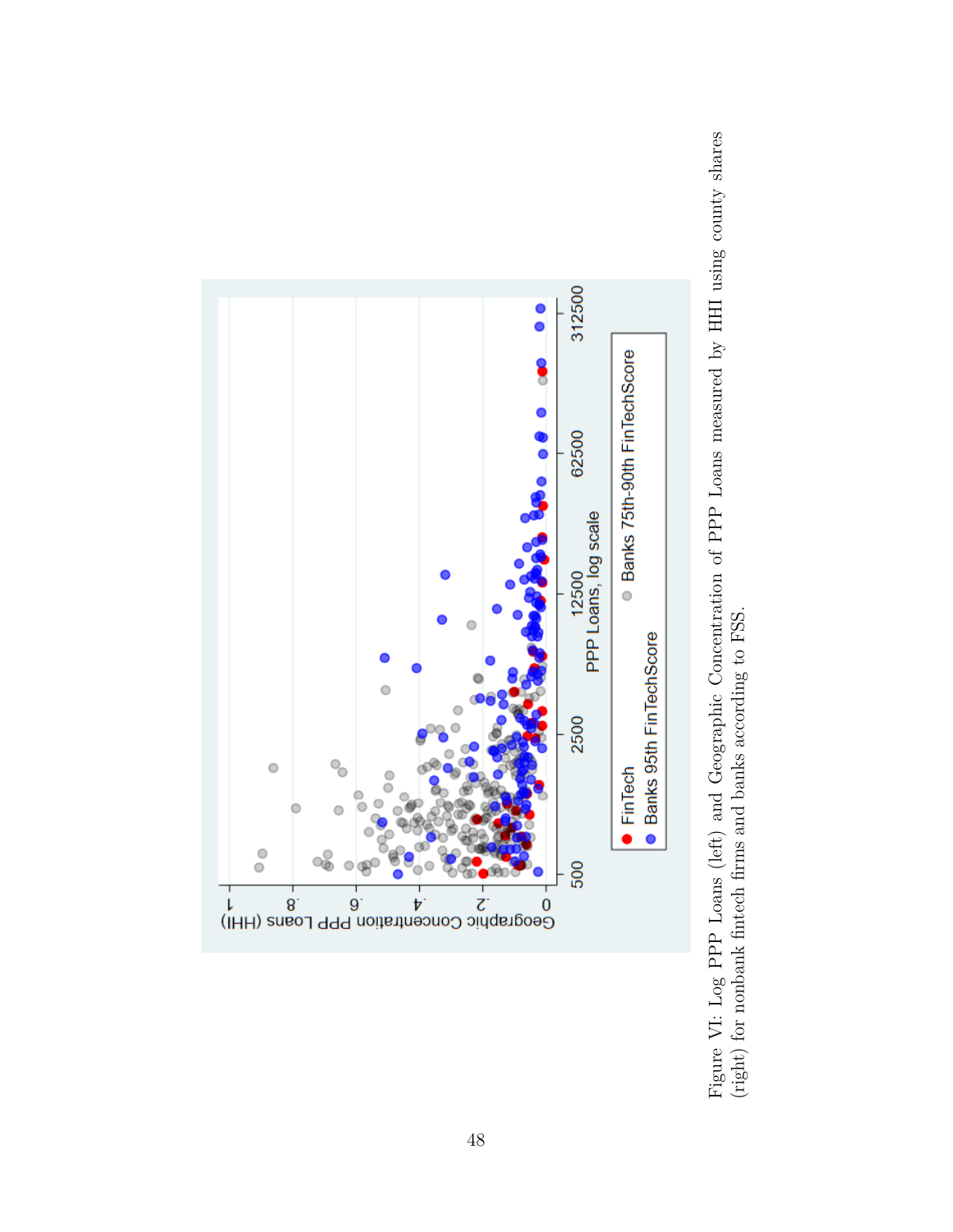<span id="page-49-0"></span>



49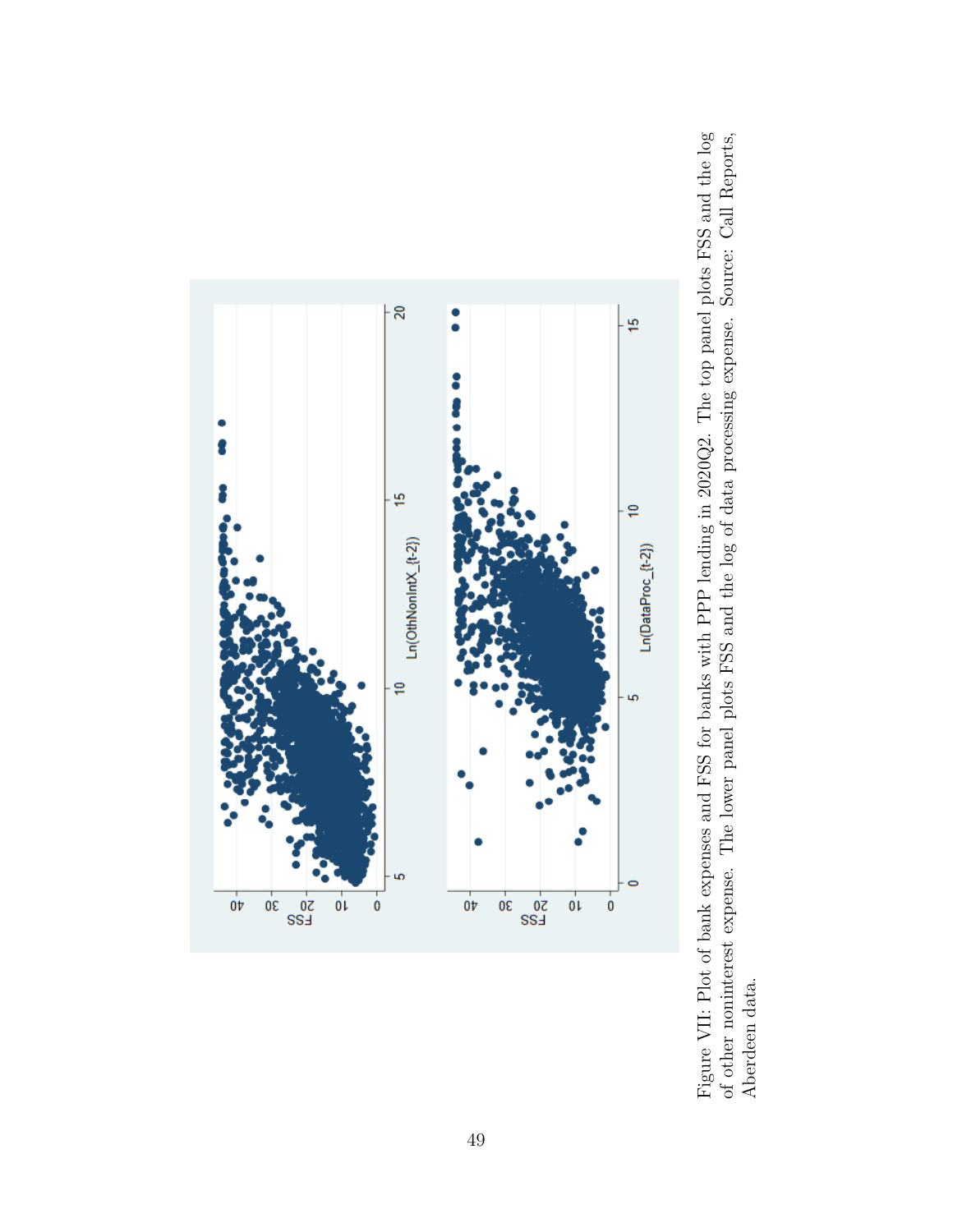<span id="page-50-0"></span>Table A.XIII: Regressions of the geographic concentration of bank PPP loans on FSS and bank controls, including PPP loan volume. Table III does not include the control for PPP loan volume. Columns 1 through 3 use a measure of HHI based on bank-level county shares of PPP lending. Columns 4 through 6 use a measure of HHI based on bank-level state shares. The samples in Columns 1 and 4 include all banks with nonzero PPP lending for which other controls are observable. Columns 2 and 5 subset to those banks that with branches in a single geographic area, county and state, respectively. Table A.XIII: Regressions of the geographic concentration of bank PPP loans on FSS and bank controls, including PPP loan volume. Table [III](#page-33-0) does not include the control for PPP loan volume. Columns 1 through 3 use a measure of HHI based on bank-level county shares of PPP lending. Columns 4 through 6 use a measure of HHI based on bank-level state shares. The samples in Columns 1 and 4 include all banks with nonzero PPP lending for which other controls are observable. Columns 2 and 5 subset to those banks that with branches in a single geographic area, county and state, respectively. Columns 3 and 6 subset to those banks with county-level Community Reinvestment Act data in 2019. Columns 3 and 6 subset to those banks with county-level Community Reinvestment Act data in 2019.

| VARIABLES                                        | County HHI<br>$\widehat{\Xi}$ | County HHI<br>$\widehat{c}$           | $\text{Conv} \quad \text{HH}$<br>$\widehat{\mathbb{G}}$ | State HHI<br>$(\pm)$      | State HHI<br>$\widetilde{\mathbb{G}}$ | State HHI<br>$\odot$      |
|--------------------------------------------------|-------------------------------|---------------------------------------|---------------------------------------------------------|---------------------------|---------------------------------------|---------------------------|
| FSS                                              | $0.00127***$                  | $0.00337***$                          | $0.00194***$                                            | $-0.00116**$              | $-0.00124**$                          | $0.00290***$              |
| Ln(PPLoans)                                      | $-0.0585***$<br>(0.000395)    | $-0.0927***$<br>(0.00136)             | (0.000614)<br>$0.0821***$                               | (0.000501)<br>$-0.0182**$ | (0.000588)<br>$0.0261***$             | (0.000962)<br>$0.0453***$ |
|                                                  | (0.00993)                     | (0.0182)                              | (0.0258)                                                | (0.00834)                 | (0.0124)                              | (0.0226)                  |
| $(Ln(PPL)$ oans)) <sup>2</sup>                   | 0.000676                      | 0.00161                               | $-0.00534***$                                           | $-0.00451***$             | $-0.00942***$                         | $-0.00330**$              |
|                                                  | (0.000783)<br>$-0.0170$       | (0.00187)<br>$-0.00918$               | $-0.0344**$<br>(0.00158)                                | (0.000863)<br>$-0.0280**$ | (0.00136)                             | (0.00160)<br>$-0.0259$    |
| $Ln(Empt-2)$                                     | (0.0107)                      | (0.0226)                              | (0.0151)                                                | (0.0132)                  | (0.0153)<br>$-0.0177$                 | (0.0206)                  |
| $\text{Ln}(\text{CoreDep}_{t-2})$                | $0.221***$                    | $0.251***$                            | $0.102***$                                              | $0.212***$                | $0.187***$                            | 0.109                     |
|                                                  | (0.0231)                      | (0.0478)                              | (0.0389)                                                | (0.0312)                  | (0.0373)                              | (0.0707)                  |
| $\mathop{\rm Ln}(\mathop{\rm Eq}\nolimits_{t-2}$ | $-0.00122$<br>(0.0144)        | (0.0274)<br>$-0.0191$                 | (0.0221)<br>0.00699                                     | (0.0151)<br>0.0168        | (0.0162)<br>0.0126                    | (0.0363)<br>0.0111        |
| $\text{Ln}(\text{CI}_{t-2})$                     | $0.00803*$                    | $-0.0144*$                            | $-0.0164**$                                             | $-0.00397$                | $-0.00186$                            | $-0.0144$                 |
|                                                  | (0.00427)                     | (0.00780)                             | (0.00749)                                               | (0.00451)                 | (0.00501)                             | (0.0124)                  |
| $\text{Ln}(\text{Branch}_{t-2})$                 | $0.0475***$                   | $0.0690***$                           | $0.0283**$                                              | $0.0467***$               | $0.0472***$                           | $0.0267*$                 |
|                                                  | (0.00828)                     | (0.0154)                              | (0.0123)                                                | (0.00891)                 | (0.00993)                             | (0.0154)                  |
| $Ln(Commitment_{t-2})$                           | 0.00881                       | $0.0216**$                            | 0.00608                                                 | 0.0110                    | $0.0152***$                           | 0.00935                   |
|                                                  | $-0.199***$<br>(0.00622)      | $-0.201***$<br>(0.0106)               | (0.0101)                                                | $-0.190***$<br>(0.00688)  | $-0.172***$<br>(0.00759)              | (0.0153)                  |
| $\text{Ln}(\text{A}\text{sect}_{t-2})$           | (0.0300)                      | (0.0603)                              | (0.0453)<br>$-0.0735$                                   | (0.0377)                  | (0.0441)                              | $-0.0647$<br>(0.0737)     |
| PPP_Demand                                       | $0.375***$                    | $0.324*$                              | $0.666***$                                              | $0.463***$                | $0.362***$                            | $0.682***$                |
|                                                  | (0.0966)                      | (0.186)                               | (0.167)                                                 | (0.0975)                  | (0.102)                               | (0.326)                   |
| COVID_Exposure                                   | $-0.654***$                   | $0.804***$                            | 0.0468                                                  | $-0.217***$               | $-0.269***$                           | $-0.173$                  |
|                                                  | (0.105)                       | (0.202)                               | (0.167)                                                 | (0.101)                   | (0.101)                               | (0.188)                   |
| CountyHHI Dep                                    | $0.528***$<br>(0.0138)        |                                       | $0.279***$<br>(0.0407)                                  |                           |                                       |                           |
| CountyCRA HHI                                    |                               |                                       | $0.556***$                                              |                           |                                       |                           |
|                                                  |                               |                                       | (0.0584)                                                |                           |                                       |                           |
| StateHHI Dep                                     |                               |                                       |                                                         | $0.836***$                |                                       | $0.385***$                |
| StateCRA HH                                      |                               |                                       |                                                         | (0.0244)                  |                                       | $0.535***$<br>(0.0562)    |
|                                                  |                               |                                       |                                                         |                           |                                       | (0.0513)                  |
| Constant                                         | $-0.0129$                     | $0.424***$                            | $-0.541***$                                             | $-0.212*$                 | $0.569***$                            | $-0.546**$                |
|                                                  | (0.0955)                      | (0.183)                               | (0.177)                                                 | (0.109)                   | (0.124)                               | (0.262)                   |
| Observations                                     | 2,961                         | 966                                   | 445                                                     | 2,961                     | 2,458                                 | 445                       |
| R-squared                                        | 0.569                         | 0.244                                 | 0.811                                                   | 0.492                     | 0.223                                 | 1920                      |
|                                                  |                               | Robust standard errors in parentheses |                                                         |                           |                                       |                           |

\*\*\* p

 $\leq 0.01$ , \*\* p

 $<$ 0.05,  $*$  p $\sim$ 

*<*0.1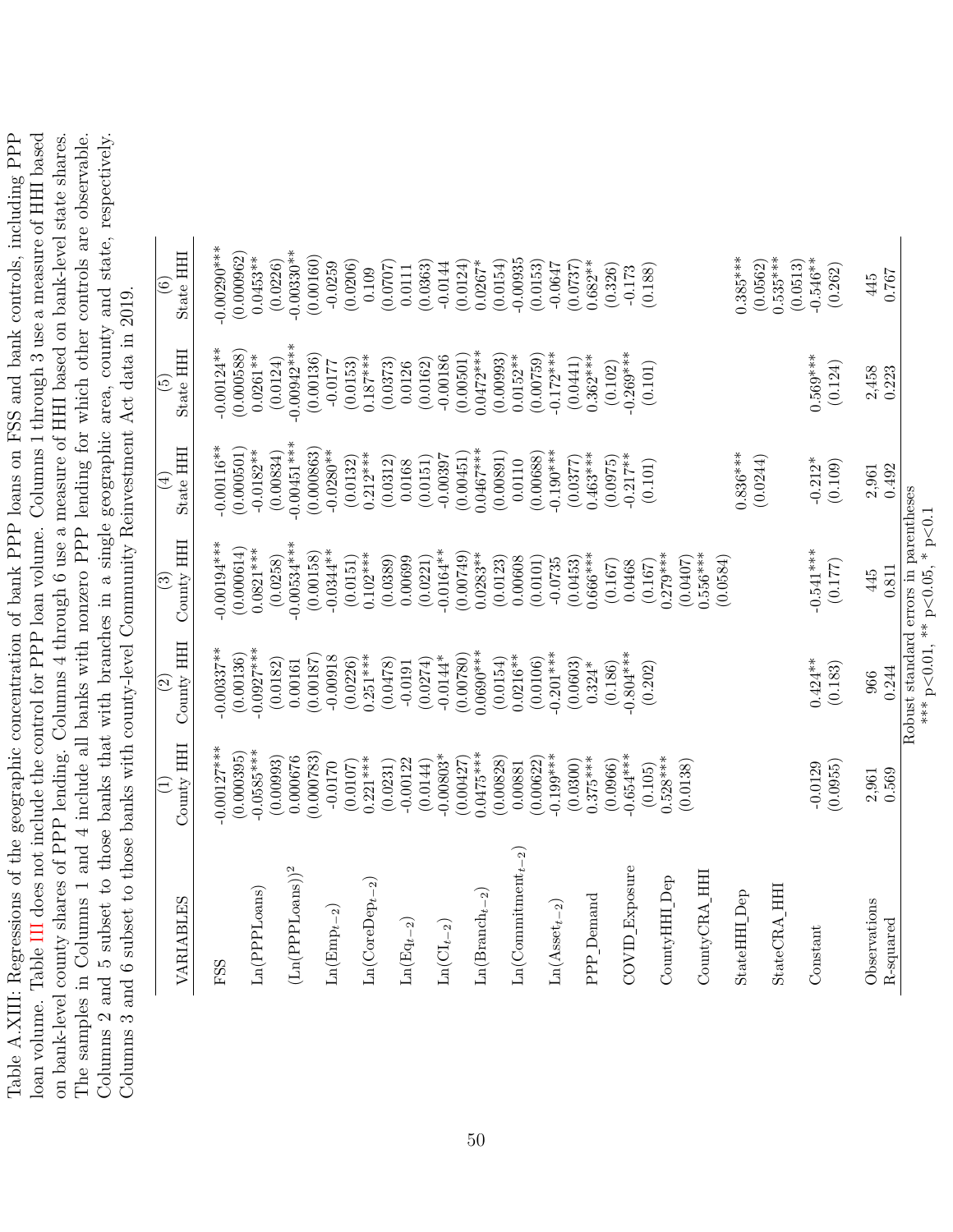<span id="page-51-0"></span>

| data processing expense) and with<br>for each specification is limited to | PPP lending in $2020Q2$ .     |                    |                                  | Table A.XIV: Regressions of financial technology measures on bank and local-area, county-level controls. Columns 1, 2,<br>and 3 explain differences in bank-level FSS, other noninterest expense, and data processing expense, respectively. Sample<br>banks with an observed value of the technology measure (and noncensored values for |
|---------------------------------------------------------------------------|-------------------------------|--------------------|----------------------------------|-------------------------------------------------------------------------------------------------------------------------------------------------------------------------------------------------------------------------------------------------------------------------------------------------------------------------------------------|
|                                                                           | VARIABLES                     | FSS                | $Ln(OthNonInt X)$ $Ln(DataProc)$ |                                                                                                                                                                                                                                                                                                                                           |
|                                                                           | $\text{Ln}(\text{Emp}_{t-2})$ | $\sim$<br>$0.822*$ | $0.691***$<br>$\sqrt{2}$         | $0.551***$<br>$\sim$ $\sim$ $\sim$                                                                                                                                                                                                                                                                                                        |

| Robust standard errors in parentheses<br>*** p<0.01, ** p<0.05, * p<0.1<br>$0.0317***$<br>$-0.127***$<br>$-1.193***$<br>$-0.668***$<br>$-0.307***$<br>$-0.163***$<br>$0.691***$<br>$0.875***$<br>(0.0461)<br>(0.0980)<br>(0.0549)<br>(0.0191)<br>(0.0329)<br>(0.0242)<br>$-0.0159$<br>(0.0107)<br>(0.160)<br>(0.433)<br>(0.192)<br>$-0.490$<br>3,093<br>0.949<br>$\widetilde{\mathcal{S}}$<br>$-9.832***$<br>$2.597***$<br>$0.277***$<br>0.00669<br>(3.367)<br>(0.234)<br>(0.420)<br>(2.800)<br>(1.034)<br>(0.504)<br>(0.122)<br>(1.355)<br>0.0598<br>$0.822*$<br>(4.192)<br>$-0.902$<br>(0.188)<br>2.046<br>2.193<br>0.515<br>0.101<br>2,961<br>FSS<br>E<br>$\text{Ln}(\text{Commitment}_{t-2})$<br>COVID_Exposure<br>$\text{Ln}(\text{CoreDep}_{t-2})$<br>$\text{Ln}(\text{Branch}_{t-2})$<br>PPP Demand<br>VARIABLES<br>Observations<br>$\text{Ln}(\text{A}\text{sset}_{t-2})$<br>$Ln(Empt-2)$<br>$\text{Ln}(\text{Eq}_{t-2})$<br>$Ln(\mathrm{CI}_{t-2})$<br>R-squared<br>Constant |  |                |                      |
|---------------------------------------------------------------------------------------------------------------------------------------------------------------------------------------------------------------------------------------------------------------------------------------------------------------------------------------------------------------------------------------------------------------------------------------------------------------------------------------------------------------------------------------------------------------------------------------------------------------------------------------------------------------------------------------------------------------------------------------------------------------------------------------------------------------------------------------------------------------------------------------------------------------------------------------------------------------------------------------|--|----------------|----------------------|
|                                                                                                                                                                                                                                                                                                                                                                                                                                                                                                                                                                                                                                                                                                                                                                                                                                                                                                                                                                                       |  |                | $\widetilde{\omega}$ |
|                                                                                                                                                                                                                                                                                                                                                                                                                                                                                                                                                                                                                                                                                                                                                                                                                                                                                                                                                                                       |  | Ln(OthNonIntX) | Ln(DataProc)         |
|                                                                                                                                                                                                                                                                                                                                                                                                                                                                                                                                                                                                                                                                                                                                                                                                                                                                                                                                                                                       |  |                |                      |
|                                                                                                                                                                                                                                                                                                                                                                                                                                                                                                                                                                                                                                                                                                                                                                                                                                                                                                                                                                                       |  |                | $0.551***$           |
|                                                                                                                                                                                                                                                                                                                                                                                                                                                                                                                                                                                                                                                                                                                                                                                                                                                                                                                                                                                       |  |                | (0.0438)             |
|                                                                                                                                                                                                                                                                                                                                                                                                                                                                                                                                                                                                                                                                                                                                                                                                                                                                                                                                                                                       |  |                | 0.0321               |
|                                                                                                                                                                                                                                                                                                                                                                                                                                                                                                                                                                                                                                                                                                                                                                                                                                                                                                                                                                                       |  |                | (0.108)              |
|                                                                                                                                                                                                                                                                                                                                                                                                                                                                                                                                                                                                                                                                                                                                                                                                                                                                                                                                                                                       |  |                | 0.00838              |
|                                                                                                                                                                                                                                                                                                                                                                                                                                                                                                                                                                                                                                                                                                                                                                                                                                                                                                                                                                                       |  |                | (0.0557)             |
|                                                                                                                                                                                                                                                                                                                                                                                                                                                                                                                                                                                                                                                                                                                                                                                                                                                                                                                                                                                       |  |                | 0.00324              |
|                                                                                                                                                                                                                                                                                                                                                                                                                                                                                                                                                                                                                                                                                                                                                                                                                                                                                                                                                                                       |  |                | (0.0126)             |
|                                                                                                                                                                                                                                                                                                                                                                                                                                                                                                                                                                                                                                                                                                                                                                                                                                                                                                                                                                                       |  |                | $-0.0708***$         |
|                                                                                                                                                                                                                                                                                                                                                                                                                                                                                                                                                                                                                                                                                                                                                                                                                                                                                                                                                                                       |  |                | (0.0256)             |
|                                                                                                                                                                                                                                                                                                                                                                                                                                                                                                                                                                                                                                                                                                                                                                                                                                                                                                                                                                                       |  |                | $-0.000875$          |
|                                                                                                                                                                                                                                                                                                                                                                                                                                                                                                                                                                                                                                                                                                                                                                                                                                                                                                                                                                                       |  |                | (0.0232)             |
|                                                                                                                                                                                                                                                                                                                                                                                                                                                                                                                                                                                                                                                                                                                                                                                                                                                                                                                                                                                       |  |                | $0.379***$           |
|                                                                                                                                                                                                                                                                                                                                                                                                                                                                                                                                                                                                                                                                                                                                                                                                                                                                                                                                                                                       |  |                | (0.137)              |
|                                                                                                                                                                                                                                                                                                                                                                                                                                                                                                                                                                                                                                                                                                                                                                                                                                                                                                                                                                                       |  |                | $-1.025***$          |
|                                                                                                                                                                                                                                                                                                                                                                                                                                                                                                                                                                                                                                                                                                                                                                                                                                                                                                                                                                                       |  |                | (0.315)              |
|                                                                                                                                                                                                                                                                                                                                                                                                                                                                                                                                                                                                                                                                                                                                                                                                                                                                                                                                                                                       |  |                | $-1.088***$          |
|                                                                                                                                                                                                                                                                                                                                                                                                                                                                                                                                                                                                                                                                                                                                                                                                                                                                                                                                                                                       |  |                | (0.365)              |
|                                                                                                                                                                                                                                                                                                                                                                                                                                                                                                                                                                                                                                                                                                                                                                                                                                                                                                                                                                                       |  |                | $-1.192***$          |
|                                                                                                                                                                                                                                                                                                                                                                                                                                                                                                                                                                                                                                                                                                                                                                                                                                                                                                                                                                                       |  |                | (0.349)              |
|                                                                                                                                                                                                                                                                                                                                                                                                                                                                                                                                                                                                                                                                                                                                                                                                                                                                                                                                                                                       |  |                | 2,582                |
|                                                                                                                                                                                                                                                                                                                                                                                                                                                                                                                                                                                                                                                                                                                                                                                                                                                                                                                                                                                       |  |                | 0.796                |
|                                                                                                                                                                                                                                                                                                                                                                                                                                                                                                                                                                                                                                                                                                                                                                                                                                                                                                                                                                                       |  |                |                      |
|                                                                                                                                                                                                                                                                                                                                                                                                                                                                                                                                                                                                                                                                                                                                                                                                                                                                                                                                                                                       |  |                |                      |
|                                                                                                                                                                                                                                                                                                                                                                                                                                                                                                                                                                                                                                                                                                                                                                                                                                                                                                                                                                                       |  |                |                      |
|                                                                                                                                                                                                                                                                                                                                                                                                                                                                                                                                                                                                                                                                                                                                                                                                                                                                                                                                                                                       |  |                |                      |
|                                                                                                                                                                                                                                                                                                                                                                                                                                                                                                                                                                                                                                                                                                                                                                                                                                                                                                                                                                                       |  |                |                      |